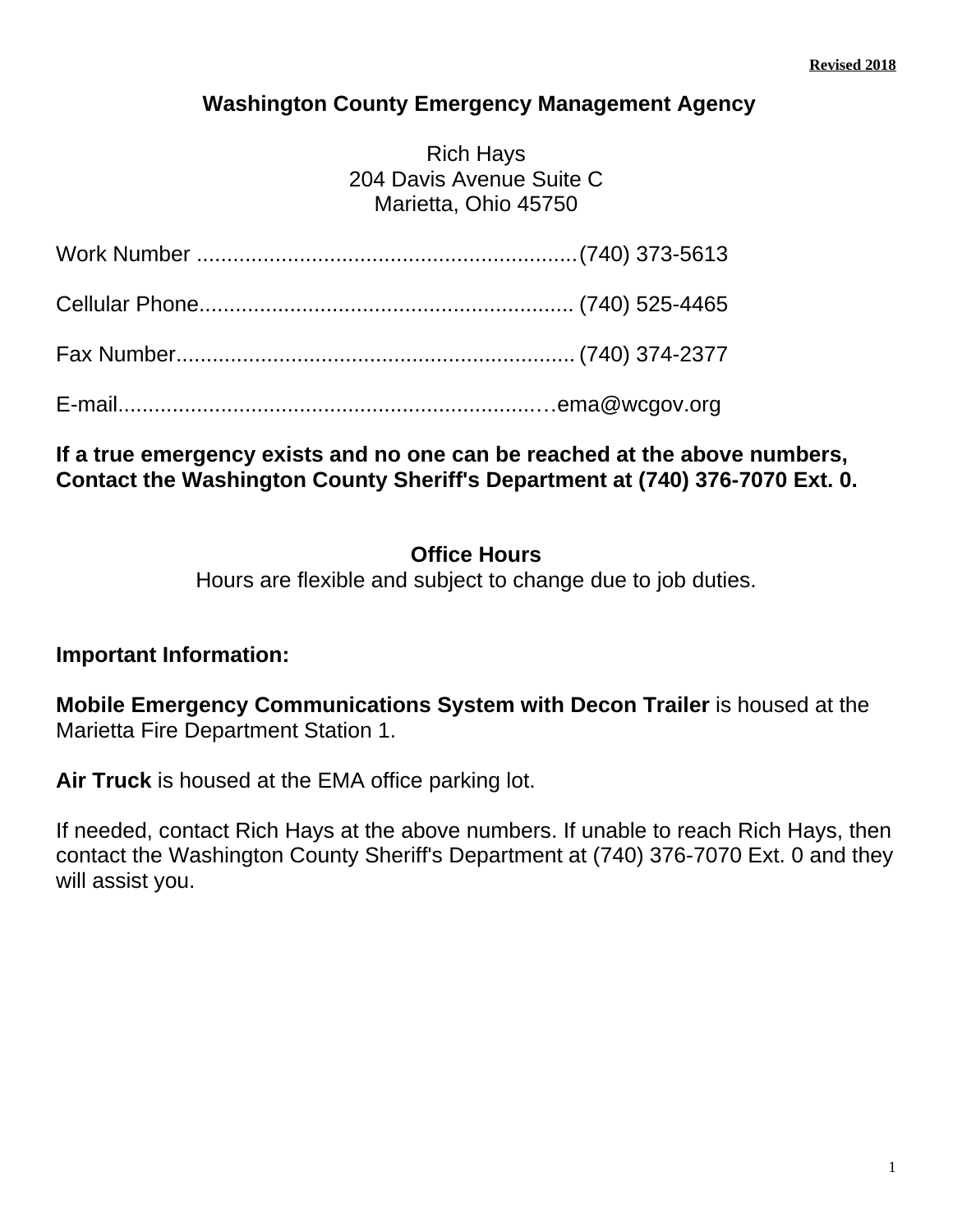### **Washington County Mutual Fire Protection Association**

### **2018 Officers**

| President:             | <b>Grant Wallace</b><br>19440 State Route 550<br>Marietta, Ohio 45750 | (740) 350-8667 |
|------------------------|-----------------------------------------------------------------------|----------------|
| <b>Vice President:</b> | Austyn McVicar<br>108 Gregg Street<br>Marietta, OH 45750              | (740) 434-3628 |
|                        | <b>Tim Carpenter</b><br>475 Carpenter Road<br>Marietta, Ohio 45750    | (740) 336-3095 |
| Treasurer:             | Jeni Lauer<br>5283 Caywood Road<br>Whipple, Ohio 45788                | (740) 376-0394 |

### **2018 Meeting Schedule**

All meetings are held at 7:00 pm

| <b>Date</b> | Location             |
|-------------|----------------------|
| February 21 | Oak Grove            |
| April 18    | Fearing              |
| June 20     | <b>Marietta Fire</b> |
| August 15   | Warren               |
| October 17  | Oak Grove            |
| December 19 | <b>Marietta Fire</b> |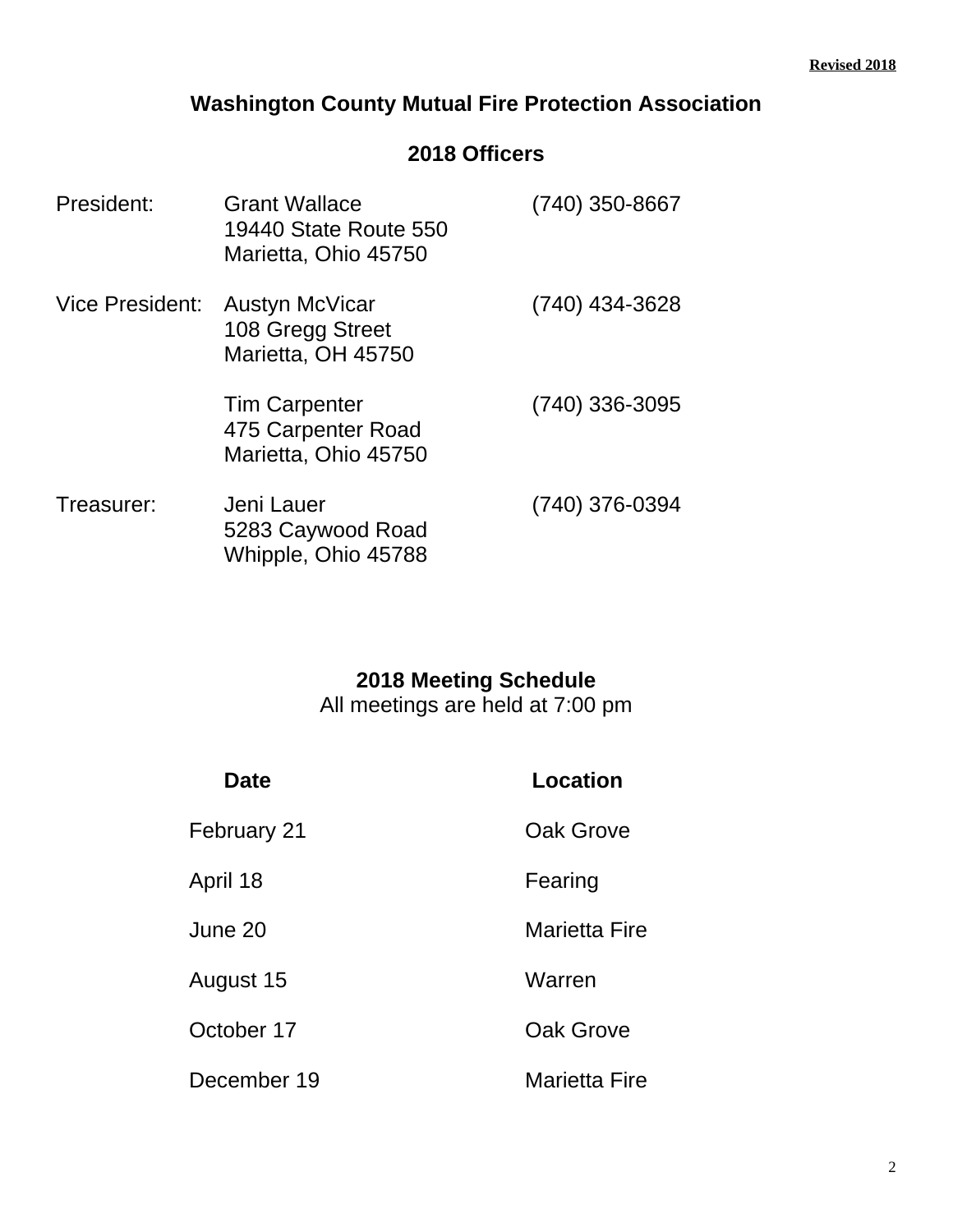### **Washington County EMS Marietta, OH 45750 Officers**

| President:                | <b>Seth Deem</b><br>440 Cornerville Road<br>Reno, Ohio 45773  | (740) 706-6138   |
|---------------------------|---------------------------------------------------------------|------------------|
| Vice President: Fred Hupp | P.O. Box 313<br>New Matamoras, Ohio 45767                     | $(740)$ 350-3456 |
| Secretary:                | Marcella Fleming<br>8735 St. Rt. 821<br>Lower Salem, OH 45745 | (740) 585-2546   |
| Treasurer:                | Jim Black<br>632 Lovers Lane<br>Beverly, Ohio 45715           | (740) 350-2344   |

### **2018 Meeting**

Meetings are held on the 4<sup>th</sup> Monday of each month at 7:00pm at Marietta Memorial Hospital with the exception of a combined November and December meeting held on the first Monday in December.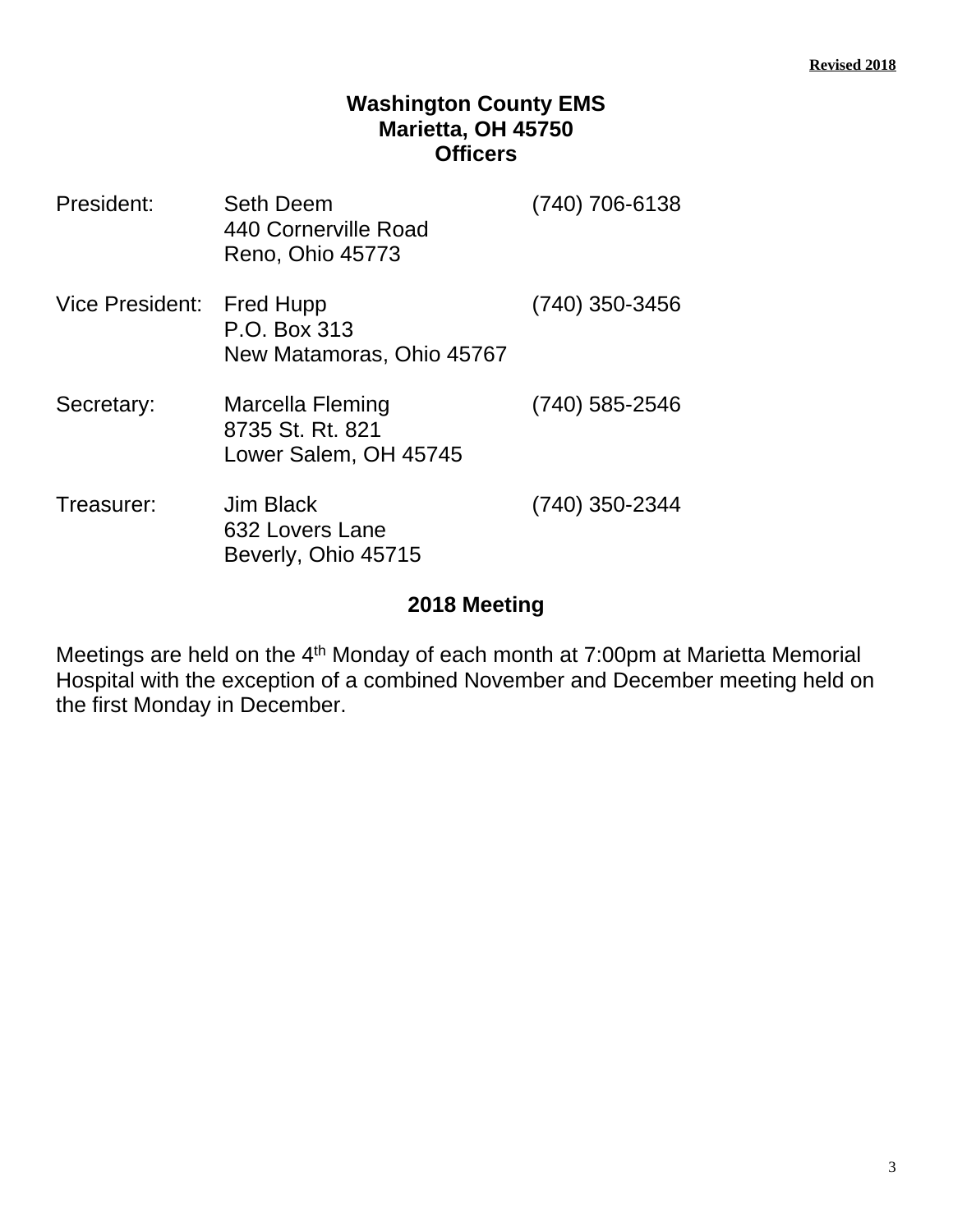### **Washington County Local Emergency Planning Committee**

### **2018 Officers**

Chairman:................................................Lt. Chesar

Co-Chairman:..........................................Charley Bradley

Secretary:................................................Shelbi Worstell

204 Davis Avenue, Suite C Marietta, Ohio 45750 (740) 373-5613 Fax: (740) 374-2377

• All meetings are held at Washington County EOC, 204 Davis Ave., Suite C, Marietta, Ohio On the Second Wednesday of each month at 2:00pm.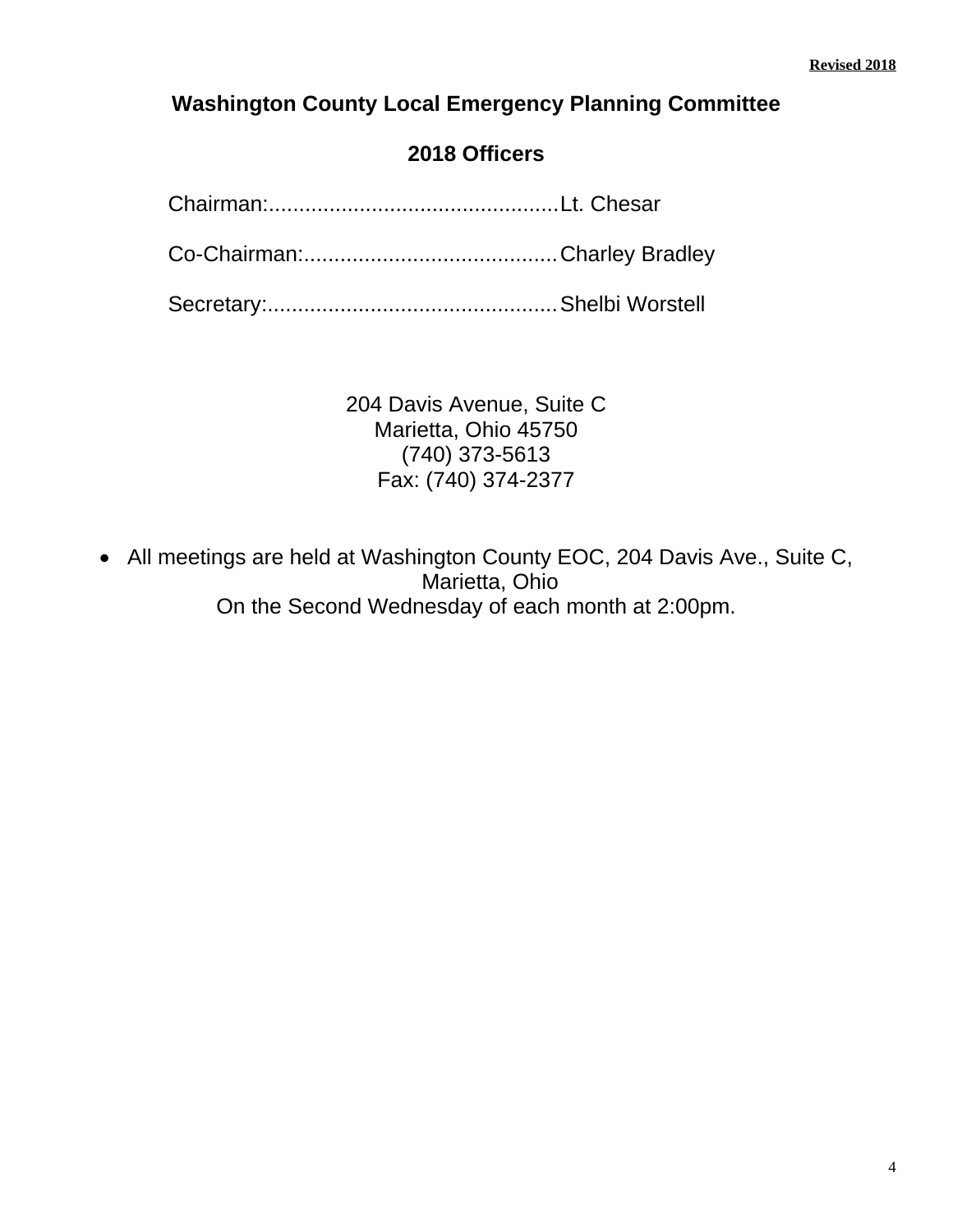### **Washington County Fire Chief's Association**

### **2018 Officers**

President: Chief Mark Wile 87 Callihan Rd. Marietta, OH 45750 Cell (740) 516-3713

> **2018 Meeting Schedule** All meetings are held at 7:00pm

| Date | Location                                     |
|------|----------------------------------------------|
|      | January 17 <sup>th</sup> Reno Fire Dept.     |
|      | March 21 <sup>th</sup> Lowell Fire Dept.     |
|      |                                              |
|      | July 18 <sup>th</sup> Oak Grove Fire Dept.   |
|      | September 19th TBD                           |
|      | November 14 <sup>th</sup> Beverly Fire Dept. |

All meetings will start at 7:00 PM. Any changes will be communicated via e-mail.

Meetings will be scheduled to end no later than 8:30 PM.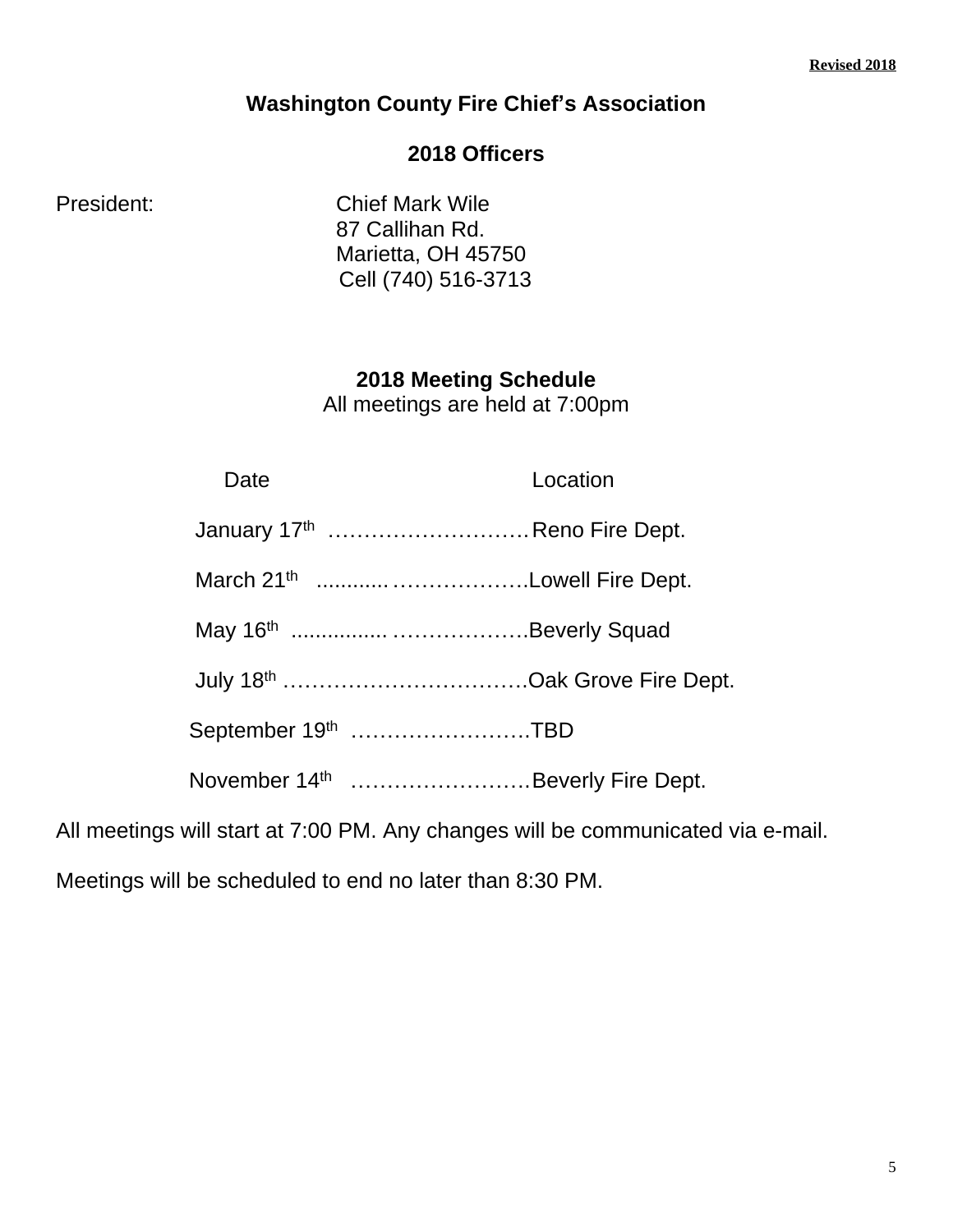| <b>Barlow Volunteer Fire Department, Inc.</b><br>P.O. Box 121, 549 Warrior Drive<br><b>Barlow, OH 45712</b>        |                                                                                                                                                                          |                                                                                        |  |  |
|--------------------------------------------------------------------------------------------------------------------|--------------------------------------------------------------------------------------------------------------------------------------------------------------------------|----------------------------------------------------------------------------------------|--|--|
| Fire Chief:                                                                                                        | <b>Troy Eddleblute</b><br>$(740)$ 525-7078<br>6217 State Route 339<br>Vincent, OH 45784                                                                                  |                                                                                        |  |  |
| Asst. Chief:                                                                                                       | $(740)$ 336-1268<br><b>Greg Fisher</b><br>25 Lakeview Road Apt. A<br>Vincent, OH 45784                                                                                   |                                                                                        |  |  |
| <b>Emergency Phone:</b><br>Non-Emergency Phone:                                                                    | 911 / (740) 423-7631<br><b>Belpre PD</b><br>(740) 678-2726<br>Fax (740) 678-2516                                                                                         |                                                                                        |  |  |
| Fire House Location:                                                                                               | 549 Warrior Drive, P.O. Box 121<br><b>Barlow, OH 45712</b>                                                                                                               |                                                                                        |  |  |
| <b>Business Meetings:</b><br><b>Work/Training Meeting:</b><br><b>Special Events:</b>                               | Every 1 <sup>st</sup> & 3 <sup>rd</sup> Thursday at 7:30 pm<br>Every 2 <sup>nd</sup> & 4 <sup>th</sup> Thursday at 7:30 pm<br>Social- 2 <sup>nd</sup> Saturday in August |                                                                                        |  |  |
| <b>Number of Fire Personnel:</b><br>29<br>Number of Fire/EMT Personnel:<br>18                                      |                                                                                                                                                                          |                                                                                        |  |  |
| Firefighters with Hazardous Material Training" 26 Awareness 12 Operations<br>2 Technicians<br><b>Fire Vehicles</b> |                                                                                                                                                                          |                                                                                        |  |  |
| Vehicle<br>ID#<br>Pumper/Rescue<br>1<br><b>Tanker</b><br>$\overline{2}$<br>3<br>Pumper<br><b>Brush Truck</b><br>4  | Pump Cap.<br>1250 GPM<br>1000 GPM<br>1250GPM<br><b>275GPM</b>                                                                                                            | Water Cap.<br>1000 Gal. CAFS<br>2000 Gal.<br>1000 Gal Class A Foam<br>200 Gal. w/ Foam |  |  |

- 1 Pumper/Rescue w/Compressed Air Foam System
- 2 Complete Set of Air Bags
- 2 Set of Jaws, Cutter and Ram
- 1 6000 PSI Air Cascade System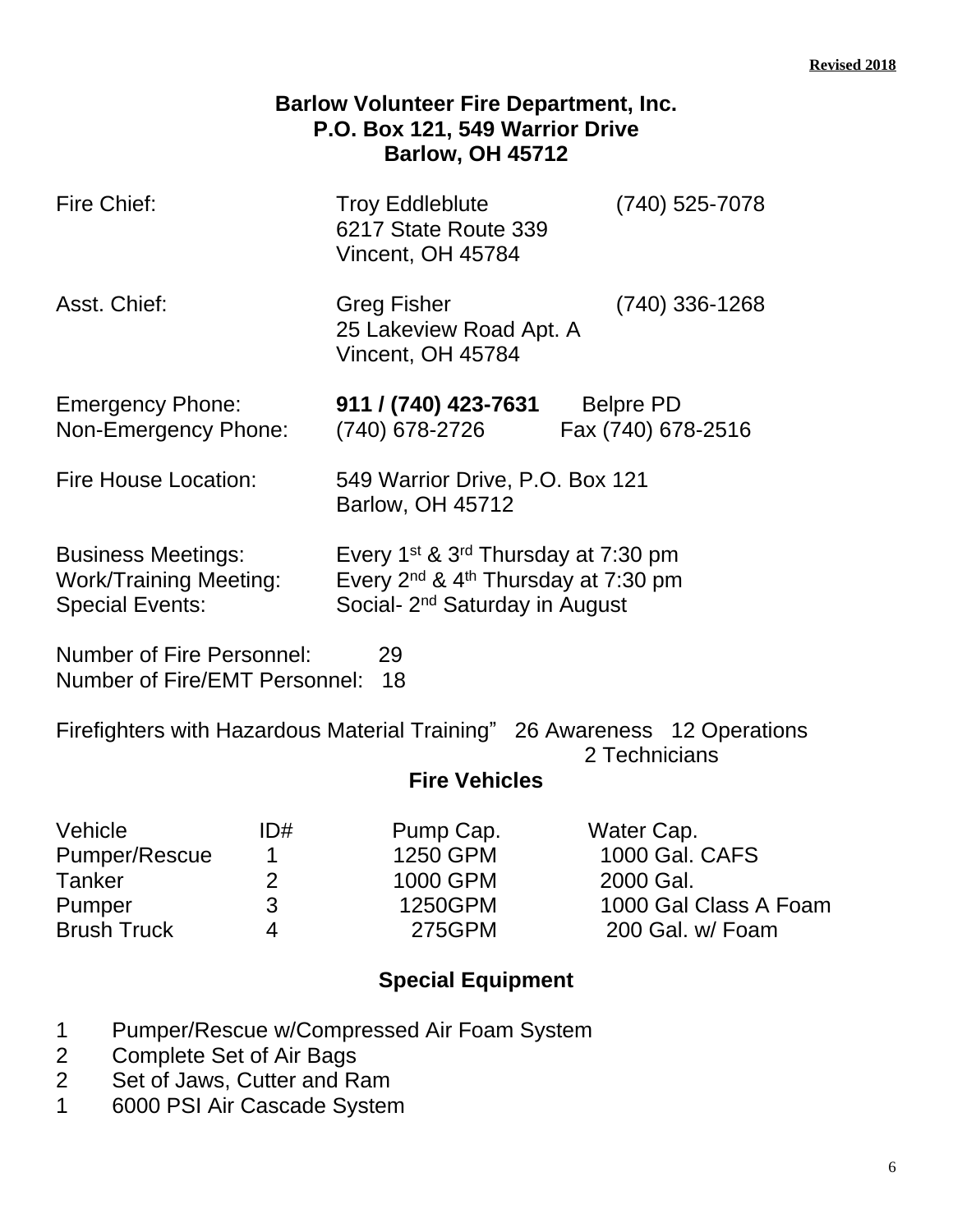### **Barlow Volunteer Fire Department, Inc. EMS Division P.O. Box 121, 549 Warrior Drive Barlow, OH 45712**

| Squad Chief:       | <b>Emily Seaman</b><br>10799 State Route 550<br>Vincent, OH 45784 | $(740)$ 629-5253 |
|--------------------|-------------------------------------------------------------------|------------------|
| Asst. Squad Chief: | <b>Janet Seaman</b>                                               | $(740)$ 350-3681 |

Emergency Phone: **911/ (740) 423-7631** Belpre PD Non-Emergency Phone: (740) 678-2726

Squad Location 549 Warrior Drive, Co. Rd. 805 Barlow, OH 45712

### **Squad Personnel**

| Number of:          | <b>Total</b> | Ohio Cert. | WV. Cert. |
|---------------------|--------------|------------|-----------|
| First Responders 01 |              | $\Omega$ 1 | 00        |
| <b>Basic EMT's</b>  | 20           | 20         | no        |
| Advanced EMT's 04   |              | 04         | ററ        |
| <b>Paramedics</b>   |              | በ1         | O1        |

### **Squad Vehicles**

| Vehicle            | ID#      | Cell Phone # |
|--------------------|----------|--------------|
| 2000 Ford Type III | Squad #1 | 525-2413     |
| 2008 Ford Type III | Squad #2 | 525-2414     |

- 1 Set of 6 Air Bags
- 2 Jaws of Life
- 1 CAFS Pumper/Rescue
- 2 Auto Defib. Unit
- 2 ALS Equipped Squads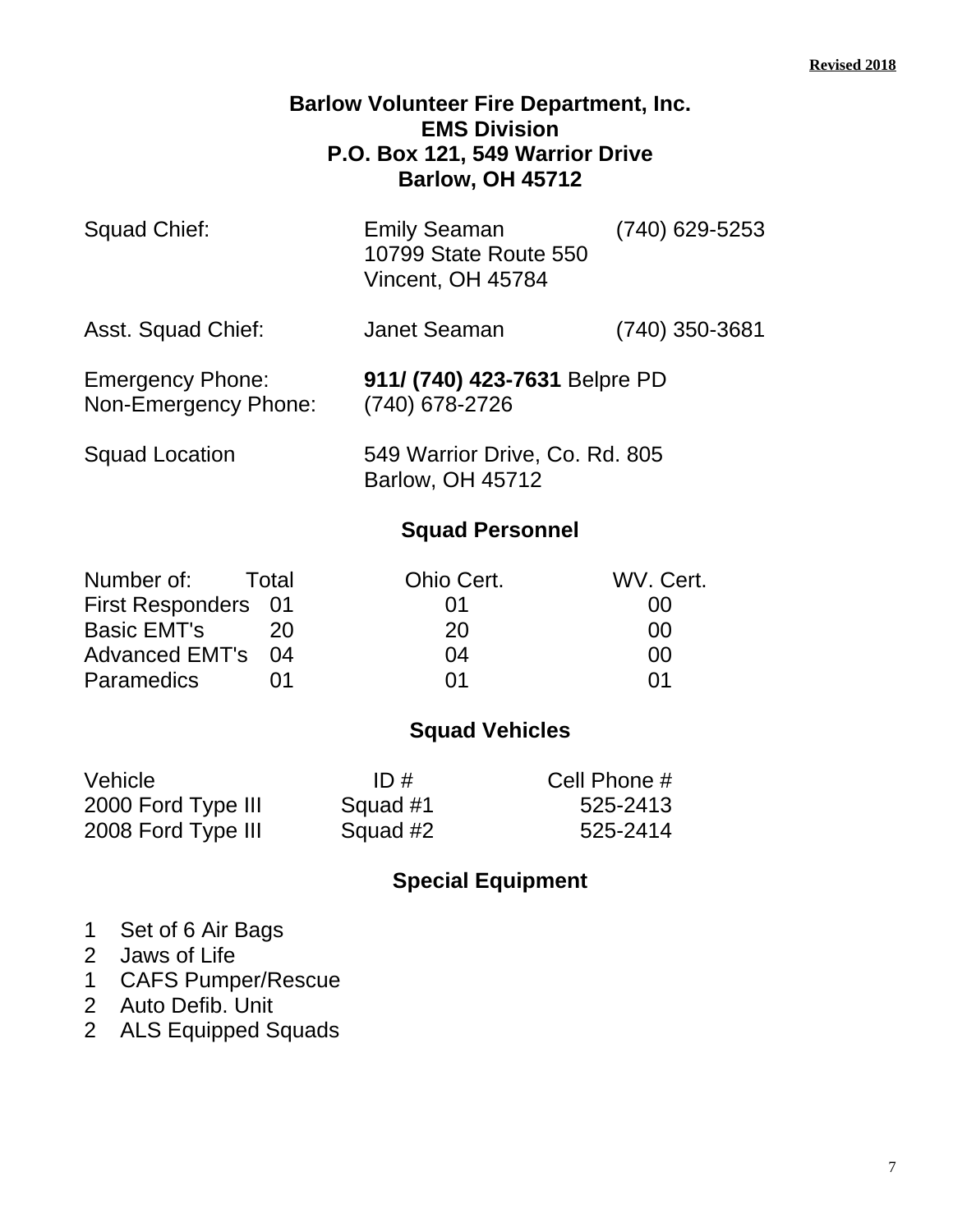| <b>Belpre Volunteer Fire Department</b><br>704 Washington Blvd.<br><b>Belpre, OH 45714</b>                                                                                                                                                   |                                                        |                                                                                          |                                                                                                                                                                                                   |  |
|----------------------------------------------------------------------------------------------------------------------------------------------------------------------------------------------------------------------------------------------|--------------------------------------------------------|------------------------------------------------------------------------------------------|---------------------------------------------------------------------------------------------------------------------------------------------------------------------------------------------------|--|
| Fire Chief:                                                                                                                                                                                                                                  |                                                        | <b>Tony Cronin</b><br>704 Washington Blvd.<br><b>Belpre, OH 45714</b>                    | $(304)$ 481-0290                                                                                                                                                                                  |  |
| Asst. Chiefs:                                                                                                                                                                                                                                |                                                        | <b>Jeff Rafferty</b><br>Jim George                                                       | $(304)$ 615-5015<br>(740) 440-0216                                                                                                                                                                |  |
| *911 City of Belpre Only (740) 423-7631 (outside Belpre)<br><b>Emergency Phone:</b><br>(740) 423-9681 or (740) 423-0707<br>Non-Emergency Phone:                                                                                              |                                                        |                                                                                          |                                                                                                                                                                                                   |  |
| <b>Fire House Location:</b>                                                                                                                                                                                                                  |                                                        | <b>Station 1</b><br><b>Station 2</b><br>811 Farson St.<br>704 Washington Blvd.           |                                                                                                                                                                                                   |  |
| <b>Business Meetings:</b><br>Every 1 <sup>st</sup> & 3 <sup>rd</sup> Tuesday<br>Every 2 <sup>nd</sup> & 4 <sup>th</sup> Tuesday<br><b>Work/Training Meetings:</b>                                                                            |                                                        |                                                                                          |                                                                                                                                                                                                   |  |
| <b>Number of Fire Personnel:</b><br>37<br>Firefighters with Hazardous Materials Training 37 Awareness 4 Technician                                                                                                                           |                                                        |                                                                                          |                                                                                                                                                                                                   |  |
| Vehicle<br>Ladder Truck 65'<br>Pumper<br>Pumper<br><b>Heavy Rescue</b><br>Unit C<br>Tower 100'                                                                                                                                               | ID#<br>$L-1$<br>3<br>4<br><b>HR</b><br>Unit C<br>$T-1$ | <b>Fire Vehicles</b><br>Pump Cap.<br><b>1500 GPM</b><br>1500 GPM<br>1250 GPM<br>1500 GPM | Water Cap.<br>1000 Gals.<br>1000 Gals.<br>1000 Gals.<br>250 Gals.                                                                                                                                 |  |
| 1 29' Rescue Boat<br>5 Smoke Ejectors<br>395 gpm Foam Nozzle<br>1 500 gpm Deluge Foam Nozzle<br>4 Cascade System Heavy rescue<br>1 Confined Space Blower<br>1 Confined Space Tripod and Winch<br>Station 5000 PSI SCBA Air CompressorAirbags |                                                        | <b>Special Equipment</b><br>1 4000' of 5" Hose<br>2 Jaws of life + Rams                  | 12 Scott 1 hr. bottles<br>50 Complete sets of SCBA's<br>350 Gals. 3M 3%-6% AFFF<br>1 2.5" Foam Nozzle<br>5 Light Plants<br>2 Class A Foampro/Pk<br>4 Rescue Saws<br>1 Set Kodiak Stabilizing Bars |  |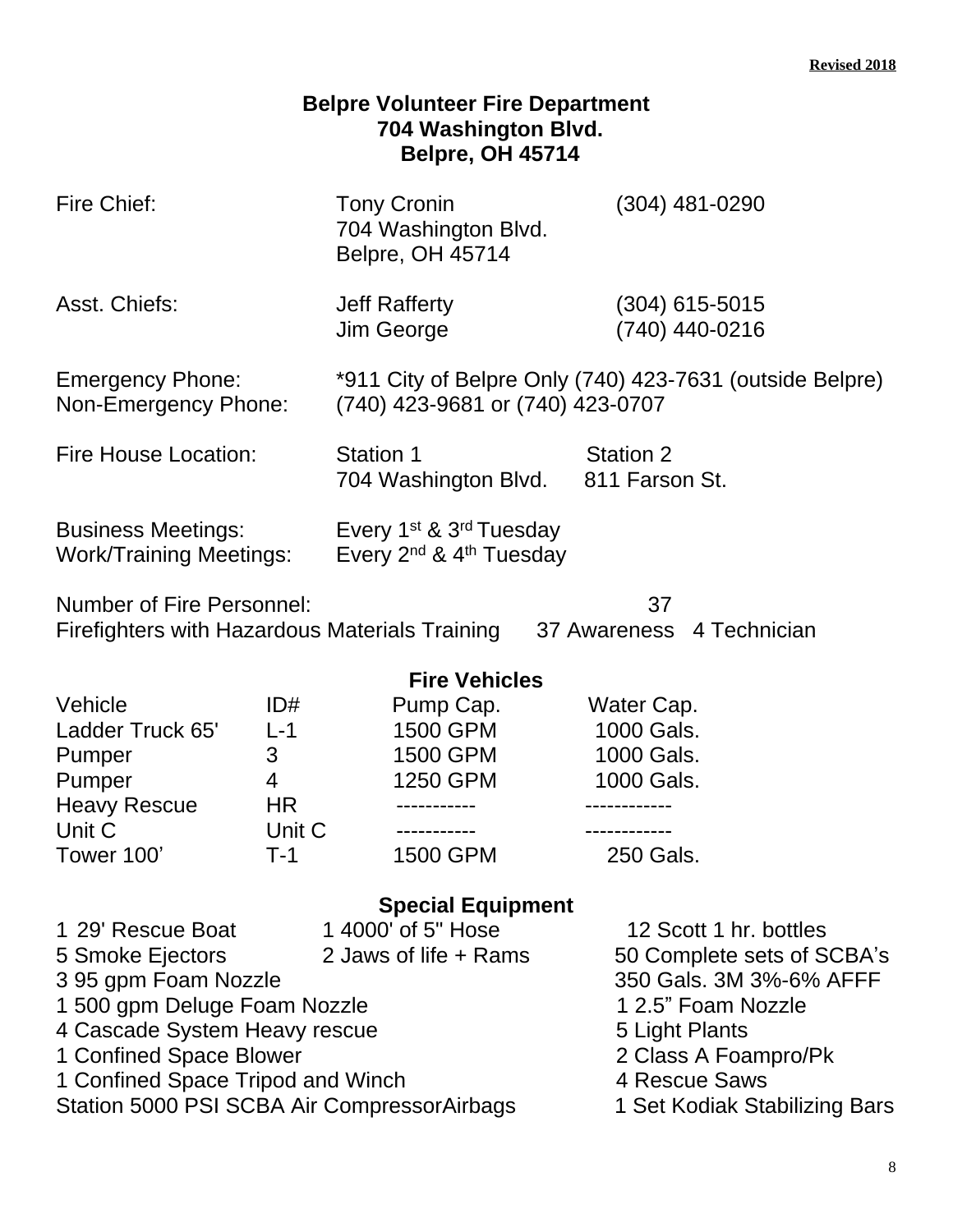### **Belpre Volunteer Fire Department EMS Division 704 Washington Blvd. Belpre, OH 45714**

Squad Captain:

| Squad Lieutenants:                                                                               | <b>Becky Frank</b><br>Mike Matheny                                                                                            |                     |  |
|--------------------------------------------------------------------------------------------------|-------------------------------------------------------------------------------------------------------------------------------|---------------------|--|
| <b>Emergency Phone:</b>                                                                          | 911 City of Belpre only or (740) 423-7631                                                                                     |                     |  |
| Non-Emergency Phone:                                                                             | (740) 423-9681                                                                                                                |                     |  |
| <b>Fire House Location:</b>                                                                      | <b>Station 1</b><br><b>Station 2</b><br>704 Washington Blvd.<br>811 Farson St.<br>Belpre, OH 45714<br><b>Belpre, OH 45714</b> |                     |  |
| <b>Business Meetings:</b>                                                                        | Every 1 <sup>st</sup> & 3 <sup>rd</sup> Tuesday                                                                               |                     |  |
| <b>Work/Training Meetings:</b>                                                                   | Every $2^{nd}$ & $4^{th}$ Tuesday                                                                                             |                     |  |
|                                                                                                  | <b>Squad Personnel</b>                                                                                                        |                     |  |
| Number of:<br>Total<br><b>Basic EMT's</b><br>14<br><b>Advanced EMT's</b><br>3<br>Paramedics<br>1 | Ohio Cert.<br>14<br>3<br>1                                                                                                    | WV. Cert.<br>0<br>1 |  |
|                                                                                                  | <b>Squad Vehicles</b>                                                                                                         |                     |  |
| Vehicle<br>2007 Ford Modular<br>2012 Ford Modular<br><b>Command Unit</b>                         | ID#<br>490<br>491<br>Unit "C"<br><b>Special Equipment</b>                                                                     |                     |  |
| 2 Mass Disaster Kits<br>2 Defibrillators<br>1 Set of Triage Tarps                                | 18 backboards<br>* All Fire Dept. Resources are available                                                                     |                     |  |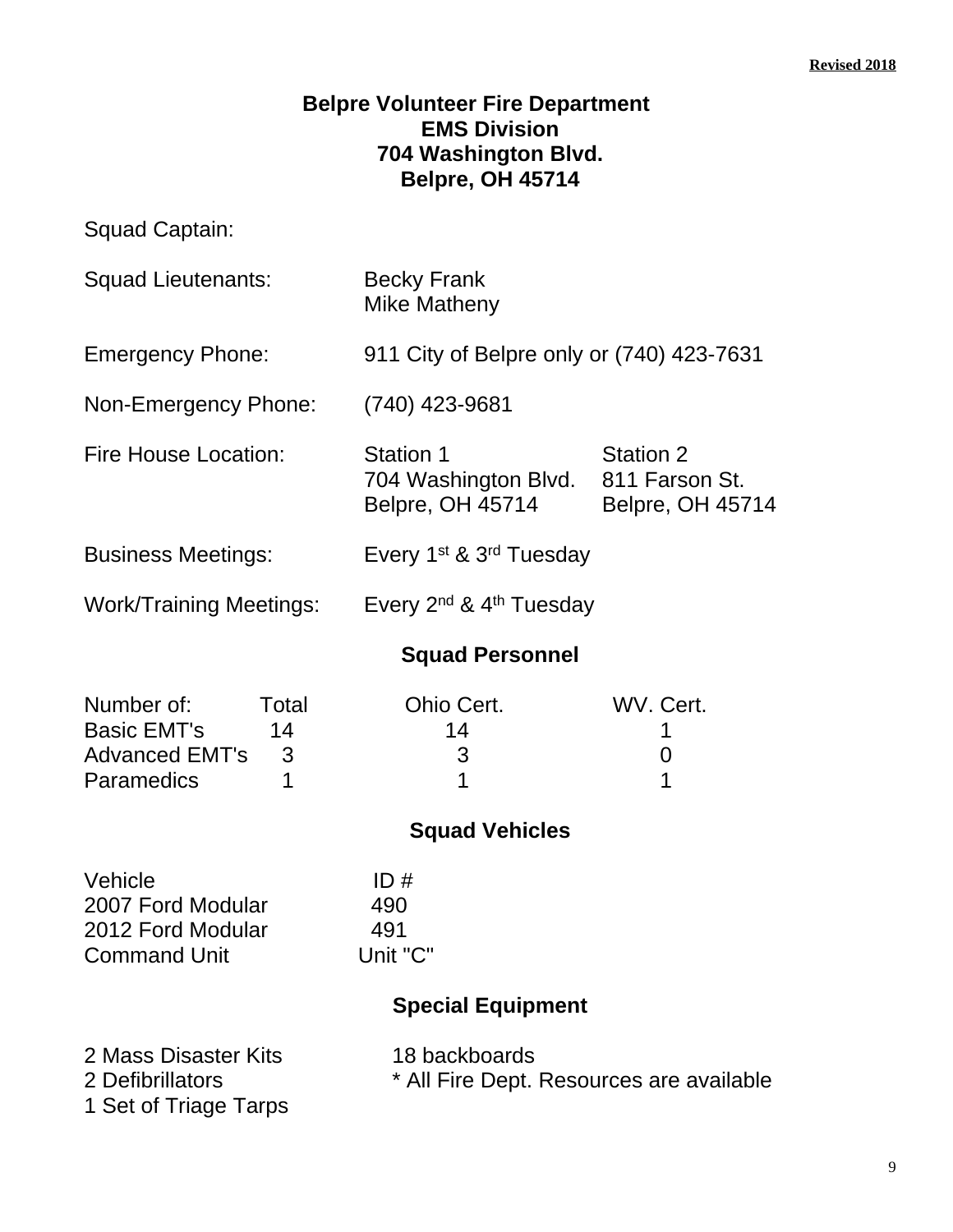|                                                                                                                |                                            | <b>Beverly Volunteer Fire Department</b><br>P.O. Box 70 Beverly, OH 45715<br>beverlyfiredepartment@frontier.com      |                                                            |                                        |
|----------------------------------------------------------------------------------------------------------------|--------------------------------------------|----------------------------------------------------------------------------------------------------------------------|------------------------------------------------------------|----------------------------------------|
| <b>Fire Chief:</b>                                                                                             |                                            | <b>Phil Lowe</b>                                                                                                     | (740) 525-3137<br>602 Applegate Drive<br>Beverly, OH 45715 |                                        |
| Asst. Chiefs:                                                                                                  |                                            | Jim Ullman<br>P.O. Box 274                                                                                           | (740) 350-1681<br>Beverly, OH 45715                        |                                        |
|                                                                                                                |                                            | Sam Brooker<br>2270 State Route 339<br>Beverly, OH 45715                                                             |                                                            | (740) 885-9248                         |
| 911 or (740) 984-2525<br><b>Emergency Phone:</b><br>(740) 984-2252  Fax (740) 994-9254<br>Non-Emergency Phone: |                                            |                                                                                                                      |                                                            |                                        |
| <b>Fire House Location:</b>                                                                                    |                                            | 400 Seventh Street<br>Beverly, OH 45715                                                                              |                                                            |                                        |
| <b>Business Meetings:</b><br><b>Work/Training Meetings:</b><br><b>Special Events:</b>                          |                                            | First Monday at 19:00<br>All other Mondays at 19:00<br>Pancake Breakfast 4 <sup>th</sup> of the July & May & October |                                                            |                                        |
| <b>ISO Class 5 Fire Department</b>                                                                             |                                            |                                                                                                                      |                                                            |                                        |
|                                                                                                                |                                            | <b>Personnel</b>                                                                                                     |                                                            |                                        |
| Number of fire personnel:<br><b>First Responder Medical Trained</b>                                            |                                            | Firefighters with Hazardous Materials Training                                                                       |                                                            | 23<br>23 Operations 2 Technician<br>10 |
| Vehicle                                                                                                        | ID#                                        | <b>Fire Vehicles</b><br>Pump Cap.                                                                                    | Water Cap.                                                 | Foam                                   |
| Engine                                                                                                         | 1                                          | 1500 GPM                                                                                                             | 750 Gal.                                                   | <b>CAFFS A&amp;B</b>                   |
| <b>Pumper Engine</b>                                                                                           | 2                                          | 1250 GPM                                                                                                             | 1000 Gal.                                                  | Class A/B                              |
| Engine / Tanker 3                                                                                              |                                            | 1000 GPM                                                                                                             | 2300 Gal.                                                  |                                        |
| <b>Brush Truck</b>                                                                                             | 4                                          | <b>250 GPM</b><br>300 Gal.<br>Class A                                                                                |                                                            |                                        |
| Truck 5                                                                                                        | 5<br>F-350 4x4 with winch and EMS Supplies |                                                                                                                      |                                                            |                                        |
| Boat 1-12 Horsepower, 12'                                                                                      |                                            |                                                                                                                      |                                                            |                                        |
| Boat 2-40 Horsepower, 16'                                                                                      |                                            |                                                                                                                      |                                                            |                                        |
|                                                                                                                |                                            | <b>Special Equipment</b>                                                                                             |                                                            |                                        |

On next page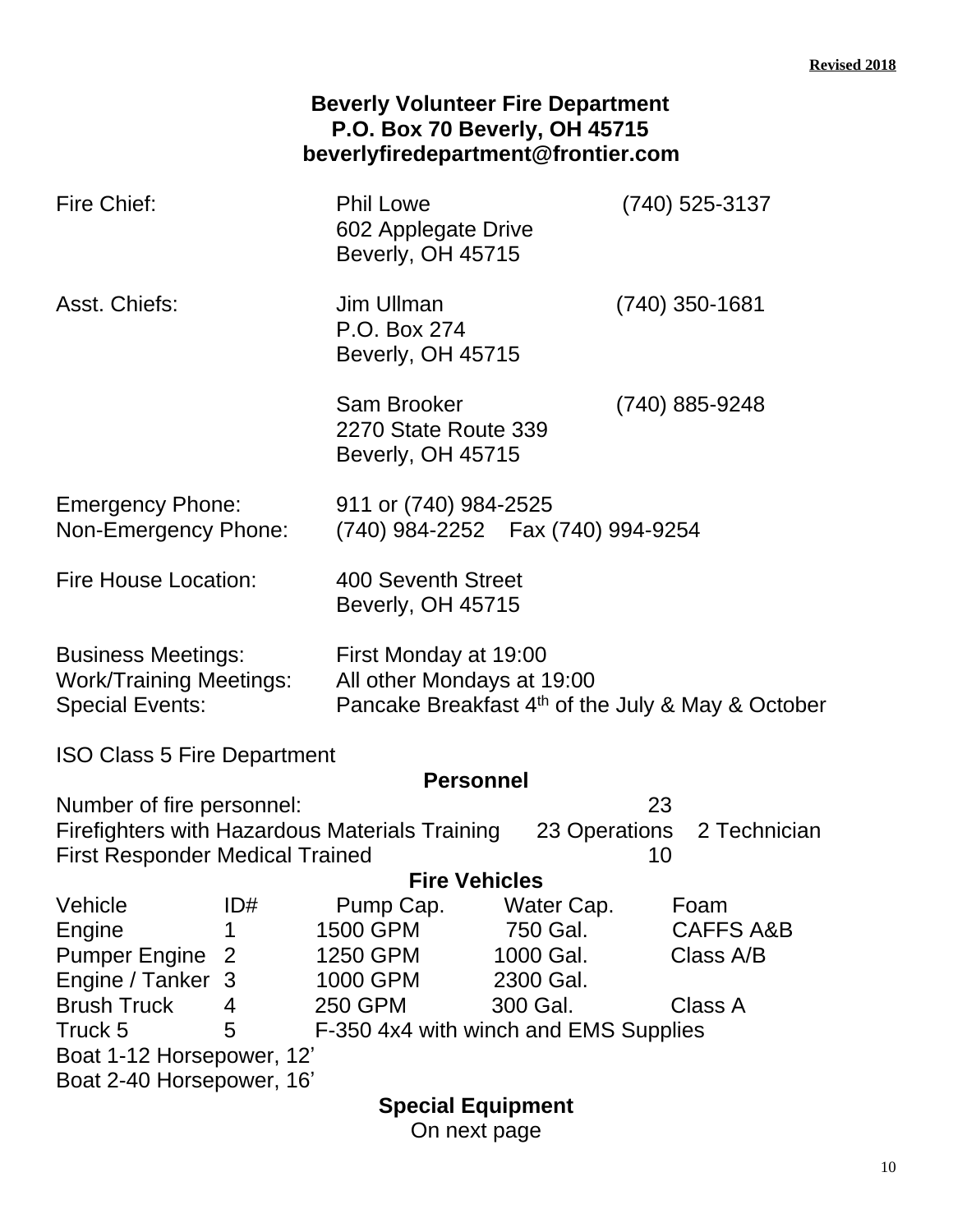### **Beverly Volunteer Fire Department Continued**

### **Special Equipment**

Two Hurst 32A gasoline powered Jaws of Life complete One Hurst electric hydrant unit with code three cutters, spreaders, and ram One Vetter air bag set complete with leak seal kit One 24 volt Saws-All Two chain saws & Rescue saw Two 6.0"X10'hard suction hose Two 4.5"X10'hard suction hose Two 4.5"X10'flex suction hose 2,400' of 4" supply hose with 4" Storz couplings Two 1,000 GPM deck gun / monitor with 4" Storz base Two 1,000 GPM three inlet multi-versal monitors Two low flow strainers Two 4.5" barrel strainers Two 4" to 5" Storz adapters Two 4.5" female fire thread to 4" Storz adapters One 4.5" male fire threads to 4" Storz adapters Two 4" Storz to three gated 2.5" manifold with relief valve One set of high angle rescue gear (Ropes and hardware) One set of confined space rescue gear (Ropes and equipment) Five electrical generators One Bullard thermal imager One CO monitor 21 Scott 30 minute 4.5 SCBA'S 17 30 minute 4500 psi spare bottles One 6,000 psi breathing air compressor for filling 2216 and 4500 psi SCBA bottles. Compressor is permanent mount in station and available as needed to all departments. Compressor air is tested quarterly and may be used for SCBA and scuba air. Four MARCs Portable and 2 Mobile with repeater ( Engine 1 & Truck 5) Pigs, Absorbent pads, Oil Dr Air Chisel Two Leaf Blowers Two 4 Gas Monitors Two - Stokes Basket 2-AED Three Portable Pumps Two Positive Pressure Fans Windshield Saw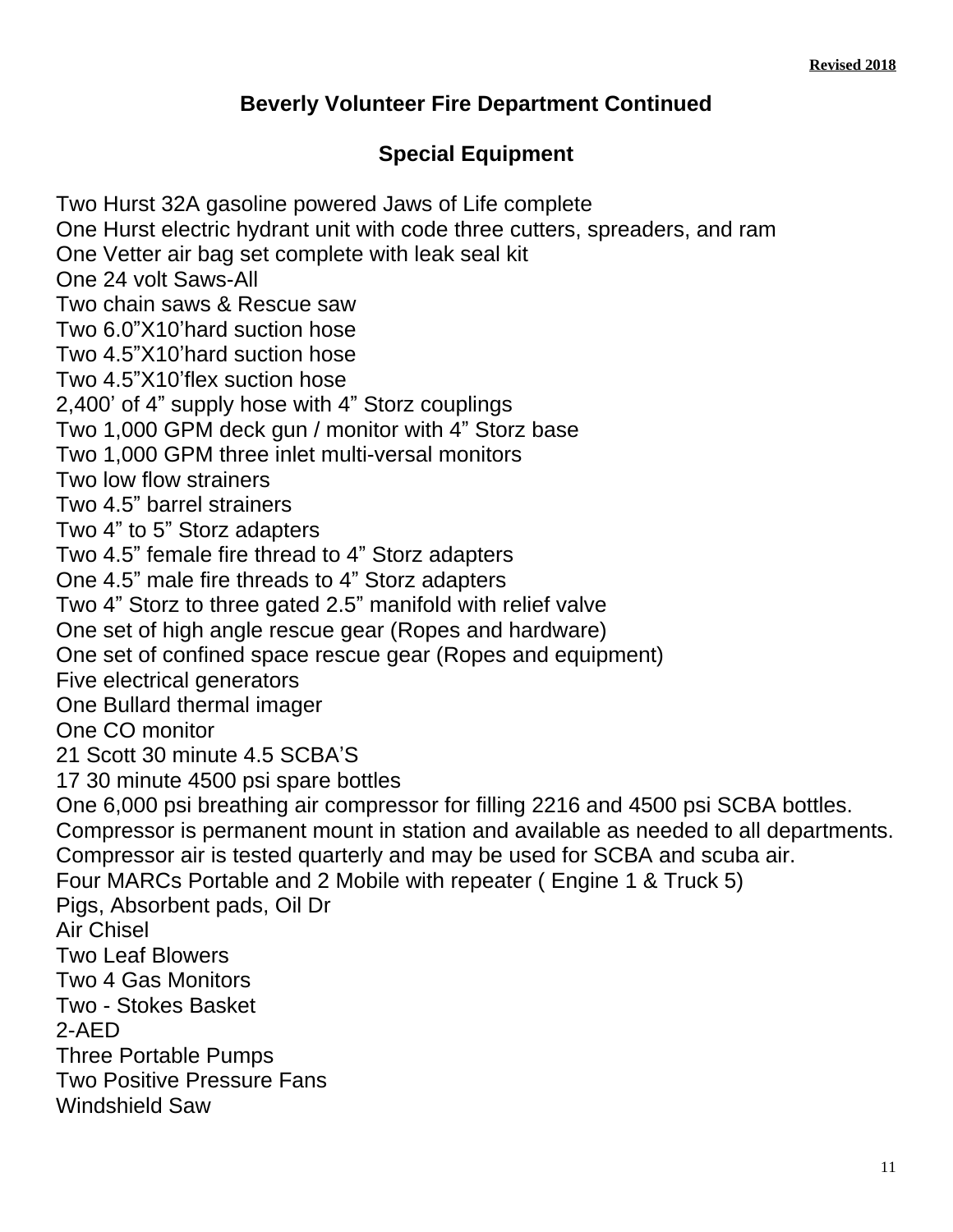#### **Beverly-Waterford Rescue Squad 207 4 th St. Beverly, OH 45715 Mailing Address: P.O. Box 146 Waterford, OH 45786**

| Squad Chief:                                    |       | <b>Jim Black</b><br>632 Lovers Lane<br>Beverly, Ohio 45715                      | (740) 350-2344 |
|-------------------------------------------------|-------|---------------------------------------------------------------------------------|----------------|
| <b>Assistant Chief:</b>                         |       | <b>Stefan Haines</b><br>650 Albright Road<br>Beverly, Ohio 45715                | (740) 516-0809 |
| <b>Emergency Phone:</b><br>Non-Emergency Phone: |       | 911 / (740) 984-4545<br>(740) 984-8783                                          |                |
| Business Meetings:<br>Training Meetings:        |       | $2nd$ Thursday of the Month $@$ 7:00pm<br>$4th$ Thursday of the Month $@6:30pm$ |                |
|                                                 |       | <b>Squad Personnel</b>                                                          |                |
| Number of:                                      | Total | Ohio Cert.                                                                      |                |
| <b>First Responders</b>                         | 9     | 9                                                                               |                |
| <b>Basic EMT's</b>                              | 13    | 13                                                                              |                |
| Advanced EMT's                                  | 4     | 4                                                                               |                |
| <b>Paramedics</b>                               | 3     | 3                                                                               |                |
| Haz-Mat Awareness                               | 6     | 6                                                                               |                |

| ID#      |
|----------|
| Rescue 1 |
| Rescue 2 |
|          |

### **Special Equipment**

1 Portable Generator 2 Adult MAST 2 Pedi- MAST 3 Vacuum Boards 2 Sager Splints 3 Pulse SPO2 Monitors<br>8 Plastic Backboards 2 Pedi-Backboards 2 LSP Resuscitator 8 Plastic Backboards 2 Pedi-Backboards 2 LSP Resuscitator 20 Portable Radio's 2 KED Devices 4 Set Vacuum Splints 20 Motorola Pagers 3 Scoop Stretchers 2 Portable Suction Units 3 Hare Splints 2 Pedi-Hare Splints 1 Rough Terrain Kits<br>2 Medic Drug Kits 2 C-Pap Machines 6 First-Resp. Haz-Ma 2 C-Pap Machines 6 First-Resp. Haz-Mat Kits 2 EZ IO Kits 2 Inflatable Child Car Seats 2 Portable AED Adult/Ped 2 Complete ACLS Cardiac Arrest Kits 2 On Board Marcs Radios w/Repeaters 2 LifePac 15 Monitors Defibulators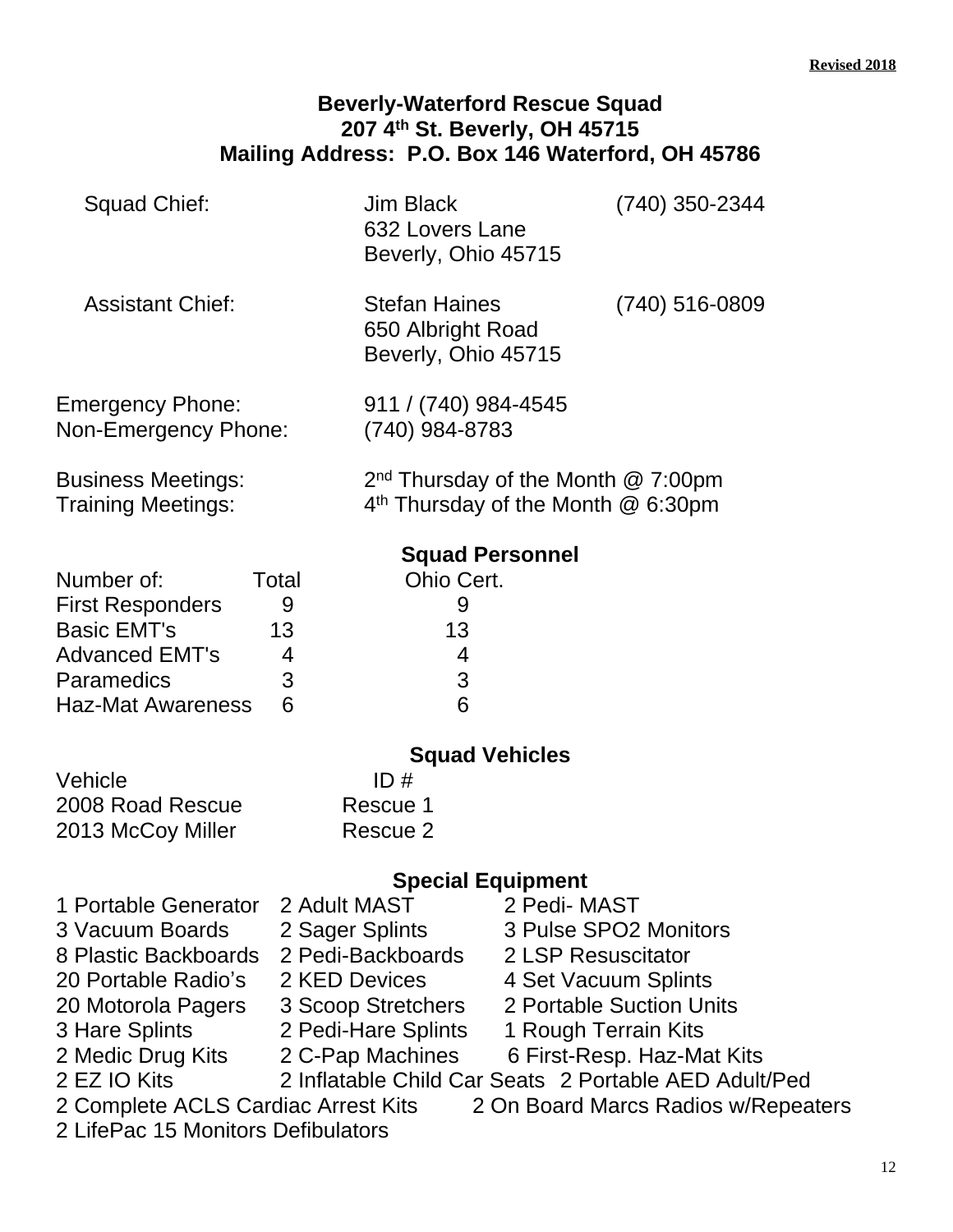### **Devola Vol. Fire Company, Inc. 1286 Masonic Park Road Marietta, OH 45750**

| Fire Chief:                                                | <b>Harold Newlen</b><br>1286 Masonic Park Road<br>Marietta, OH 45750 | (740) 516-9626   |
|------------------------------------------------------------|----------------------------------------------------------------------|------------------|
| Asst. Chief:                                               | Jim Wark<br>1286 Masonic Park Road<br>Marietta, Ohio 45750           | $(304)$ 991-8100 |
| <b>Emergency Phone:</b><br>Non-Emergency Phone:            | 911 / (740) 373-1211<br>(740) 374-7369                               |                  |
| Fire House Location:                                       | 1286 Masonic Park Road<br>Marietta, OH 45750                         |                  |
| <b>Business Meeting:</b><br><b>Work/Training Meetings:</b> | Every 1 <sup>st</sup> Thursday<br>Every 2nd, 3rd & 4th Thursday      |                  |

### **Personnel**

Number of Fire Personnel: Firefighters with Hazardous Materials Training 10 Awareness 7 Operations

|               |     | <b>Fire Vehicles</b> |                   |         |
|---------------|-----|----------------------|-------------------|---------|
| Vehicle       | ID# | Pump Cap.            | Water Cap.        | Foam    |
| Pumper        | 101 | 1250 GPM             | 1000 Gal. 30 gal. | class A |
| Pumper        | 102 | 1250 GPM             | 750 Gal.30 gal.   | class A |
| Pumper/Tanker | 104 | 1000 GPM             | 1800 Gal.         |         |
| Pick Up       | 108 | No Pump              | No Water          |         |
|               |     |                      |                   |         |

**Special Equipment** On next page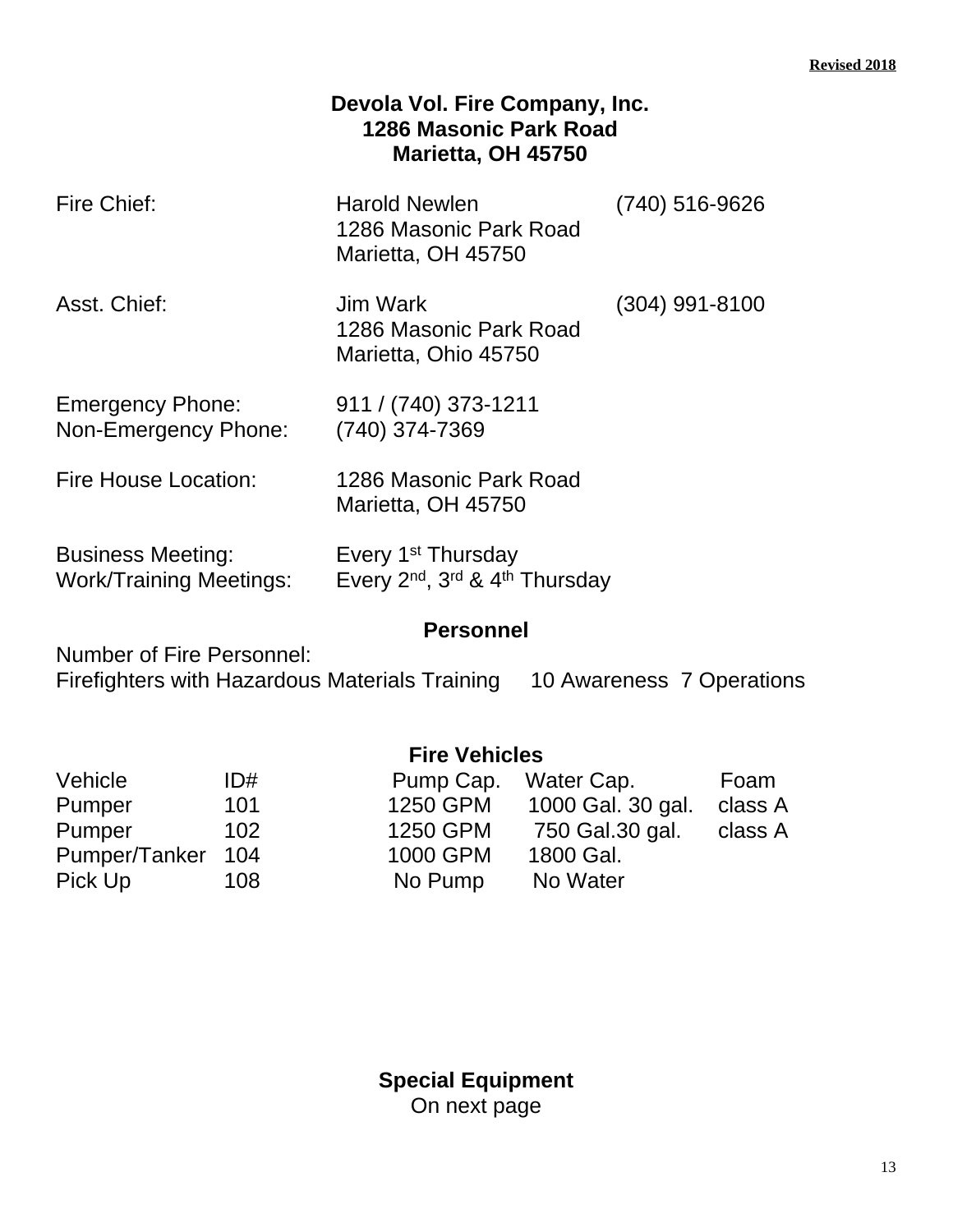### **Devola Vol. Fire Company, Inc. Continued**

### **Special Equipment**

30 Spare Air Bottles 1 Rescue Boat (20 life vests) 1 Pos. Pressure Fan (101) 400 ft Rescue Rope 2 Smoke Ejectors (101,102) 100 Gal. Class B Foam 2 Co2 Detector & 1 - 4 Gas Detector 15 Air Packs scott 4.5 1- Extrication Saw 1000' 4" LDH Hose (102) Asst. Fittings (Storz, standard) 1300' 4" LDH Hose (101) 30 Gal. Class A Foam/On Pump (101,109,102) 2 Air chisel set (101,102) Hrt. Rescue Tools (spreader/cutter 102) 2-Reciprocating Saw (101,102) Traffic Cones and Signs (101,102) Work vest (high visibility) 2 - Thermal Imaging camera+ 2<sup>nd</sup> set Hrt. Rescue Tools Hydraulic Generator (102) AED's (101,102) Oxygen (port.) (102) Collapsible Water can (Indian packs 109) Digital Cameras (101,102) Portable GPS units (101,106) GPS units (101,102,106,107) 1 Penetraining Nozzle (1½")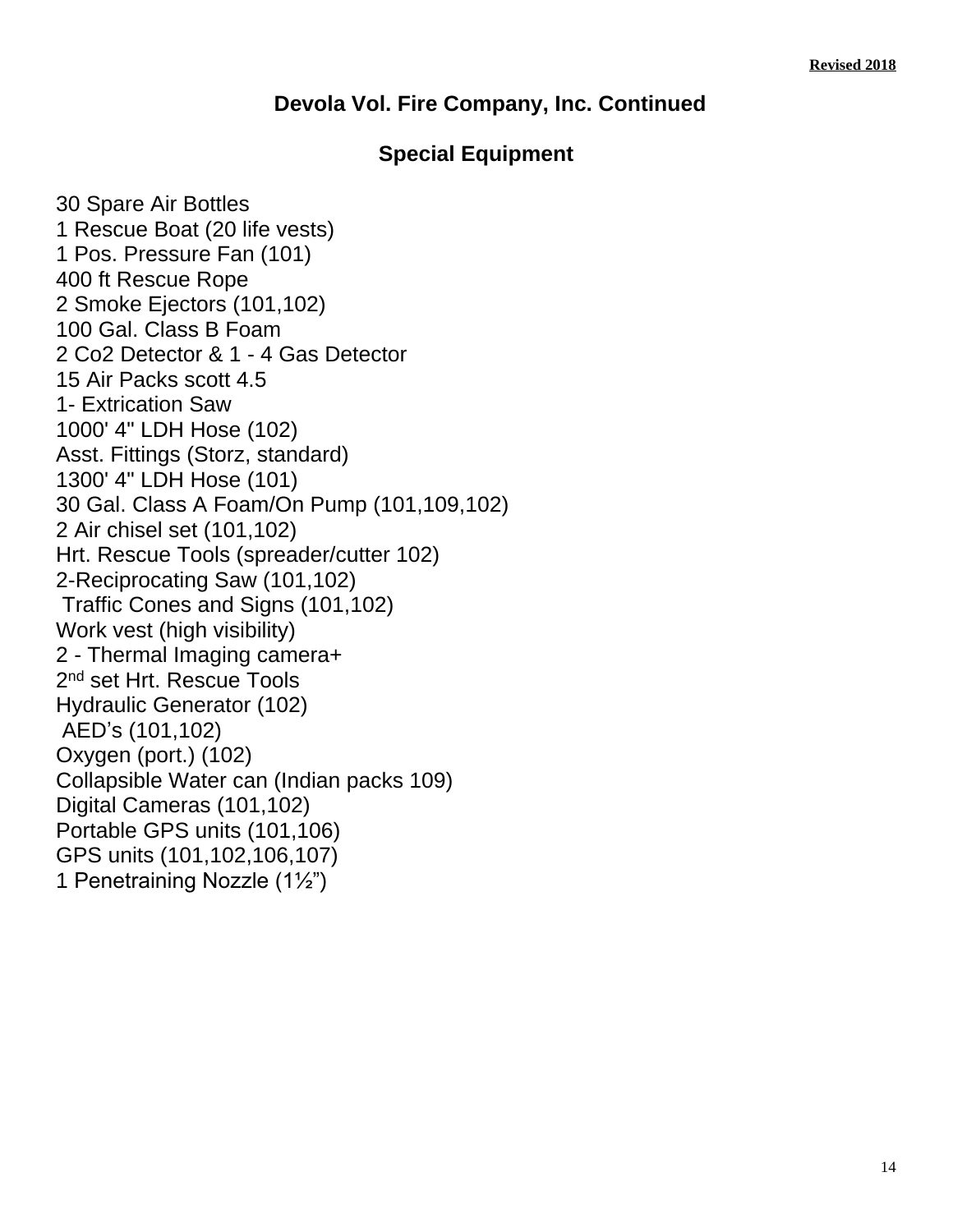### **Devola Vol. Fire Company, Inc. EMS Division 1286 Masonic Park Road Marietta, OH 45750**

| Asst. Squad Chief: | Allen Ridenour         |
|--------------------|------------------------|
|                    | 1286 Masonic Park Road |
|                    | Marietta, OH 45750     |
|                    |                        |

Emergency Phone: 911 / (740) 373-1211

Fire House Location: 1286 Masonic Park Road Marietta, OH 45750

- Business Meeting: Every 1<sup>st</sup> Thursday
- 

Squad Training: Every 2<sup>nd</sup> Thursday

### **Squad Personnel**

| Number of:              | Total         | Ohio Cert. |
|-------------------------|---------------|------------|
| <b>First Responders</b> | 3             | 3          |
| <b>Basic EMT's</b>      | x             | 8          |
| <b>Advanced EMT's</b>   | $\mathcal{P}$ | 2          |
| <b>Paramedics</b>       |               |            |

### **Squad Vehicles**

| Vehicle           | ID# |
|-------------------|-----|
| Modular 2010 Ford | 106 |
| Modular 2016 Ford | 107 |

- 2 Medtronic Lifepak 12 1 Reeve sleeve
- 1 Set or Air Bags 2 IV Kits
- 1 Mass Disaster Kits 2 IO Kits
- 2 Mega mover Sheets 2 Keds<br>1 Pediatric Rescue Set 3 bottle C
- 
- 
- -
	-
	-
	- 3 bottle Cascade system
- 8 Backboards 1 Lucas Device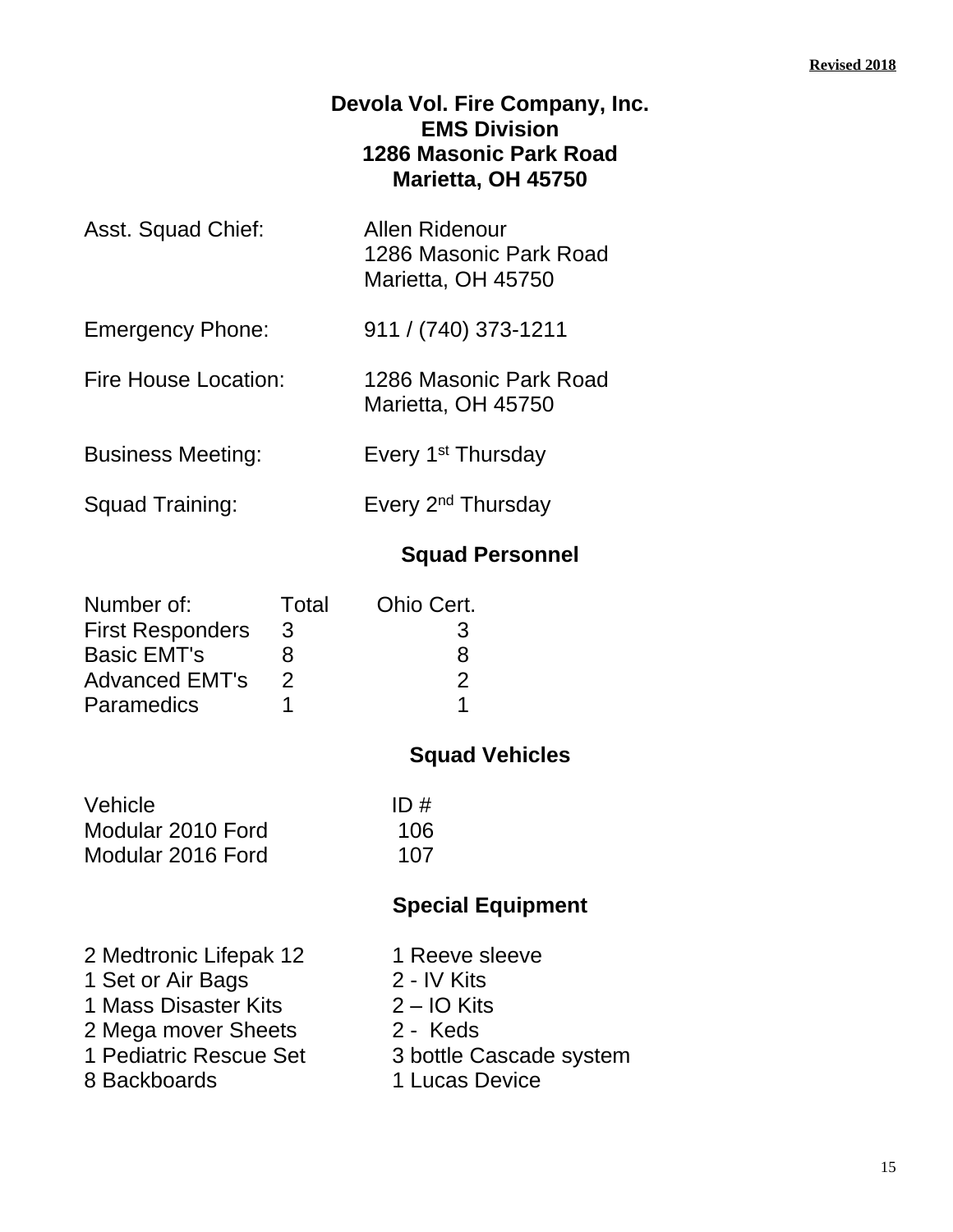### **Dunham Twp. Volunteer Fire Dept. 5770 Veto Road Belpre, OH 45714**

| Fire Chief:                                                                                                                            | Ernie Hoschar<br>6794 Veto Road<br><b>Belpre, OH 45714</b> | Home (740) 423-4220<br>Work (740) 423-0334<br>Cell (740) 350-3270 |
|----------------------------------------------------------------------------------------------------------------------------------------|------------------------------------------------------------|-------------------------------------------------------------------|
| Asst. Chief:                                                                                                                           | Jeremy Cassidy                                             | (740) 516-0951                                                    |
| <b>Emergency Phone:</b><br>Non-Emergency Phone:                                                                                        | $(740)$ 678-2555<br>(740) 678-2985                         |                                                                   |
| Fire House Location:                                                                                                                   | 5770 Veto Road (1/4 Mile East of St. 339)                  |                                                                   |
| <b>Business Meeting:</b>                                                                                                               | Every 2 <sup>nd</sup> Thursday                             |                                                                   |
| <b>Work/Training Meetings:</b>                                                                                                         | Every 1st, 3rd & 4th Thursday                              |                                                                   |
| <b>Special Events:</b>                                                                                                                 | Social- 4 <sup>th</sup> Saturday in June                   |                                                                   |
|                                                                                                                                        | <b>Personnel</b>                                           |                                                                   |
| <b>Number of Fire Personnel:</b><br>Firefighters with Hazardous Materials Awareness/Operations Training<br>Firefighter & EMR Certified |                                                            | 17<br>4<br>1                                                      |

| - 1 | . .     |         |  |
|-----|---------|---------|--|
|     |         |         |  |
| ×   | ۰,<br>۹ | č<br>۰. |  |

| Firefighter & EMT Certified |     |                        |            |
|-----------------------------|-----|------------------------|------------|
|                             |     | <b>Fire Vehicles</b>   |            |
| Vehicle                     | ID# | Pump Cap.              | Water Cap. |
| Pumper                      | 82  | 1250 GPM               | 1000 Gal.  |
| Pumper                      | 84  | 1250 GPM               | 1000 Gal.  |
| <b>Tanker</b>               | 83  | <b>500 GPM</b>         | 1500 Gal.  |
| <b>Brush Truck</b>          | 85  | <b>Compressed Foam</b> | 300 Gal.   |

| 1 Portable Pump-250GPM              | 1 Jaws of Life                      |
|-------------------------------------|-------------------------------------|
| 2 mounted Generator on unit 82 & 84 | 1 Smoke Extractor Negative pressure |
| Foam Inductor and Nozzle            | <b>Breathing Air Compressor</b>     |
| 1 Positive Pressure Fan             | 1 Thermal Imager                    |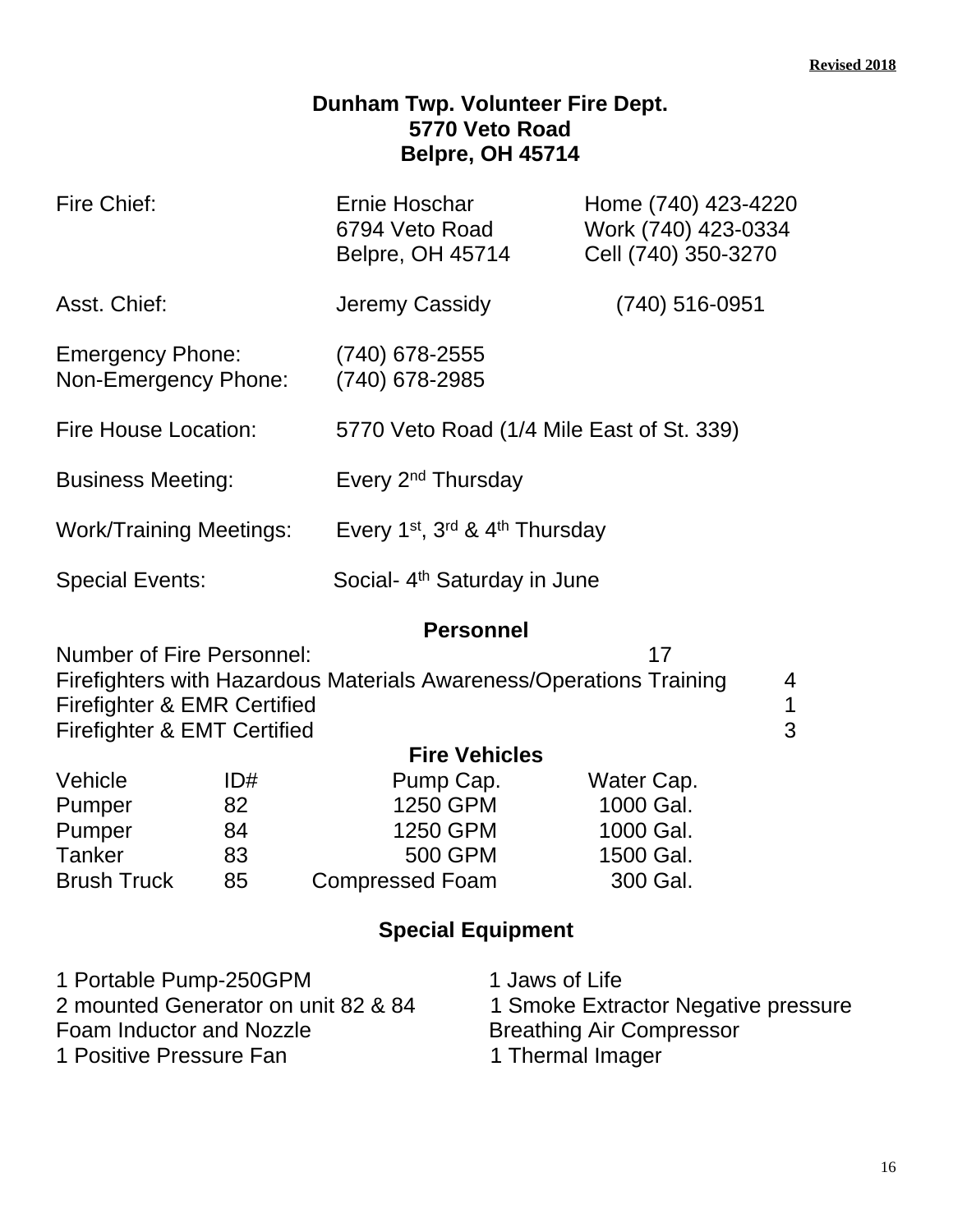### **Fearing Twp. Vol. Fire Dept. Inc. 1975 Stanleyville Road Whipple, OH 45788**

| Fire Chief:                                                                                  | <b>Jeff Lauer</b><br>5283 Caywood Road<br>Whipple, Ohio 45788                                                               | (740) 376-0394 |
|----------------------------------------------------------------------------------------------|-----------------------------------------------------------------------------------------------------------------------------|----------------|
| Asst. Chief:                                                                                 | Jerry Lauer<br>5351 Caywood Road<br>Whipple, OH 45788                                                                       | (740) 373-4641 |
| <b>Emergency Phone:</b><br>Non-Emergency Phone:                                              | (740) 373-8600<br>(740) 373-0742                                                                                            |                |
| <b>Fire House Location:</b>                                                                  | 1975 Stanleyville Road<br>Stanleyville, OH                                                                                  |                |
| <b>Business Meetings:</b><br><b>Work/Training Meetings:</b><br><b>Special Events:</b>        | Every 2 <sup>nd</sup> Tuesday<br>Every 1 <sup>st</sup> & 4 <sup>th</sup> Tuesday<br>Social—2 <sup>nd</sup> Saturday in June |                |
|                                                                                              | <b>Personnel</b>                                                                                                            |                |
| <b>Number of Fire Personnel:</b><br>Firefighters with Hazardous Materials Awareness Training | 20<br>15                                                                                                                    |                |

|                    | <b>Fire Vehicles</b> |                |            |
|--------------------|----------------------|----------------|------------|
| Vehicle            | ID#                  | Pump Cap.      | Water Cap. |
| Pumper             |                      | 1250 GPM       | 1000 Gal.  |
| <b>Brush Truck</b> | 3                    | <b>250 GPM</b> | 200 Gal.   |
| Tanker             |                      | 1250 GPM       | 1700 Gal.  |
| 14' John Boat      |                      |                |            |

### **Special Equipment**

| 1 Smoke Ejector          | 1 2100 Gal. Fold-a-tank | 3 Chain Saw               |
|--------------------------|-------------------------|---------------------------|
| 3 Portable Pumps         | 2 3700 Watt Generator   | 10 SCBA's                 |
| Vetter's Air Bags        | Portable Lights         | <b>Air Chisels</b>        |
| <b>Reciprocating Saw</b> | <b>Rescue Torch</b>     | <b>Amkus Rescue Tools</b> |
| Foam Pro/Pack            | 1000 feet 4" LDH        | 2-2.5" monitors           |

Pumper has Class A foam system, Mounted Generator, Detachable deluge gun with Strait Tips and Fog nozzle, 4" storks discharge.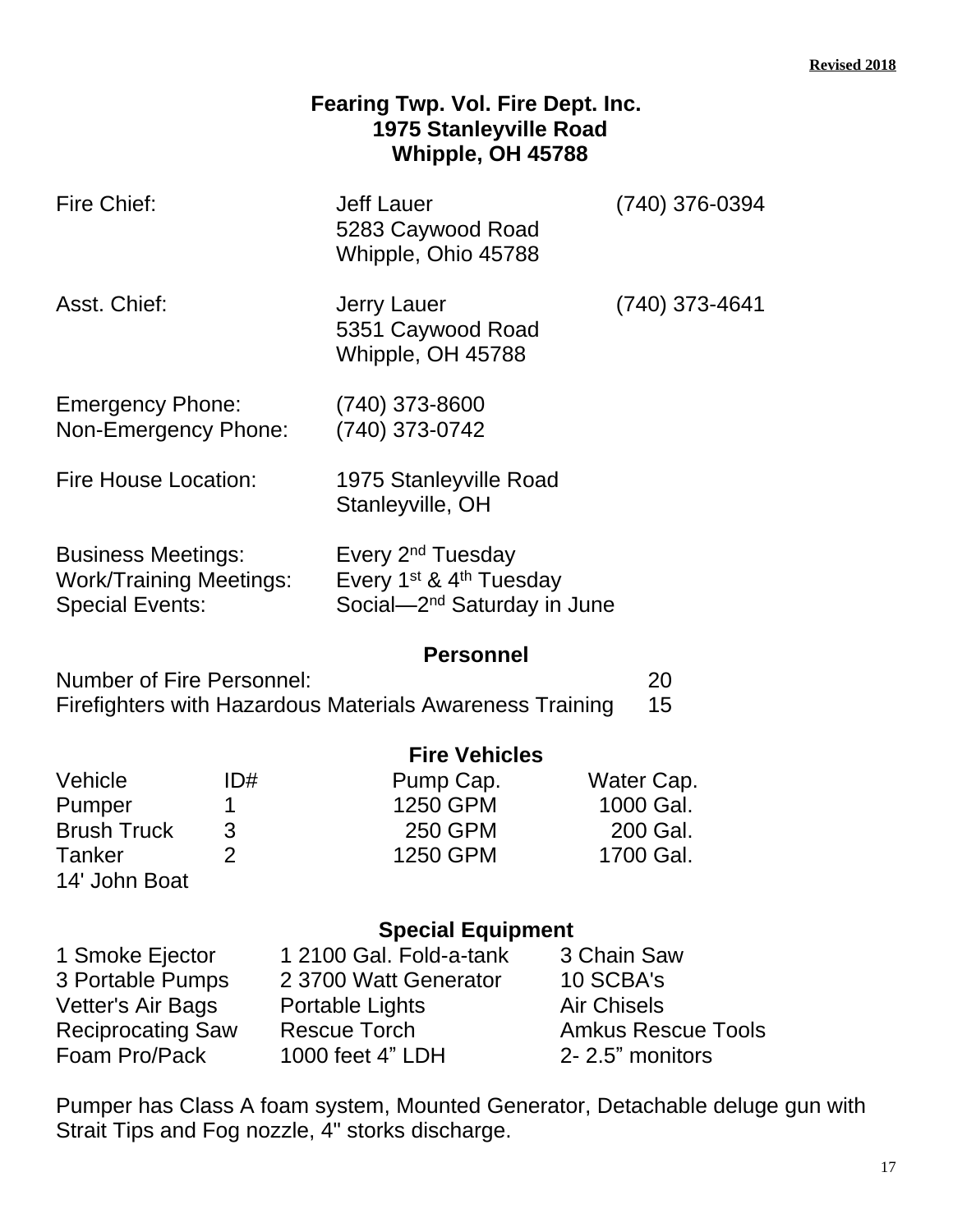| Fearing Twp. Vol. Fire Dept. Inc. |  |
|-----------------------------------|--|
| <b>EMS Division</b>               |  |
| 1975 Stanleyville Road            |  |
| Whipple, OH 45788                 |  |

| Fire Chief: | Jeff Lauer          | (740) 376-0394 |
|-------------|---------------------|----------------|
|             | 5283 Caywood Road   |                |
|             | Whipple, Ohio 45788 |                |

| Squad Captain: | <b>Roger Pritchett</b> | (740) 373-7482 |
|----------------|------------------------|----------------|
|                | 6300 Stanleyville Road |                |
|                | Whipple, OH 45788      |                |

| Emergency Phone:     | (740) 373-8600 |
|----------------------|----------------|
| Non-Emergency Phone: | (740) 373-0742 |

- Fire House Location: 1975 Stanleyville Rd. Stanleyville, OH
- Business Meeting: Every 2<sup>nd</sup> Tuesday
- 

Squad Training: Every 1<sup>st</sup> Monday

# **Squad Personnel**

Number of: Total Ohio Cert. Basic EMT's 7 7 7 7 Paramedics 1 1

### Vehicle ID # 97 Chevy Horton 4WD Box 4

6 Backboards 2 KED Mass Trousers 1 Stair Chair

# **Squad Vehicles**

### **Special Equipment**

Zoll Defibulator Vacuum Mattress (adult & child) Portable O2 1 Portable Suction<br>
Heart Smart AED Life Stat CPR Mac Life Stat CPR Machine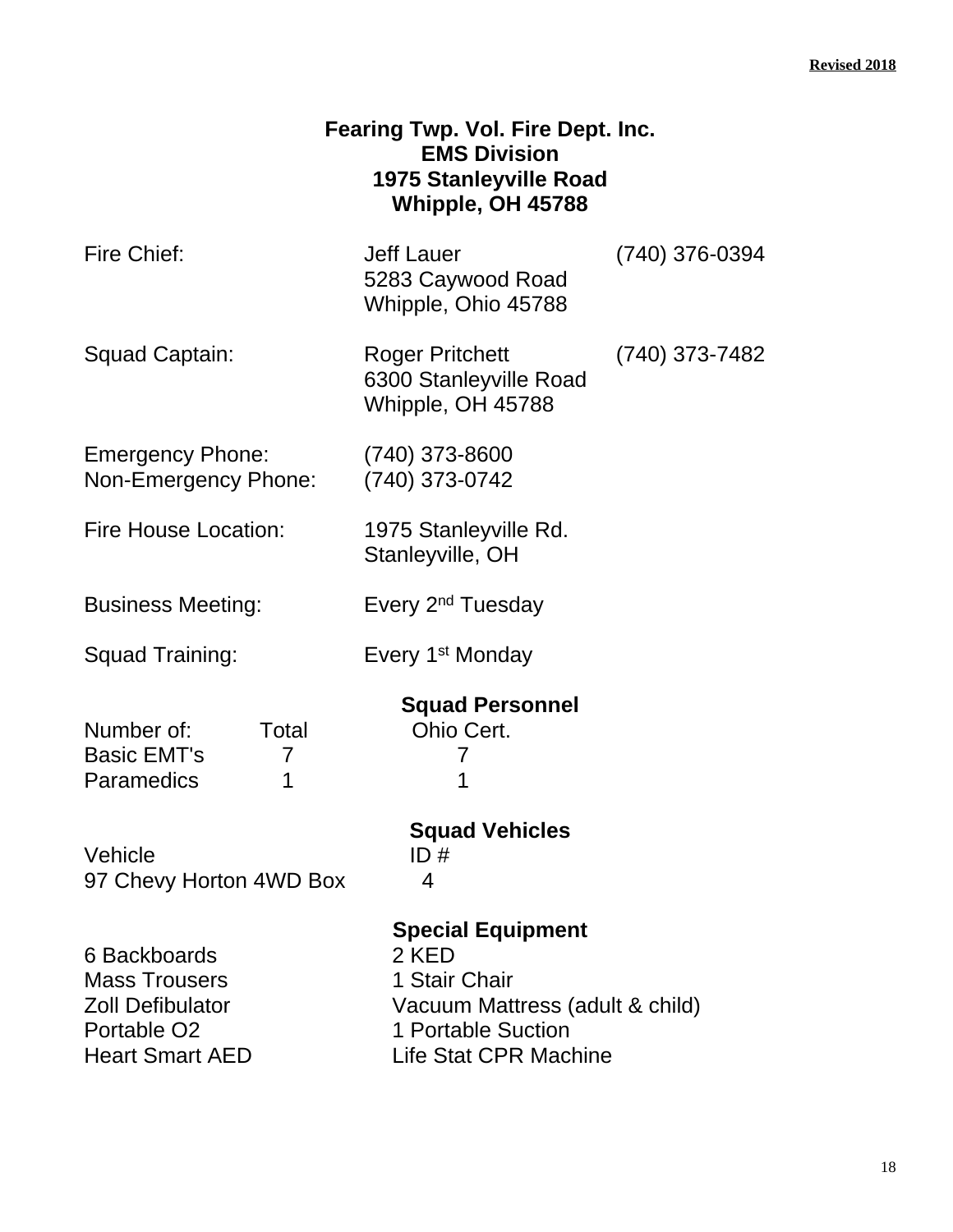|                                                                                                                                     | <b>Grandview Volunteer Fire Dept.</b><br>800 Grandview Ave. P.O. Box 488<br>New Matamoras, OH 45767         |                                                                                          |
|-------------------------------------------------------------------------------------------------------------------------------------|-------------------------------------------------------------------------------------------------------------|------------------------------------------------------------------------------------------|
| Fire Chief:                                                                                                                         | Roger Weddle<br>719 Main Street New Matamoras, OH 45767<br>RWeddle01@sbcglobal.net                          | $(740)$ 865-2107                                                                         |
| 1 <sup>st</sup> Asst. Chief:                                                                                                        | James Addlesburger<br>P.O. Box 688 New Matamoras, OH 45767<br>Firemen10@att.net                             | $(740)$ 336-8927                                                                         |
| 2 <sup>nd</sup> Asst. Chief<br>Captain<br>1 <sup>st</sup> Lieutenant<br>2 <sup>nd</sup> Lieutenant<br>Training & 1st Safety Officer | <b>Travis Rinard</b><br><b>Rod Cline</b><br>Dennis Brady<br><b>Terry Dunn</b><br>John Berentz               | $(740)$ 350-5308<br>(740) 629-3251<br>(740) 865-3991<br>(740) 629-8101<br>(740) 525-4091 |
| <b>Emergency Phone:</b><br>Non-Emergency Phone:                                                                                     | $(740)$ 865-2222<br>(740) 865-3870                                                                          |                                                                                          |
| Fire House Location:                                                                                                                | 800 Grandview Ave.                                                                                          |                                                                                          |
| <b>Business Meetings:</b><br>Work/Training:<br><b>Special Events:</b>                                                               | Every 2 <sup>nd</sup> Tuesday<br>Every 4 <sup>th</sup> Tuesday<br>Social-1 <sup>st</sup> Saturday in August |                                                                                          |
|                                                                                                                                     | <b>Personnel</b>                                                                                            |                                                                                          |
| <b>Number of Fire Personnel:</b><br>Firefighters with Hazardous Materials Training 12 Awareness 2 Operations<br>Firefighter & EMT-B |                                                                                                             | 17<br>2 Technician                                                                       |
| Firefighter & EMT-R                                                                                                                 |                                                                                                             |                                                                                          |
| Vehicle<br>ID#<br><b>Tanker</b><br>2<br>3<br><b>Brush Truck</b><br>$E-4$<br>Pumper<br><b>Rescue Truck</b><br>R-5350 GPM             | <b>Fire Vehicles</b><br>Pump Cap.<br>500 GPM<br>1250 GPM<br>20Gal Foam                                      | Water Cap.<br>2000 Gals.<br>260 Gals.<br>1000 Gals.<br>30 Gals.                          |

**Special Equipment**

On next page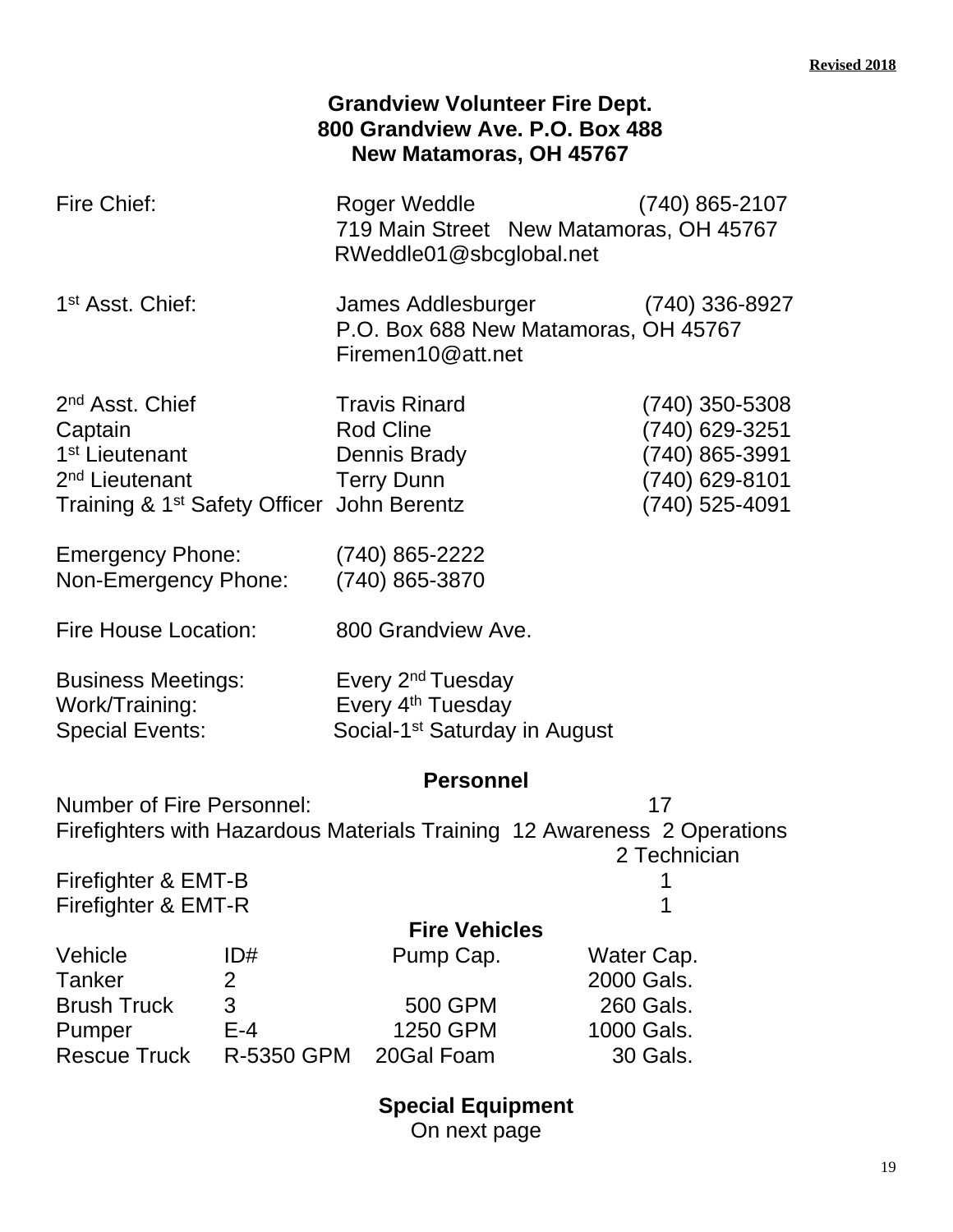### **Grandview Volunteer Fire Dept. Continued**

### **Special Equipment**

1 Polaris 6x6 equipped with Stokes basket, pump, and foam unit with flatbed trailer 2 sets Jaws of Life/1 set of cutters and 2 power units 1K 12 Saw 1 3500 Watt Generator 2 5000 Watt Generator 2 2100 Gal. Drop Tanks 500 Gal. Red Alert 3% Foam in 5 gallon buckets 1 Portable Light Plant a/trailer & Generator 1 Fed Ex Military generator trailer 3 fixed GPS units 1 MSA Thermal Camera 1 MSA Orion 4 gas meter lel/o2/co/h2s 4 Stokes baskets 4 Chain Saw Boats and 4 wheelers available upon request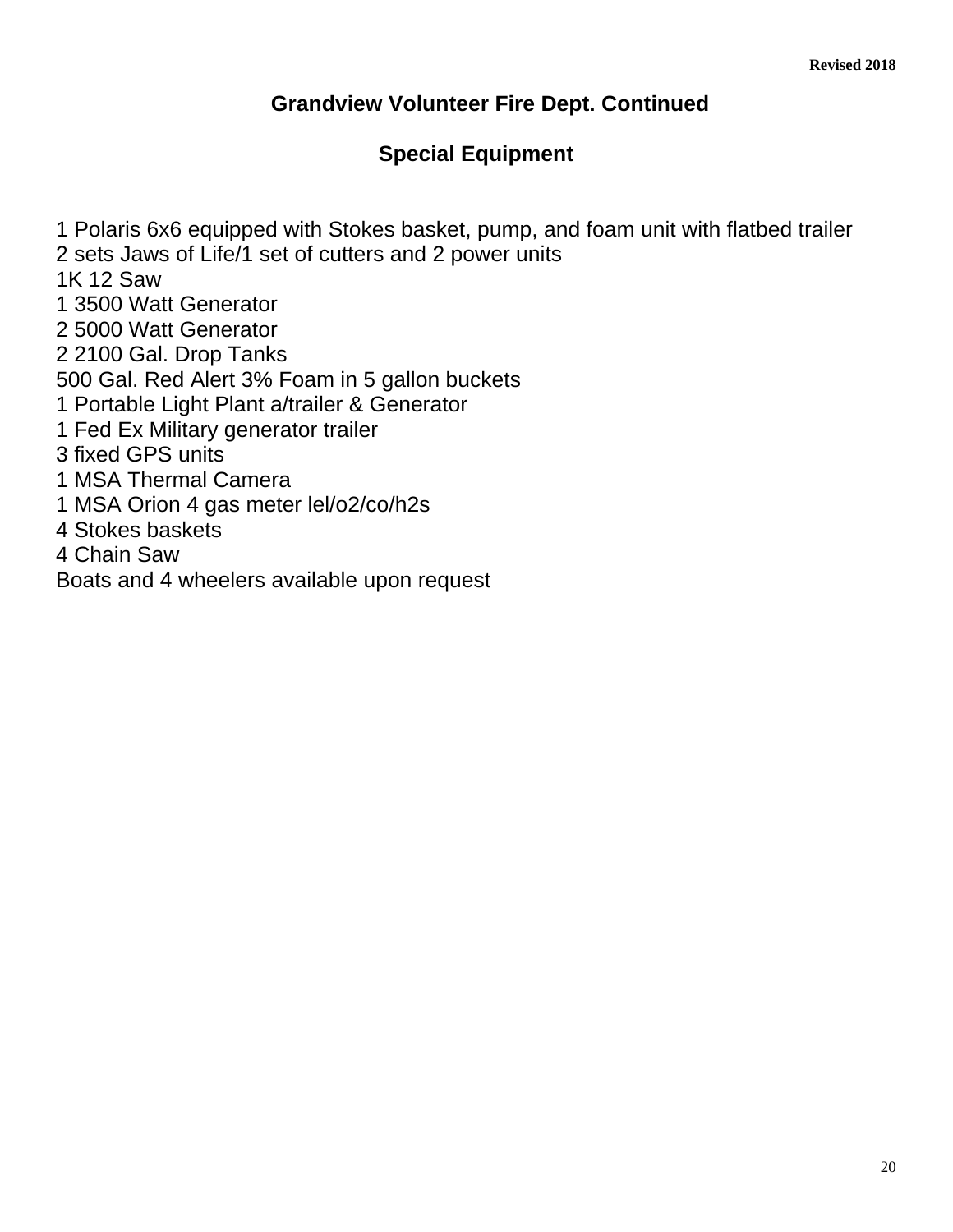|                                                                                                                                                                     |                                                             | <b>L-A Fire and Rescue</b><br>223 Lock Street P.O. Box 406<br>Lowell, OH 45744                                                                                       |                                                             |                                                                  |
|---------------------------------------------------------------------------------------------------------------------------------------------------------------------|-------------------------------------------------------------|----------------------------------------------------------------------------------------------------------------------------------------------------------------------|-------------------------------------------------------------|------------------------------------------------------------------|
| Fire Chief:                                                                                                                                                         |                                                             | <b>Josh Harris</b><br>1351 Cedar Ridge Rd.<br>Lowell, OH 45744                                                                                                       |                                                             | $(740)$ 350-3302<br>Harris74@msn.com                             |
| Asst. Chief:                                                                                                                                                        |                                                             | Kreig Worstell<br>21 Coal Run Drive<br>Lowell, OH 45744                                                                                                              |                                                             | Home (740) 984-2412<br>Cell (740) 629-1855<br>lamedic3@yahoo.com |
| Captains:                                                                                                                                                           |                                                             | <b>Bob Kubota</b><br>Doug Seese<br>Randy Bohl                                                                                                                        | (740) 896-2377<br>(740) 896-2648                            | H-(740) 896-3098 Cell (740)-350-4016                             |
| President                                                                                                                                                           |                                                             | Kay Worstell                                                                                                                                                         | (740) 984-2412                                              |                                                                  |
| <b>Emergency Phone:</b><br>Non-Emergency Phone:                                                                                                                     |                                                             | 911/ (740) 374-6060<br>(740) 896-3110  Fax (740) 896-2249                                                                                                            |                                                             |                                                                  |
| <b>Fire House Location:</b>                                                                                                                                         |                                                             | 223 Lock Street                                                                                                                                                      |                                                             |                                                                  |
| <b>Business Meetings:</b><br><b>Work/Training Meetings:</b><br><b>Special Events:</b>                                                                               |                                                             | Every 3 <sup>rd</sup> Thursday<br>Every 1 <sup>st</sup> , 2 <sup>nd</sup> & 4 <sup>th</sup> Thursday<br>Social- 3 <sup>rd</sup> Saturday in July<br><b>Personnel</b> |                                                             |                                                                  |
| <b>Number of Fire Personnel:</b><br>Firefighter & EMS Certified                                                                                                     |                                                             |                                                                                                                                                                      |                                                             | 25<br>8                                                          |
|                                                                                                                                                                     |                                                             | Firefighters with Hazardous Materials Training                                                                                                                       |                                                             | 22 Awareness 3 Technician                                        |
| <b>Fire Vehicles</b>                                                                                                                                                |                                                             |                                                                                                                                                                      |                                                             |                                                                  |
| Vehicle<br>Pumper<br><b>Tank Truck</b><br><b>Brush Truck</b><br>Pumper                                                                                              | ID#<br>1<br>$\overline{2}$<br>$\overline{\mathcal{A}}$<br>5 | Pump Cap.<br>1500 GPM<br>750 GPM<br>500 GPM<br>1000 GPM                                                                                                              | Water Cap.<br>750 Gal.<br>1500 Gal.<br>220 Gal.<br>500 Gal. | Foam<br>Class A                                                  |
| <b>Special Equipment</b>                                                                                                                                            |                                                             |                                                                                                                                                                      |                                                             |                                                                  |
| Jaws of Life and other tools<br>Air Bags<br><b>Boat</b><br>2000 Gal. Fold-a-Tank<br><b>Gas Powered Fan</b><br><b>Stokes Basket</b><br><b>Thermal Imaging Camera</b> |                                                             |                                                                                                                                                                      |                                                             |                                                                  |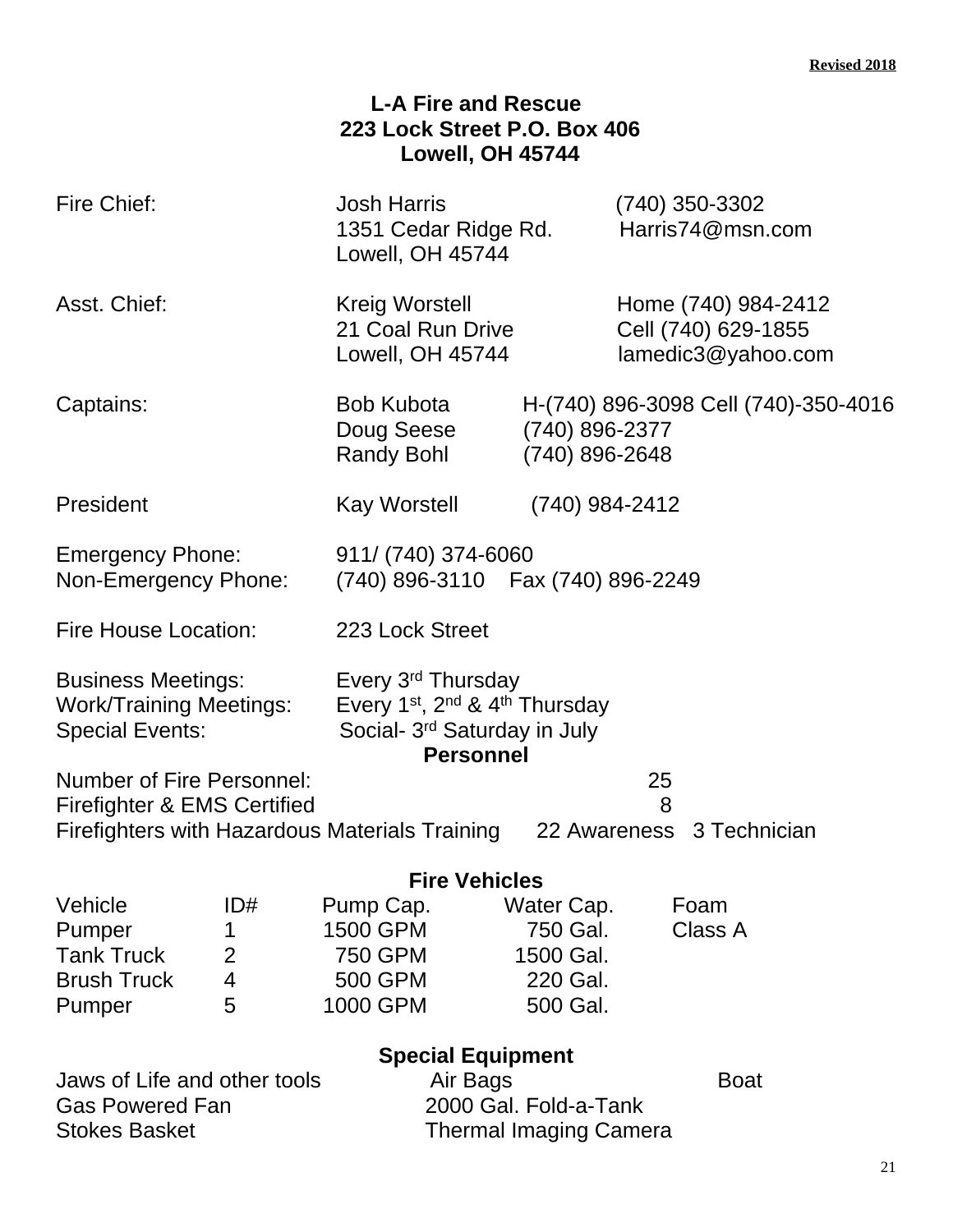### **L-A Fire and Rescue EMS Division P.O. Box 406 223 Lock Street Lowell, OH 45744**

| Squad Chief:                                                                                              |                                                  | Bob Kubota<br>668 Cairns Run Road<br>Lowell, Ohio 45744 | $(740)$ 896-3098<br>bkubota@frontier.com                                      |
|-----------------------------------------------------------------------------------------------------------|--------------------------------------------------|---------------------------------------------------------|-------------------------------------------------------------------------------|
| <b>Emergency Phone:</b>                                                                                   |                                                  | 911/(740) 374-6060                                      |                                                                               |
| Non-Emergency Phone:                                                                                      |                                                  | (740) 896-3110                                          | Fax (740) 896-2249                                                            |
| <b>Fire House Location:</b>                                                                               |                                                  | 223 Lock Street<br>Lowell, OH 45744                     |                                                                               |
| Meeting & Training Night                                                                                  |                                                  | 1 <sup>st</sup> Tuesday                                 |                                                                               |
|                                                                                                           |                                                  | <b>Squad Personnel</b>                                  |                                                                               |
| Number of:<br><b>First Responders</b><br><b>Basic EMT's</b><br><b>Advanced EMT's</b><br><b>Paramedics</b> | Total<br>3<br>9<br>$\overline{\mathcal{A}}$<br>3 | Ohio Cert.<br>3<br>9<br>4<br>3                          | WV. Cert.<br>3<br>$\overline{2}$<br>$\overline{\mathbf{4}}$<br>$\overline{2}$ |
|                                                                                                           |                                                  | <b>Squad Vehicles</b>                                   |                                                                               |
| Vehicle<br>1 Squad Vehicle                                                                                |                                                  | ID#<br>3                                                |                                                                               |
|                                                                                                           |                                                  | <b>Special Equipment</b>                                |                                                                               |
|                                                                                                           |                                                  |                                                         |                                                                               |

Jaws of Life and other tools Air Bags Stokes Basket Boat Thermal Imaging Camera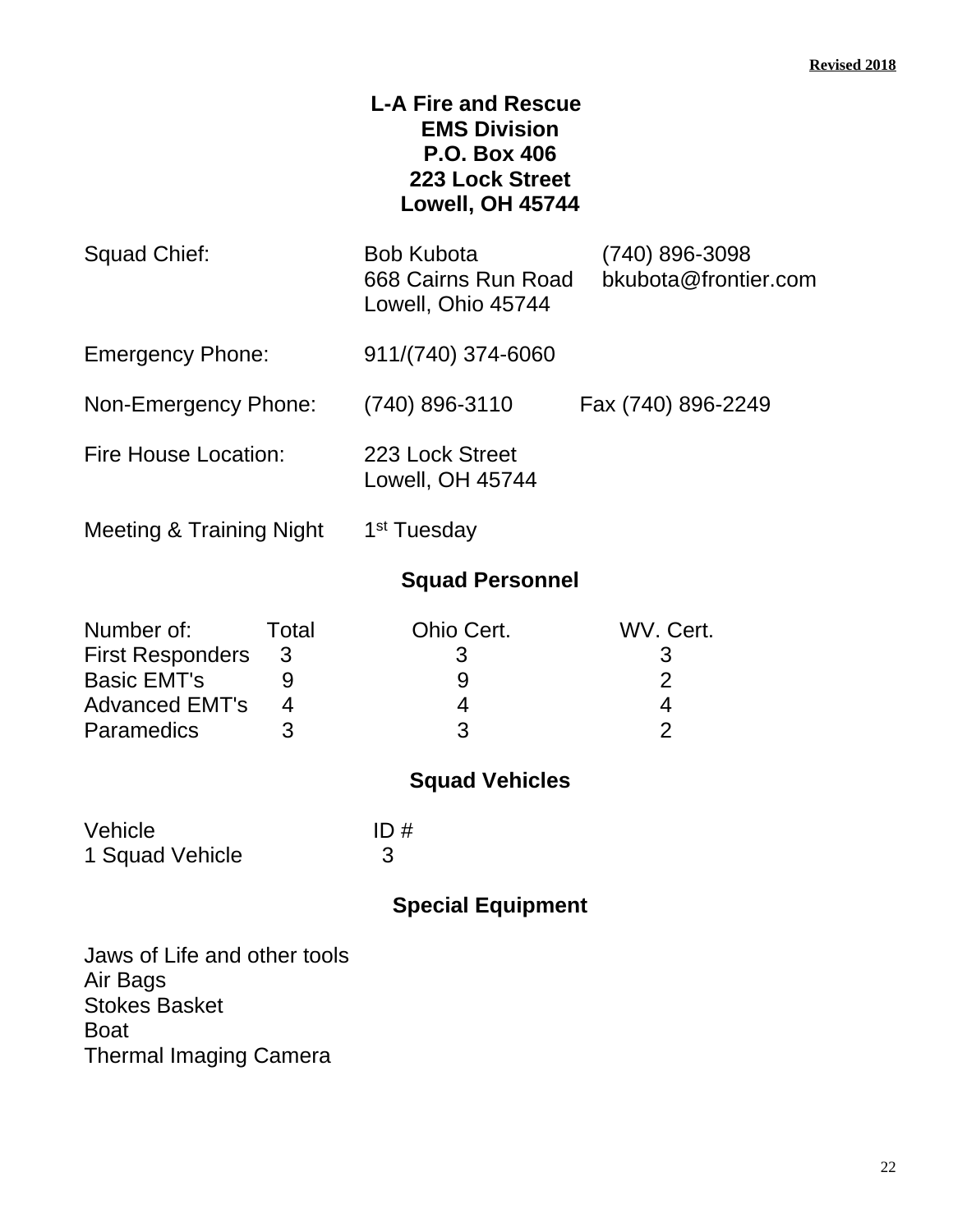### **Little Hocking Vol. Fire Dept. P.O. Box 213 Little Hocking, OH 45742**

| Fire Chief:                                        |                                                                                                                                  | <b>Mike Chevalier</b><br>87 Cornes Road<br>Little Hocking, OH 45742                          | (740) 667-3592                     |  |
|----------------------------------------------------|----------------------------------------------------------------------------------------------------------------------------------|----------------------------------------------------------------------------------------------|------------------------------------|--|
| Asst. Chief:                                       |                                                                                                                                  | Dale Wootton<br>Wayne Mulligan                                                               | $(740)$ 989-5110<br>(740) 989-2320 |  |
| <b>Additional Officers:</b>                        |                                                                                                                                  | Capt. Bill Shutts, Capt. Josh Chevalier, Lt. Joe Mills,<br>Lt. Brad Balderson, Lt. Dave Cook |                                    |  |
| <b>Emergency Phone:</b><br>Non-Emergency Phone:    |                                                                                                                                  | 911 / (740) 989-2192<br>(740) 989-2191 / (740) 667-3592                                      |                                    |  |
| <b>Fire House Location:</b>                        |                                                                                                                                  | 99 Tower Road                                                                                |                                    |  |
| <b>Business Meeting:</b><br><b>Special Events:</b> | Every 2 <sup>nd</sup> Wednesday<br>Every 3rd & 4th Wednesday<br><b>Work/Training Meetings:</b><br>Social-4 <sup>th</sup> of July |                                                                                              |                                    |  |
| <b>Number of Fire Personnel:</b>                   |                                                                                                                                  | <b>Personnel</b>                                                                             | 34                                 |  |
| <b>Fire Vehicles</b>                               |                                                                                                                                  |                                                                                              |                                    |  |
| Vehicle                                            | ID#                                                                                                                              | Pump Cap.                                                                                    | Water Cap.                         |  |
| Rescue                                             | 20                                                                                                                               |                                                                                              |                                    |  |
| Pumper                                             | 24                                                                                                                               | 1500 GPM                                                                                     | 1000 Gal.                          |  |
| Pumper                                             | 22                                                                                                                               | 1500 GPM                                                                                     | 1000 Gal.                          |  |
| Brush Truck 4x4 21                                 |                                                                                                                                  | <b>CAF Unit</b>                                                                              | 250 Gal.                           |  |
| Pumper/Tanker                                      | 25                                                                                                                               | 500 GPM                                                                                      | 1500 Gal.                          |  |
| Pumper/Tanker                                      | 23                                                                                                                               | 1250 GPM                                                                                     | 2000 Gal.                          |  |
| <b>Command Vehicle 26</b>                          |                                                                                                                                  |                                                                                              |                                    |  |
| 16' Boat with 35HP Motor/Trailer                   |                                                                                                                                  |                                                                                              |                                    |  |
| Rigid Inflatable boat with 20 HP rescue motor      |                                                                                                                                  |                                                                                              |                                    |  |
| 24' pontoon Boat with 80HP Motor/Trailer           |                                                                                                                                  |                                                                                              |                                    |  |
| John Deere Gator w/ foam/water skid unit           |                                                                                                                                  |                                                                                              |                                    |  |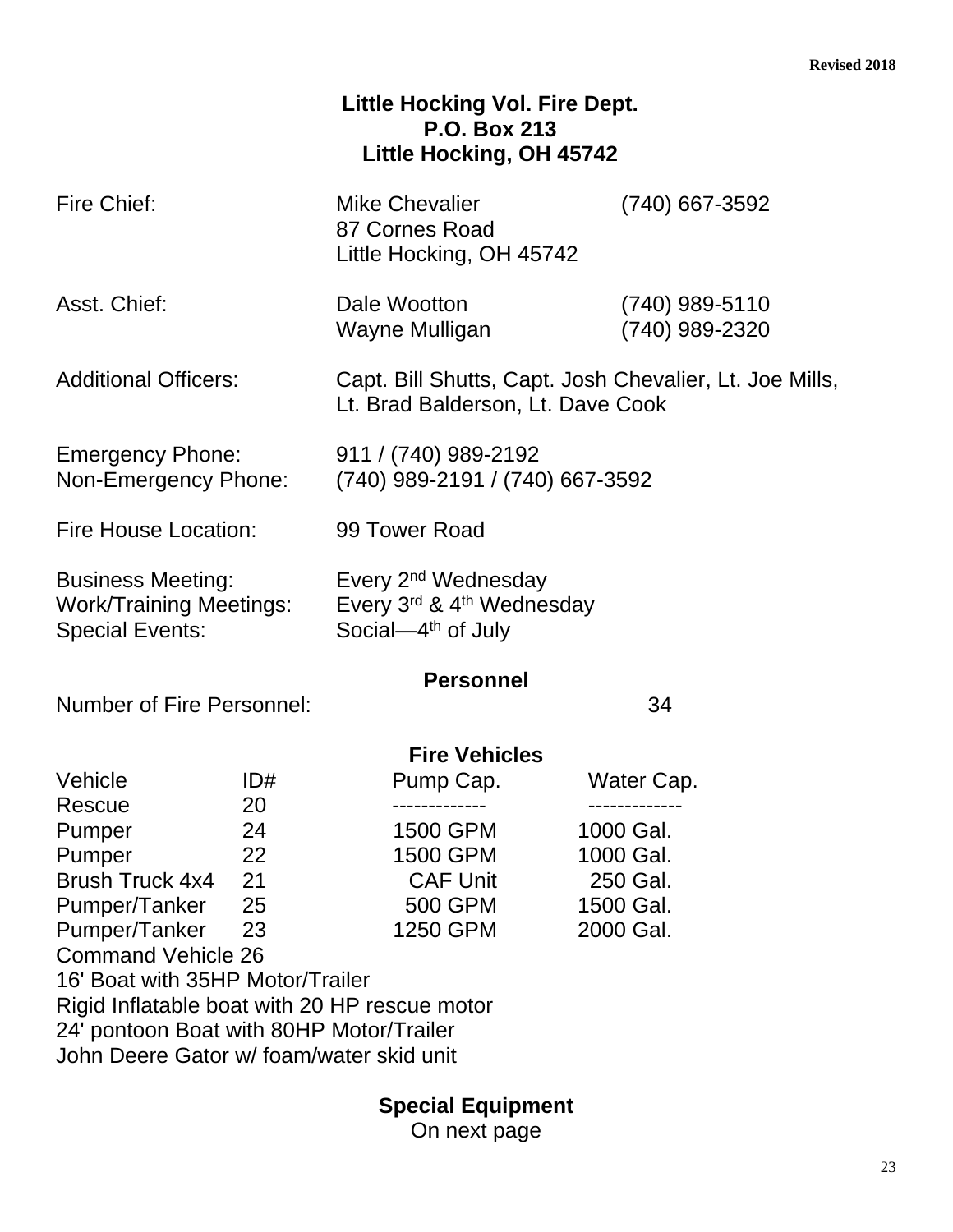### **Little Hocking Vol. Fire Dept. Continued**

### **Special Equipment**

2 Amkus Rescue Tool 2 Portable Tanks 2 Chain Saws Airbags Stabilization Jacks 1 Portable Lighting Industrial Scientific M40 Multigas Monitor 1 Saw-All Will-Burt Night Scan 9000 watt light tower 2 Positive Pressure Fan 2 Bullard Tlx Thermal Imaging Cameras Mobile Cascade System 30 Gal. Class A Foam & Proportioners Traffic Control Devices 400 Gal. AFFF Foam 1 Rescue/Dive Equip. Side Scan Sonar System 2000' 13/4" Hose 2000 3" Hose 2200' 5" h. Vol. Hose Underwater rescue/recovery & crime scene investigation equipment SCBA air bottle compressor & cascade filling station (in station) 6000 PSI unit \*30,000-Watt Stationary Generator to supply Fire Stations -This will allow our station to be used as a shelter during extended power outages.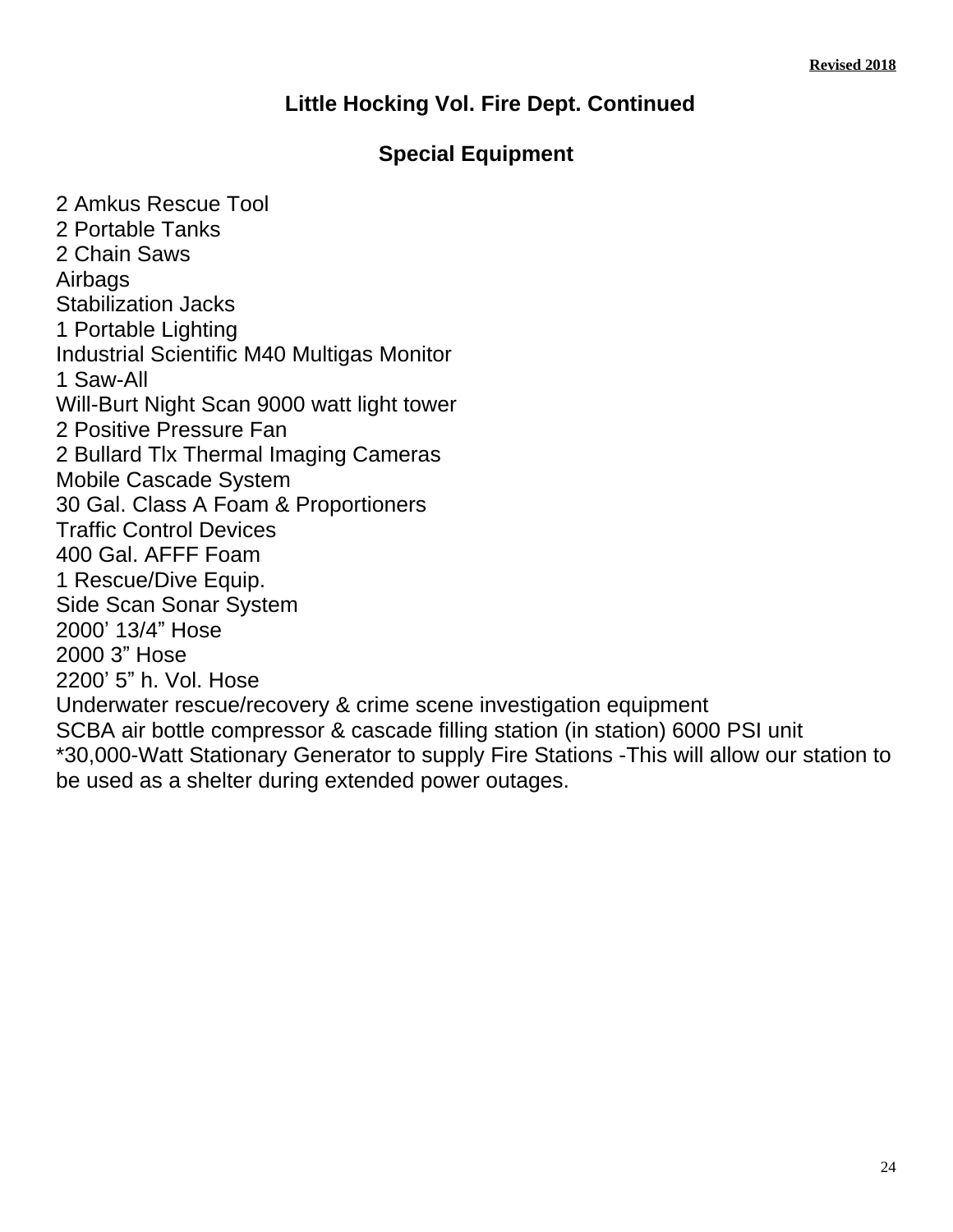### **Little Hocking Vol. Fire Dept. EMS Division P.O. Box 213 Little Hocking, OH 45742**

Dave Ankrom (740) 989-0098 3578 Schoolhouse Road Little Hocking, OH 45742

Emergency Phone: 911/(740) 989-2192 Non-Emergency Phone: (740) 989-2191 Station

Fire House Location: 99 Tower Road Little Hocking, OH 45742

Business Night: Every 2nd Wednesday Work/Training meeting: Every 1<sup>st</sup> Wednesday 7pm CE Hours Available Free to EMS

### **Squad Personnel**

| Number of:              | Total | Ohio Cert. | WV. Cert. |
|-------------------------|-------|------------|-----------|
| <b>First Responders</b> | -5    | .<br>C     |           |
| <b>Basic EMT's</b>      |       |            |           |
| <b>Advanced EMT's</b>   |       |            |           |
| <b>Paramedics</b>       |       | 2          |           |

| <b>Squad Vehicles</b> |
|-----------------------|
| ID#                   |
| 429                   |
| 428                   |
| 430                   |
|                       |

| <b>SKED Unit</b>                                                                    |
|-------------------------------------------------------------------------------------|
| 2 Phillips AED/Monitors                                                             |
| <b>ALS Medic Drugs</b>                                                              |
| 2 CPAP machine                                                                      |
| <b>Power Point Projector</b>                                                        |
| 20 Backboards & Head blocks                                                         |
| 1 Certified CPR Instructors                                                         |
| CE Hours for EMS the First Wednesday of Every Month Starting at 7 pm                |
| Ohio certified Continuing Education Site #2159 (Dave Ankrom dankrom@roadrunner.com) |
| 2 EMS Instructors                                                                   |
|                                                                                     |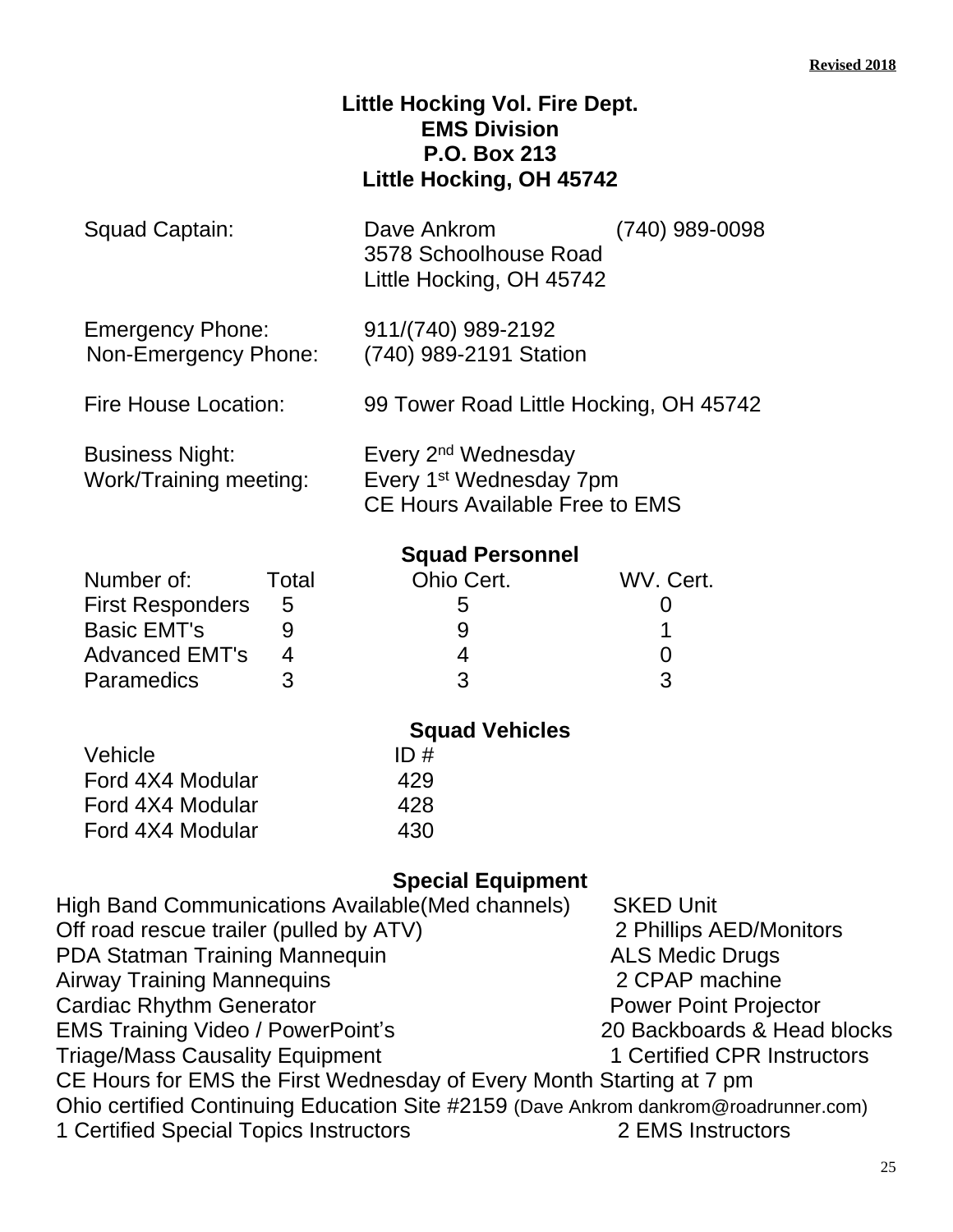### **Little Muskingum Vol. Fire Dept. 15015 State Route 26 Marietta, OH 45750**

| Fire Chief:                                     |                | <b>Ronald Warren</b><br>15113 State Route 26<br>Reno, OH 45773                              | (740) 473-9739         |
|-------------------------------------------------|----------------|---------------------------------------------------------------------------------------------|------------------------|
| Asst. Chief:                                    |                | <b>Justin Grosklos</b><br><b>Larry Ward</b>                                                 |                        |
| <b>Emergency Phone:</b><br>Non-Emergency Phone: |                | 911/(740) 473-2929<br>$(740)$ 473-1303                                                      |                        |
| Fire House Location:                            |                | 15015 State Route 26<br>Dart, OH 45725                                                      |                        |
| <b>Business Meetings:</b>                       |                | Every 2 <sup>nd</sup> Tuesday                                                               |                        |
| Squad Training:<br><b>Special Events:</b>       |                | Every 1 <sup>st</sup> and 3 <sup>rd</sup> Monday<br>Social-3 <sup>rd</sup> Saturday in June |                        |
|                                                 |                | <b>Personnel</b>                                                                            |                        |
| <b>Number of Fire Personnel:</b>                |                |                                                                                             | 15                     |
|                                                 |                | <b>Fire Vehicles</b>                                                                        |                        |
| Vehicle                                         | ID#            | Pump Cap.                                                                                   | Water Cap.             |
| Pumper                                          | 1              | 1000 GPM                                                                                    | 1000 Gal.              |
| <b>Brush Truck</b>                              | 3              | 250 GPM                                                                                     | 150 Gal.               |
| <b>Brush Truck</b>                              | 4              | <b>150 GPM</b>                                                                              | 300 Gal.               |
| Tanker                                          | $\overline{2}$ | 1000 GPM                                                                                    | 1800 Gal.              |
|                                                 |                | <b>Special Equipment</b>                                                                    |                        |
| 1 Jaws of Life                                  |                | 1 Foam Inductor                                                                             | 1 4000 Watts Generator |
| 10 SCBA's                                       |                | 11 Spare SCBA Bottles                                                                       | 1 Port-a-power         |
| 2 Chain Saws                                    |                | 1 Smoke Ejector                                                                             | 2 Winch Truck          |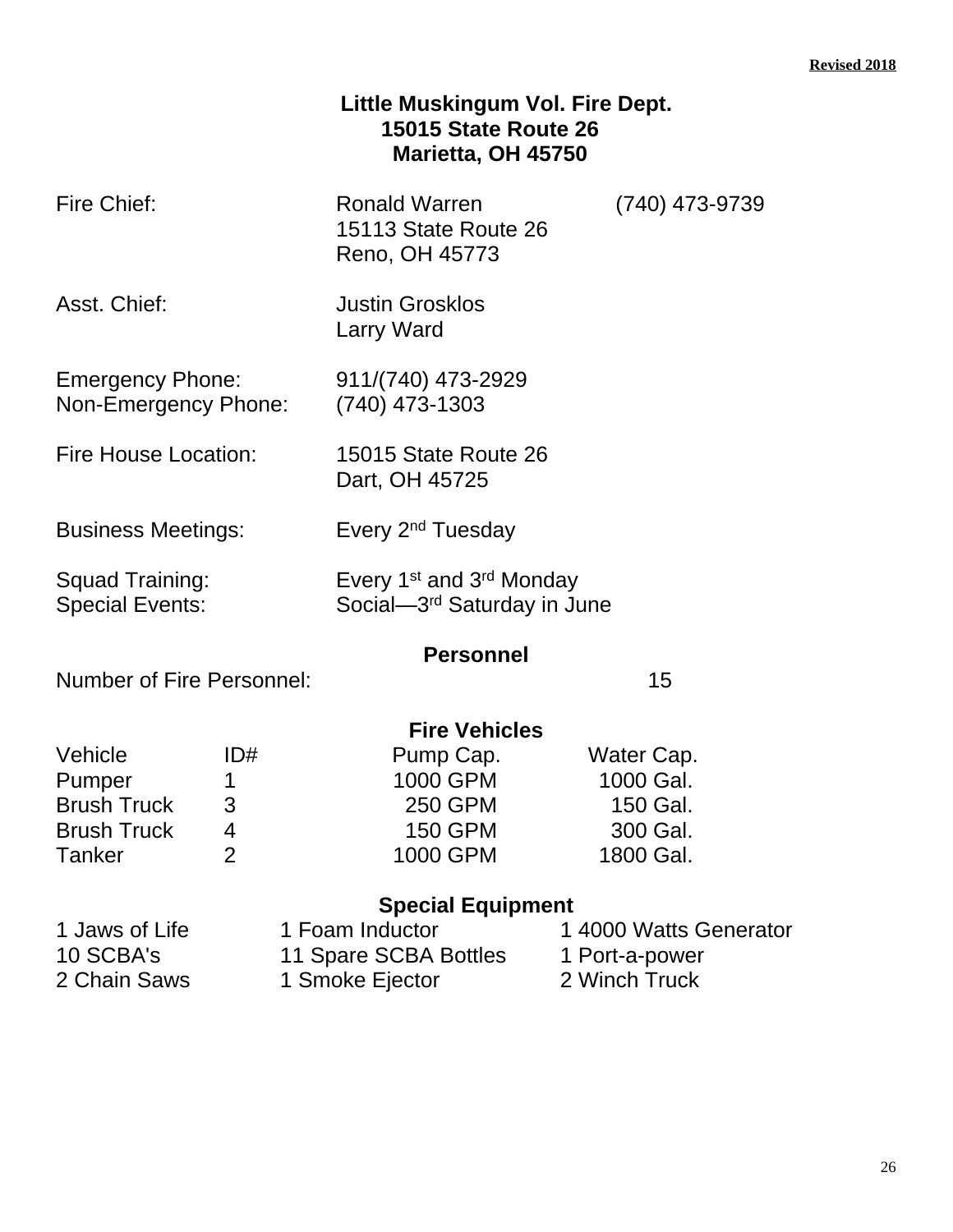### **Little Muskingum Vol. Fire Dept. EMS Division 15015 State Route 26 Marietta, OH 45750**

| Squad Captain:                                                                     | <b>Cheryl Warren</b>                   |  |
|------------------------------------------------------------------------------------|----------------------------------------|--|
| Squad Asst.:                                                                       | <b>Ronald Warren</b>                   |  |
| <b>Emergency Phone:</b>                                                            | 911/(740) 473-2929                     |  |
| Non-Emergency Phone:                                                               | $(740)$ 473-1303                       |  |
| <b>Fire House Location:</b>                                                        | 15015 State Route 26<br>Dart, OH 45725 |  |
| <b>Business Meeting:</b>                                                           | Every 2 <sup>nd</sup> Tuesday          |  |
| Squad Training:                                                                    | Every 3rd Monday                       |  |
|                                                                                    | <b>Squad Personnel</b>                 |  |
| Total<br>Number of:<br>Basic EMT's<br>3<br>$\overline{2}$<br><b>Advanced EMT's</b> | Ohio Cert.<br>3<br>$\overline{2}$      |  |
|                                                                                    | <b>Squad Vehicles</b>                  |  |
| Vehicle<br>2014 McCoy Miller                                                       | ID#<br>Squad 1                         |  |
|                                                                                    | <b>Special Equipment</b>               |  |
|                                                                                    |                                        |  |

Defibulator

1 Jaws of Life Vacuum SplintsIV Equipment<br>Defibulator AED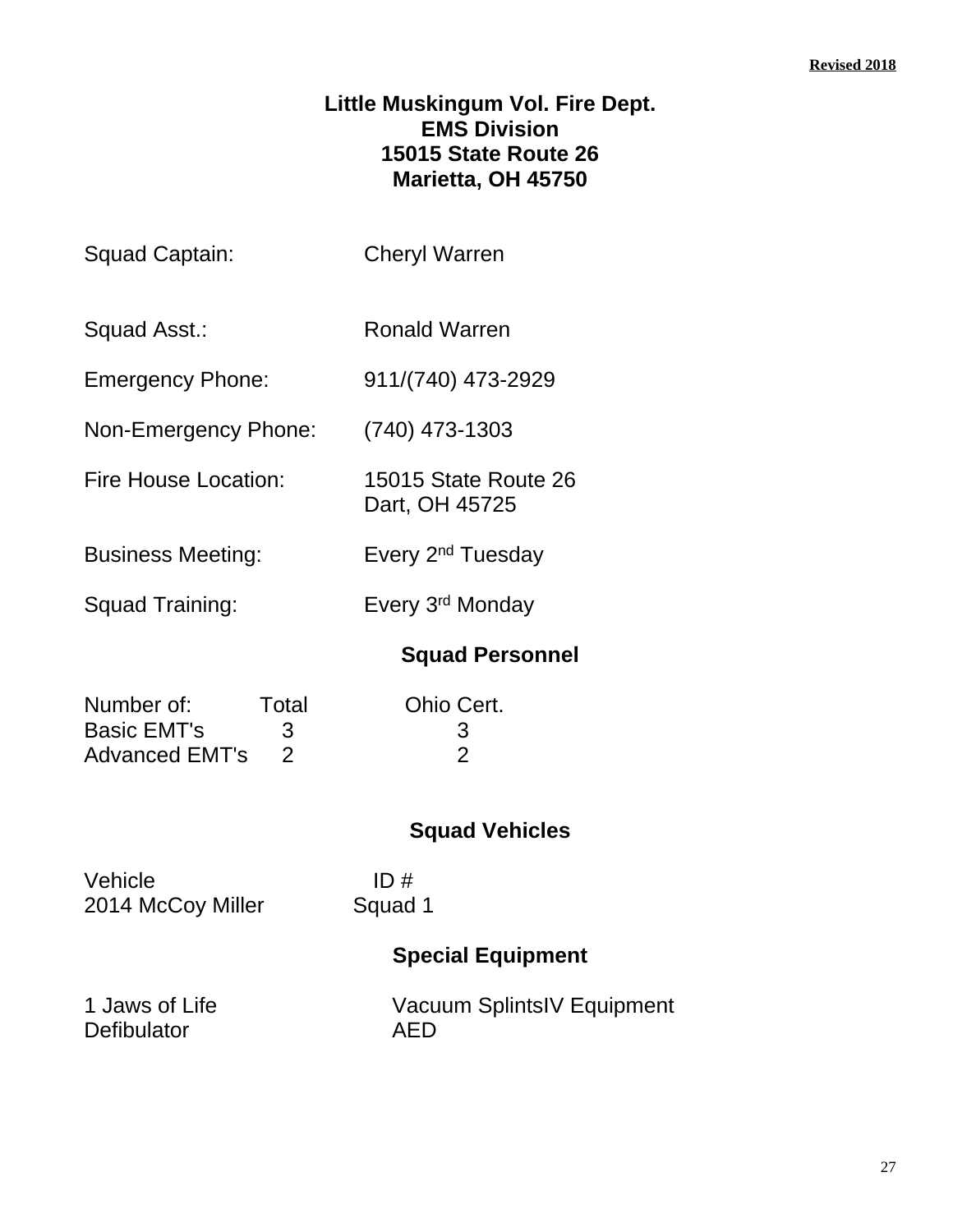| <b>Marietta City Fire Department</b><br><b>301 Putnam Street</b><br>Marietta, OH 45750 |                               |                                         |                                                                                 |                                         |                                                                   |               |
|----------------------------------------------------------------------------------------|-------------------------------|-----------------------------------------|---------------------------------------------------------------------------------|-----------------------------------------|-------------------------------------------------------------------|---------------|
| Fire Chief:                                                                            |                               |                                         | C.W. Durham                                                                     | 301 Putnam Street<br>Marietta, OH 45750 | Phone (740) 373-4631<br>Cell (740) 525-9520<br>Fax (740) 376-6444 |               |
| Asst. Chief:                                                                           |                               |                                         | Office: (740) 376-6443 ext. 3101<br><b>Rodney Scott</b><br>Cell: (740) 336-4211 |                                         |                                                                   |               |
| <b>Emergency Phone:</b><br>Non-Emergency Phone:                                        |                               |                                         | $(740)$ 373-3131<br>(740) 373-4631                                              |                                         |                                                                   |               |
| <b>Fire House Location:</b>                                                            |                               | 301 Putnam Street<br>Marietta, OH 45750 |                                                                                 |                                         |                                                                   |               |
|                                                                                        |                               |                                         |                                                                                 | <b>Personnel</b>                        |                                                                   |               |
| Number of Fire Personnel:<br>Firefighters with Hazardous Materials Training            |                               |                                         |                                                                                 |                                         | 36<br>36 Awareness                                                | 36 Technician |
|                                                                                        |                               |                                         |                                                                                 | <b>Fire Vehicles</b>                    |                                                                   |               |
| Vehicle                                                                                | ID#                           |                                         | Pump Cap.                                                                       | Water Cap.                              | Foam                                                              |               |
| Tower                                                                                  | 1                             | 1500 GPM                                |                                                                                 | 300 Gals.                               | Class A                                                           |               |
| Pumper                                                                                 | $\mathbf 1$<br>$\overline{2}$ | 1250 GPM                                |                                                                                 | 500 Gals.                               | Class A                                                           |               |
| Pumper<br>Pumper                                                                       | 3                             | 1500 GPM                                | 1250 GPM                                                                        | 500 Gals.<br>500 Gals.                  | Class A                                                           |               |
| Pumper                                                                                 | $\overline{4}$                | 1250 GPM                                |                                                                                 | 500 Gals.                               | Class A.                                                          |               |
| <b>Fire Boat</b>                                                                       | $\mathbf 1$                   | 1500 GPM                                |                                                                                 |                                         |                                                                   |               |
| <b>Hazardous Materials Unit</b>                                                        |                               |                                         |                                                                                 |                                         | <b>Pick Up Truck</b>                                              |               |

| 2 Air Chisels                                                                                                                                                                                                                                                                    |                                                                                                                                                                                                                        |
|----------------------------------------------------------------------------------------------------------------------------------------------------------------------------------------------------------------------------------------------------------------------------------|------------------------------------------------------------------------------------------------------------------------------------------------------------------------------------------------------------------------|
|                                                                                                                                                                                                                                                                                  |                                                                                                                                                                                                                        |
|                                                                                                                                                                                                                                                                                  |                                                                                                                                                                                                                        |
|                                                                                                                                                                                                                                                                                  |                                                                                                                                                                                                                        |
|                                                                                                                                                                                                                                                                                  |                                                                                                                                                                                                                        |
|                                                                                                                                                                                                                                                                                  |                                                                                                                                                                                                                        |
| 4" storz fitting                                                                                                                                                                                                                                                                 |                                                                                                                                                                                                                        |
|                                                                                                                                                                                                                                                                                  |                                                                                                                                                                                                                        |
| 4 Chain Saw<br>250 Gals. 3% AFFF/ATC Foam w/app.<br><b>Confined Space Rescue Equipment</b><br>Hazardous Materials Response Equipment<br>3 Thermal Imaging Cameras, with Digital Capture<br>1 6000 PSI compressor/ Cascade System<br>2012 Fire Boat, 1500gpm pump, class a/b foam | 1 Cutting Torch 1 Rotary Saw<br>2 Complete sets of Air Bags<br>Dive Team & Equipment<br>Marine Radio (on fireboat)<br><b>Night Vision Scope</b><br><b>Various Air Monitoring Devices</b><br>1 Holmatro Extrication Set |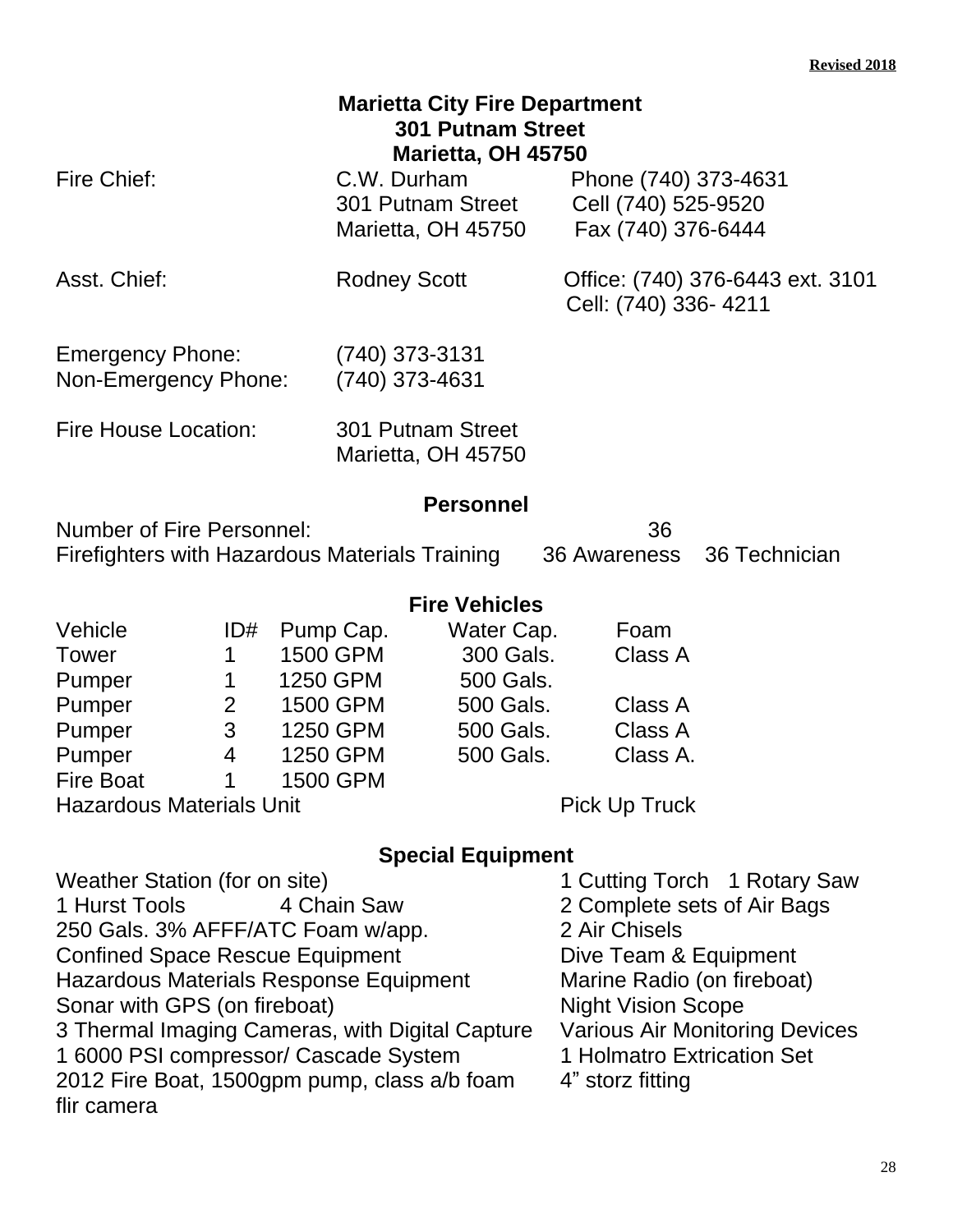### **Marietta City Fire Department EMS Division 301 Putnam Street Marietta, OH 45750**

| Fire Chief:                 | C.W. Durham<br>301 Putnam Street<br>Marietta, OH 45750 | Phone (740) 373-4631<br>Cell (740) 525-9520<br>Fax (740) 376-6444 |
|-----------------------------|--------------------------------------------------------|-------------------------------------------------------------------|
| <b>Emergency Phone:</b>     | (740) 373-3131                                         |                                                                   |
| Non-Emergency Phone:        | $(740)$ 373-4631                                       |                                                                   |
| <b>Fire House Location:</b> | 301 Putnam Street<br>Marietta, OH 45750                |                                                                   |

### **Squad Personnel**

| Number of:            | Total | Ohio Cert. |
|-----------------------|-------|------------|
| <b>Basic EMT's</b>    | 15    | 15         |
| <b>Advanced EMT's</b> | 16    | 16         |
| <b>Paramedics</b>     | 3     | З          |

### **Squad Vehicles**

| ID# |
|-----|

### **Special Equipment**

16 Backboards 7 -12 lead EKG Monitors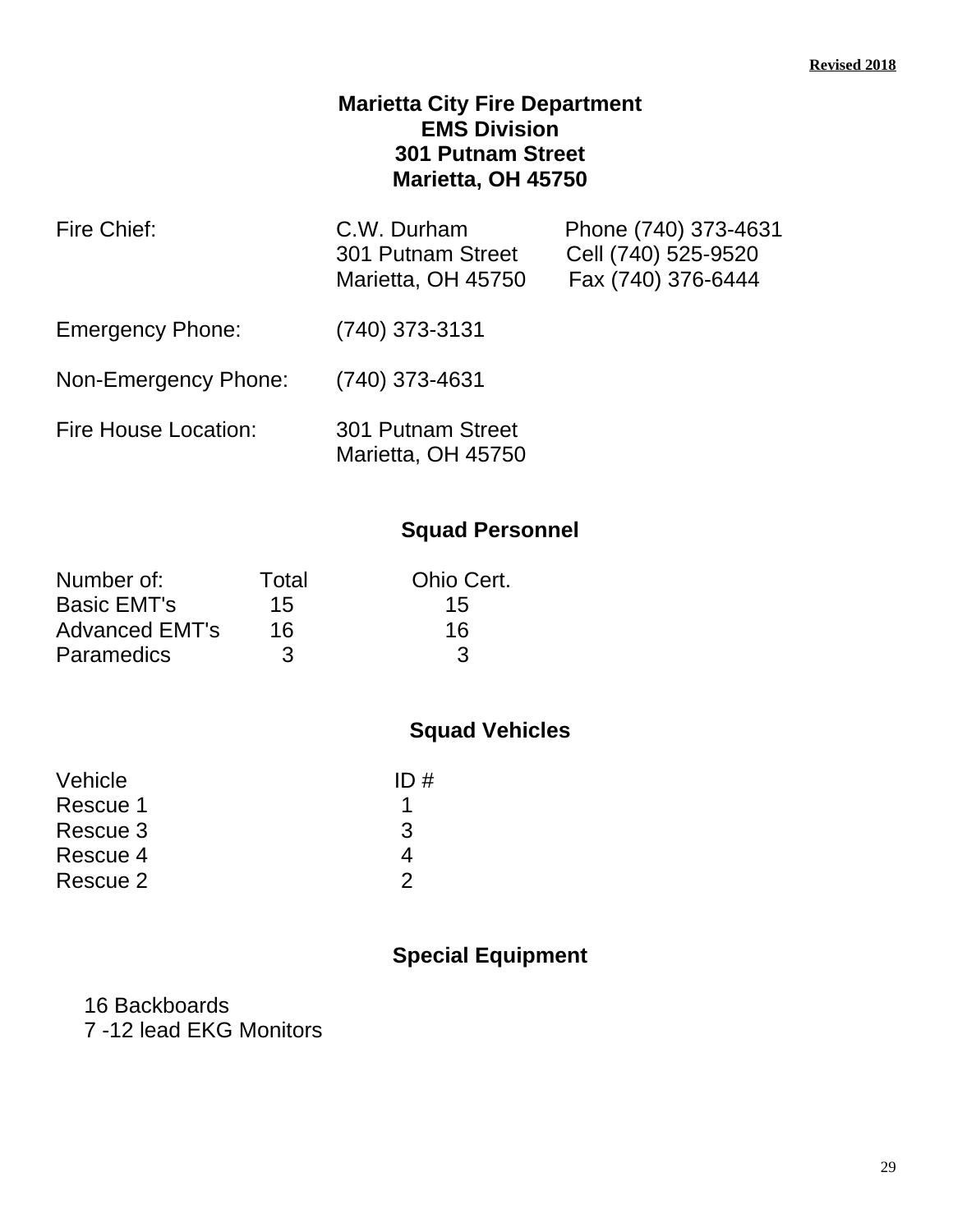#### **Matamoras Emergency Squad, Inc. P.O. Box 114 New Matamoras, OH 45767**

| 911 / (740) 865-2222<br><b>Emergency Phone:</b>                       |  |
|-----------------------------------------------------------------------|--|
|                                                                       |  |
| (740) 865-2231<br>Fax:                                                |  |
| Fire House Location:<br>800 Grandview Ave.<br>New Matamoras, OH 45767 |  |
| Every 2 <sup>nd</sup> Thursday<br><b>Business Meeting:</b>            |  |
| Squad Training:<br>Set at Regular Meeting                             |  |

### **Squad Personnel**

| Number of:                                   | Total | Ohio Cert.                                                                                                                                                                                                                                                                                                                                                                                                                                                                                      |
|----------------------------------------------|-------|-------------------------------------------------------------------------------------------------------------------------------------------------------------------------------------------------------------------------------------------------------------------------------------------------------------------------------------------------------------------------------------------------------------------------------------------------------------------------------------------------|
| <b>Basic EMT's</b>                           | 10    | 10                                                                                                                                                                                                                                                                                                                                                                                                                                                                                              |
| <b>Advanced EMT's</b>                        | 2     | $\mathcal{D}% =\mathcal{D}_{\mathcal{D}}\left( \mathcal{D}_{\mathcal{D}}\right) ^{\ast}\mathcal{D}_{\mathcal{D}}\left( \mathcal{D}_{\mathcal{D}}\right) ^{\ast}\mathcal{D}_{\mathcal{D}}\left( \mathcal{D}_{\mathcal{D}}\right) ^{\ast}\mathcal{D}_{\mathcal{D}}\left( \mathcal{D}_{\mathcal{D}}\right) ^{\ast}\mathcal{D}_{\mathcal{D}}\left( \mathcal{D}_{\mathcal{D}}\right) \mathcal{D}_{\mathcal{D}}\left( \mathcal{D}_{\mathcal{D}}\right) \mathcal{D}_{\mathcal{D}}\left( \mathcal{D}_{$ |
| <b>Paramedics</b>                            |       |                                                                                                                                                                                                                                                                                                                                                                                                                                                                                                 |
| <b>Firefighters with Basic Certification</b> |       |                                                                                                                                                                                                                                                                                                                                                                                                                                                                                                 |

### **Squad Vehicles**

Vehicle ID # 2003 F450 Emergency Squad 1

### **Special Equipment**

Ambu /Airway Devices <br>
Carbon Monoxide Tester 
B.T. Kit (Peds & Adult) EZ IO Carbon Monoxide Tester E.T. Kit (Peds & Adult) EZ IO<br>Lifepak 12 Fad 57 Pulse Ox Lucas Blood Glucose Tester Electronic Blood Pressure Monitor

Rad 57 Pulse Ox Lucas device<br>Scoop Baskets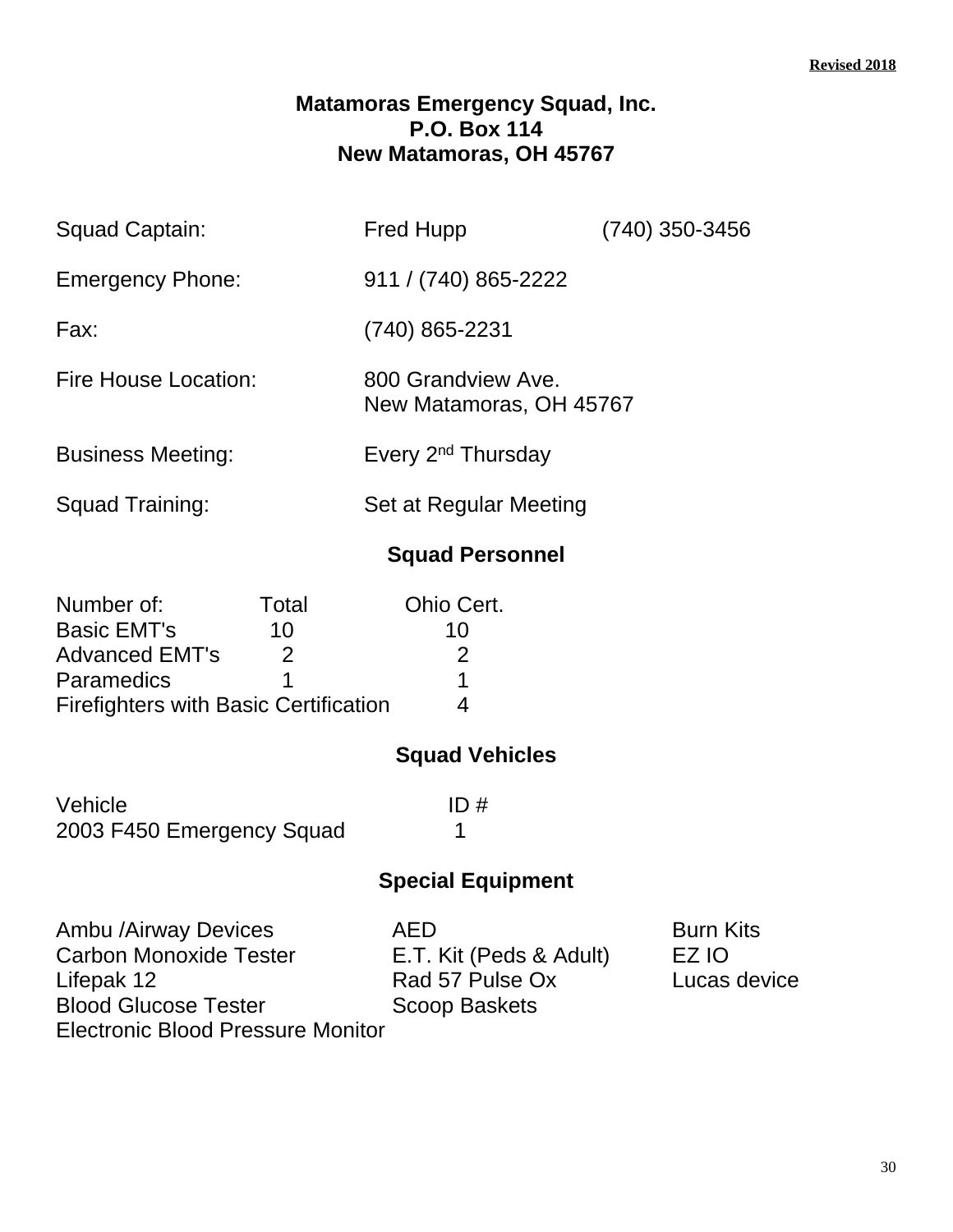### **Newport Vol. Fire Department P.O. Box 188 Newport, OH 45768**

| Fire Chief:                                                                                                                             | <b>William Cochran</b><br>304 Mitchell Dr.<br>Newport, OH 45768 | (740) 629-7341 |  |  |
|-----------------------------------------------------------------------------------------------------------------------------------------|-----------------------------------------------------------------|----------------|--|--|
| <b>Emergency Phone:</b><br>Non-Emergency Phone:                                                                                         | 911<br>$(740)$ 473-1506                                         |                |  |  |
| Fire House Location:                                                                                                                    | 38350 State Route 7<br>Newport, OH 45768                        |                |  |  |
| <b>Business Meetings:</b>                                                                                                               | Every 1 <sup>st</sup> Thursday 7 pm                             |                |  |  |
| Work/Training:                                                                                                                          | Every Thursday 6:30 pm                                          |                |  |  |
| <b>Special Events:</b>                                                                                                                  | Social-Last Saturday in June                                    |                |  |  |
| <b>Personnel</b><br>Number of Fire Personnel:<br>17<br>Firefighters- Hazardous Materials Training 6 Awareness 1 Operations 1 Technician |                                                                 |                |  |  |
| <b>Fire Vehicles</b>                                                                                                                    |                                                                 |                |  |  |
|                                                                                                                                         |                                                                 |                |  |  |

| Vehicle            | ID#           | Pump Cap.      | Water Cap. |
|--------------------|---------------|----------------|------------|
| Pumper             | $E-1$         | 1250 GPM       | 1000 Gals. |
| Pumper/Tanker      | $\mathcal{P}$ | <b>750 GPM</b> | 1800 Gals. |
| <b>Brush Truck</b> | 3             | <b>250 GPM</b> | 250 Gals.  |
| Mini Pumper        | 5             | <b>500 GPM</b> | 300 Gals.  |
| <b>Brush Truck</b> | 6             | <b>250 GPM</b> | 250 Gals.  |

| 2 Jaws of Life           | 2 Aux. Lighting              |
|--------------------------|------------------------------|
| 3 Generators             | 8 portable Radios            |
| 1 Positive Pressure Fan  | 1 Smoke Ejector 1 Air Chisel |
| 1 Flotation Pump 400 GPM | 1 Fold-a-Tank 1600 Gals.     |
| 150 Gals. AFFF Foam      | 1 2100Gal. Fold-a-tank       |
|                          |                              |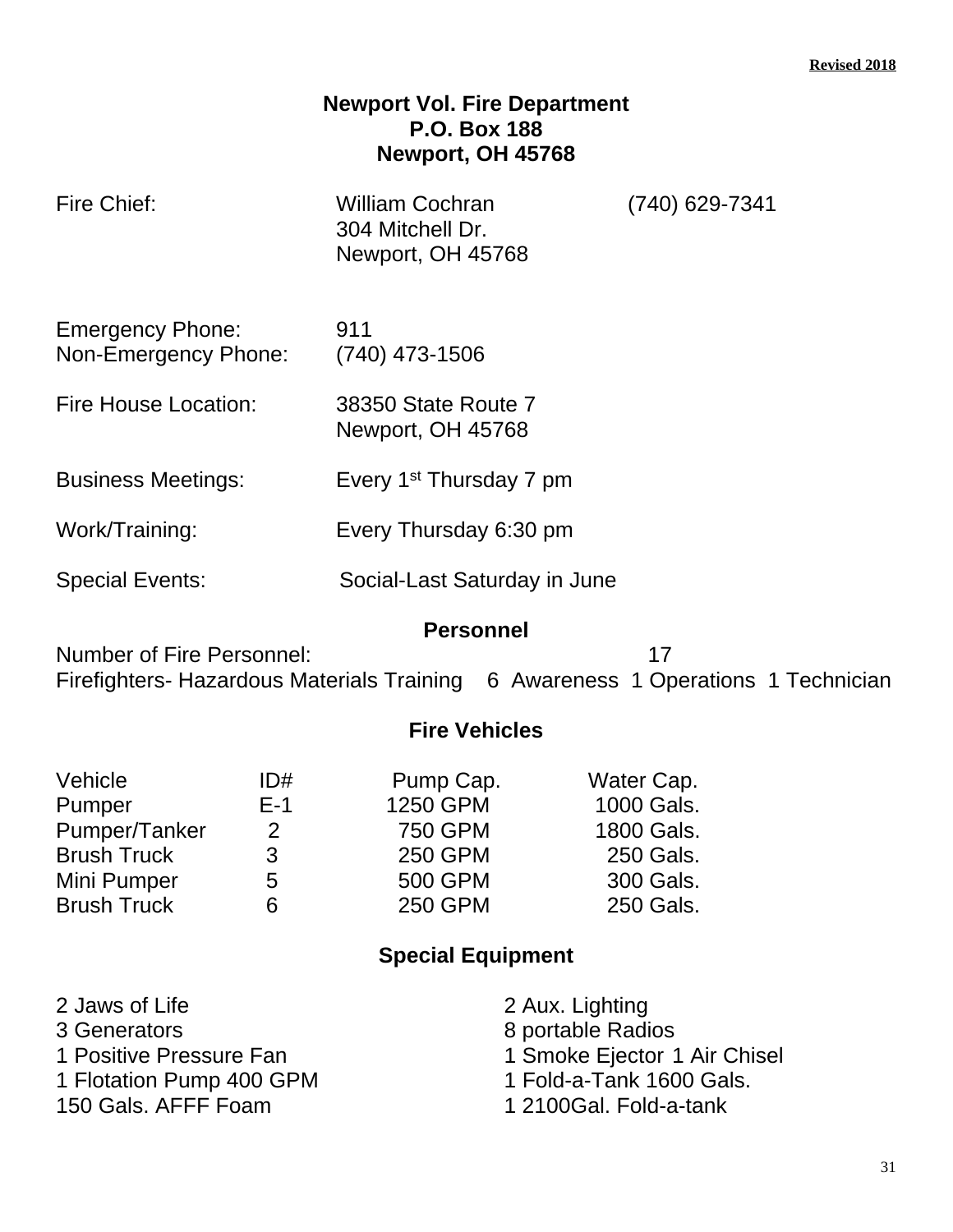#### **Newport Vol. Fire Department EMS Division P.O. Box 188 Newport, OH 45768**

Squad Captain:

Squad Lieutenant

| <b>Emergency Phone:</b>     | 911                                      |
|-----------------------------|------------------------------------------|
| Non-Emergency Phone:        | $(740)$ 473-1506                         |
| <b>Fire House Location:</b> | 38350 State Route 7<br>Newport, OH 45768 |
| <b>Business Meeting:</b>    | Every 1st Thursday 7 pm                  |

**Squad Personnel**

| Number of:<br><b>Basic EMT's</b><br><b>Advanced EMT's</b><br>Paramedics | Total<br>5<br>6 | Ohio Cert.<br>5<br>6     | WV. Cert.<br>U<br>0<br>$\overline{2}$ |
|-------------------------------------------------------------------------|-----------------|--------------------------|---------------------------------------|
|                                                                         |                 | <b>Squad Vehicles</b>    |                                       |
| Vehicle<br>1999 Ford F450 4X4<br>2012 Ford F450 4X4                     |                 | ID#<br>4                 |                                       |
|                                                                         |                 | <b>Special Equipment</b> |                                       |

2 ALS Stocked Squads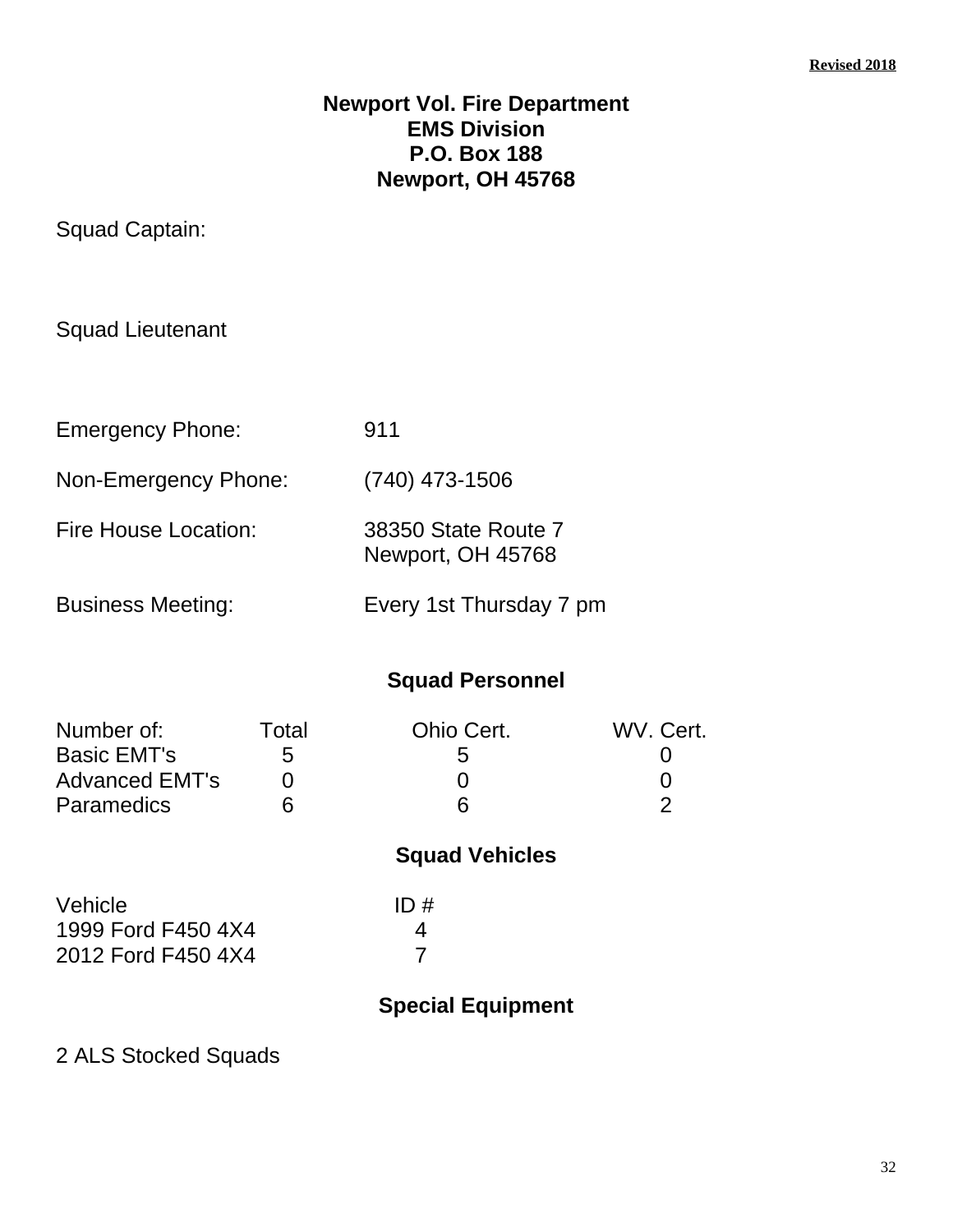### **Oak Grove Vol. Fire & Rescue, Inc. 102 Oak Grove Lane Marietta, OH 45750**

| <b>Fire Chief:</b>                                                                                                                                                                          |                                      | James Mason<br>109 Bailey Drive<br>Marietta, OH 45750                                                                                 | (740) 516-2185<br>ogvfdchief@gmail.com                                                                                               |                |
|---------------------------------------------------------------------------------------------------------------------------------------------------------------------------------------------|--------------------------------------|---------------------------------------------------------------------------------------------------------------------------------------|--------------------------------------------------------------------------------------------------------------------------------------|----------------|
| Asst. Chief:                                                                                                                                                                                |                                      | <b>Mike Harris</b><br>301 Edgewood Drive<br>Marietta, OH 45750                                                                        | (740) 525-7457                                                                                                                       |                |
| <b>Emergency Phone:</b><br>Non-Emergency Phone:                                                                                                                                             |                                      | 911 / (740) 373-2322<br>(740) 373-8147                                                                                                |                                                                                                                                      |                |
| <b>Fire House Location:</b>                                                                                                                                                                 |                                      | 102 Oak Grove Lane                                                                                                                    |                                                                                                                                      |                |
| <b>Business Meetings:</b><br>Work/Training:<br><b>Special Events:</b>                                                                                                                       |                                      | Every 1 <sup>st</sup> Thursday<br>Every 3rd & 4th Thursday<br>Social - 1 <sup>st</sup> Saturday of August                             |                                                                                                                                      |                |
| <b>Personnel</b><br><b>Number of Fire Personnel:</b><br><b>VFF 11</b><br><b>FFI</b><br><b>FFIL</b><br>3<br>19<br>Firefighters--Hazardous Materials Training<br>9 Operations<br>10 Awareness |                                      |                                                                                                                                       |                                                                                                                                      | -5             |
|                                                                                                                                                                                             |                                      | <b>Fire Vehicles</b>                                                                                                                  |                                                                                                                                      |                |
| Vehicle<br>Pumper<br>Pumper<br><b>Tanker</b><br><b>Brush Truck</b>                                                                                                                          | ID#<br>1<br>$\overline{2}$<br>3<br>4 | Pump Cap.<br>1250 GPM<br>1250 GPM<br>1000 GPM<br>60 GPM                                                                               | Water Cap.<br>1000 Gals.<br>1000 Gals.<br>1500 Gals.<br>300 Gals.                                                                    | Foam<br>40Gal. |
| <b>Crew Response Trk</b>                                                                                                                                                                    |                                      | --------                                                                                                                              |                                                                                                                                      |                |
|                                                                                                                                                                                             |                                      | <b>Special Equipment</b>                                                                                                              |                                                                                                                                      |                |
| 1 12' Aluminum John Boat<br>1 16' 25 hp Boat & Trailer<br>1 Positive Pressure Fan<br>9 Air Bag System<br>100 Gallons AFFF Foam<br>1 Amkus Gas Powered Unit<br>1 Stokes Baskets              |                                      | 1 Hose washer<br>2 Light Plants<br>2 Smoke Ejectors<br>13 Air Packs<br>1 9000 watt Gas Power<br>1 Spreader<br>2 Highlift Rescue Jacks | 1 Flotation Pump<br>3 Portable Pumps<br>2 Fold-A-Tanks<br>14 Spare Air Bottles<br>20 Portable Radios<br>1 Ram 2 cutters<br>2sawzalls |                |
| 14.4 V RHYNO2 Windshield Cutter<br>1000 GPM portable monitor                                                                                                                                |                                      |                                                                                                                                       |                                                                                                                                      |                |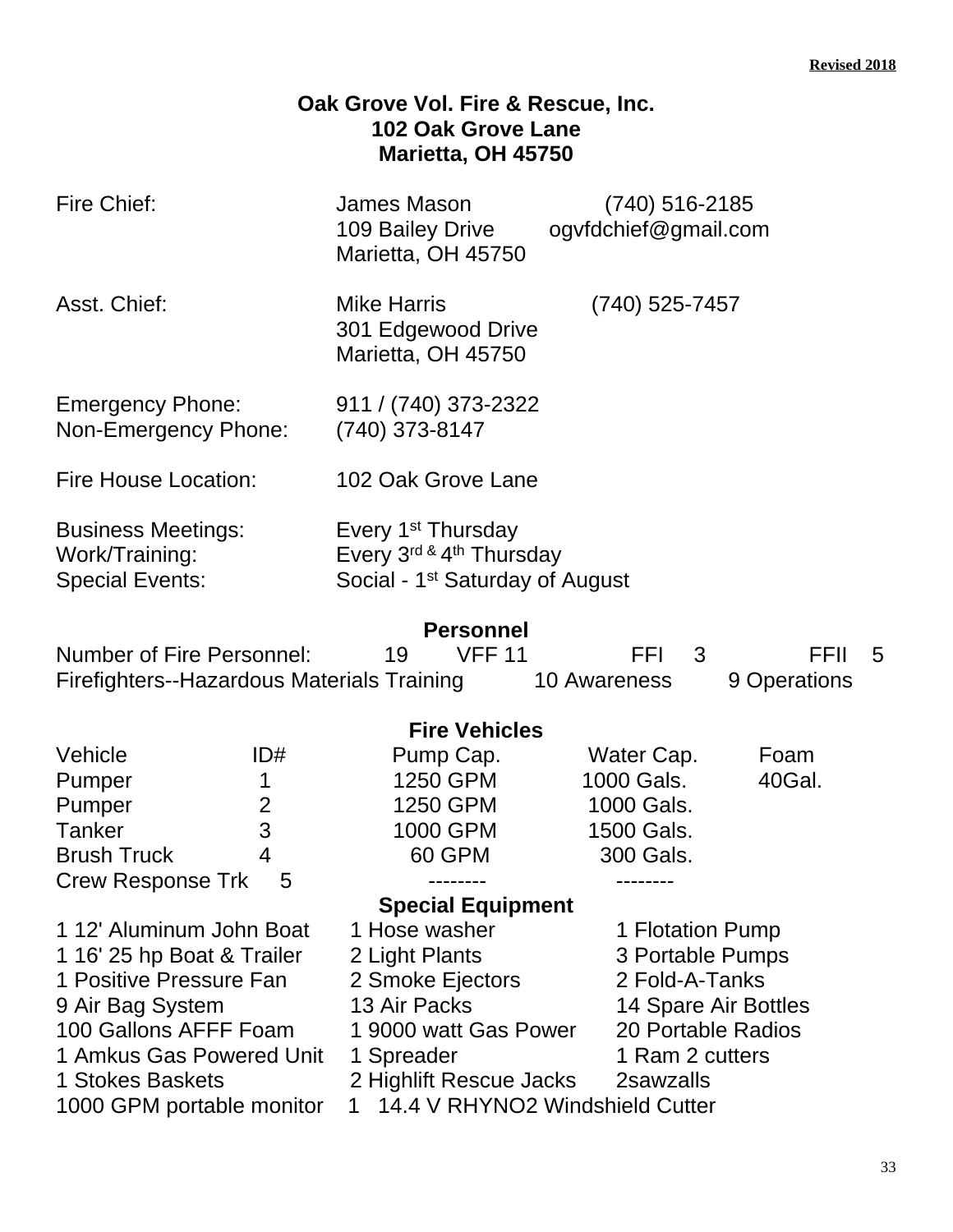|                                                                                                                    | Oak Grove Vol. Fire & Rescue Inc.<br><b>EMS Division</b><br><b>102 Oak Grove Lane</b><br>Oak Grove, OH 45750 |                                                           |
|--------------------------------------------------------------------------------------------------------------------|--------------------------------------------------------------------------------------------------------------|-----------------------------------------------------------|
| <b>Squad Chief:</b>                                                                                                | Ken Gebhart<br>6035 Waterford Road<br>Marietta, OH 45750                                                     | (740) 896-3171                                            |
| Asst Squad Chief                                                                                                   | <b>Wendy Thieman</b><br>110 High Street<br>Marietta, OH 45750                                                | $(740)$ 236-3818                                          |
| <b>Emergency Phone:</b><br>Non-Emergency Phone:                                                                    | 911/ (740) 373-2322<br>(740) 373-8147                                                                        |                                                           |
| <b>Fire House Location:</b>                                                                                        | 102 Oak Grove Lane<br>Marietta, OH 45750                                                                     |                                                           |
| <b>Business Meeting:</b><br>Work/Training:                                                                         | Every 1 <sup>st</sup> Thursday<br>Every 3rd & 4th Thursday                                                   |                                                           |
|                                                                                                                    | <b>Squad Personnel</b>                                                                                       |                                                           |
| Number of:<br>Total<br><b>First Responder</b><br>3<br><b>Basic EMT's</b><br>6<br>Advanced EMT's<br>5<br>Paramedics | Ohio Cert.<br>3<br>6<br>5                                                                                    | WV. Cert.                                                 |
|                                                                                                                    | <b>Squad Vehicles</b>                                                                                        |                                                           |
| Vehicle<br>2014 Ford F450 Gas 2 WD                                                                                 | ID#                                                                                                          |                                                           |
|                                                                                                                    | <b>Special Equipment</b>                                                                                     |                                                           |
| 2 Vacuum Splint Kit<br>2 KED's<br>1 Pro Stair Chair<br>1 Power-PRO XT Cot                                          | 5 Backboards<br>1 Emergent Port O2 Vent CPAP<br>2 Full Body Vacuum Splints                                   | 2 Half Boards<br>1 Power-Load System 1 Lifpack 15 Monitor |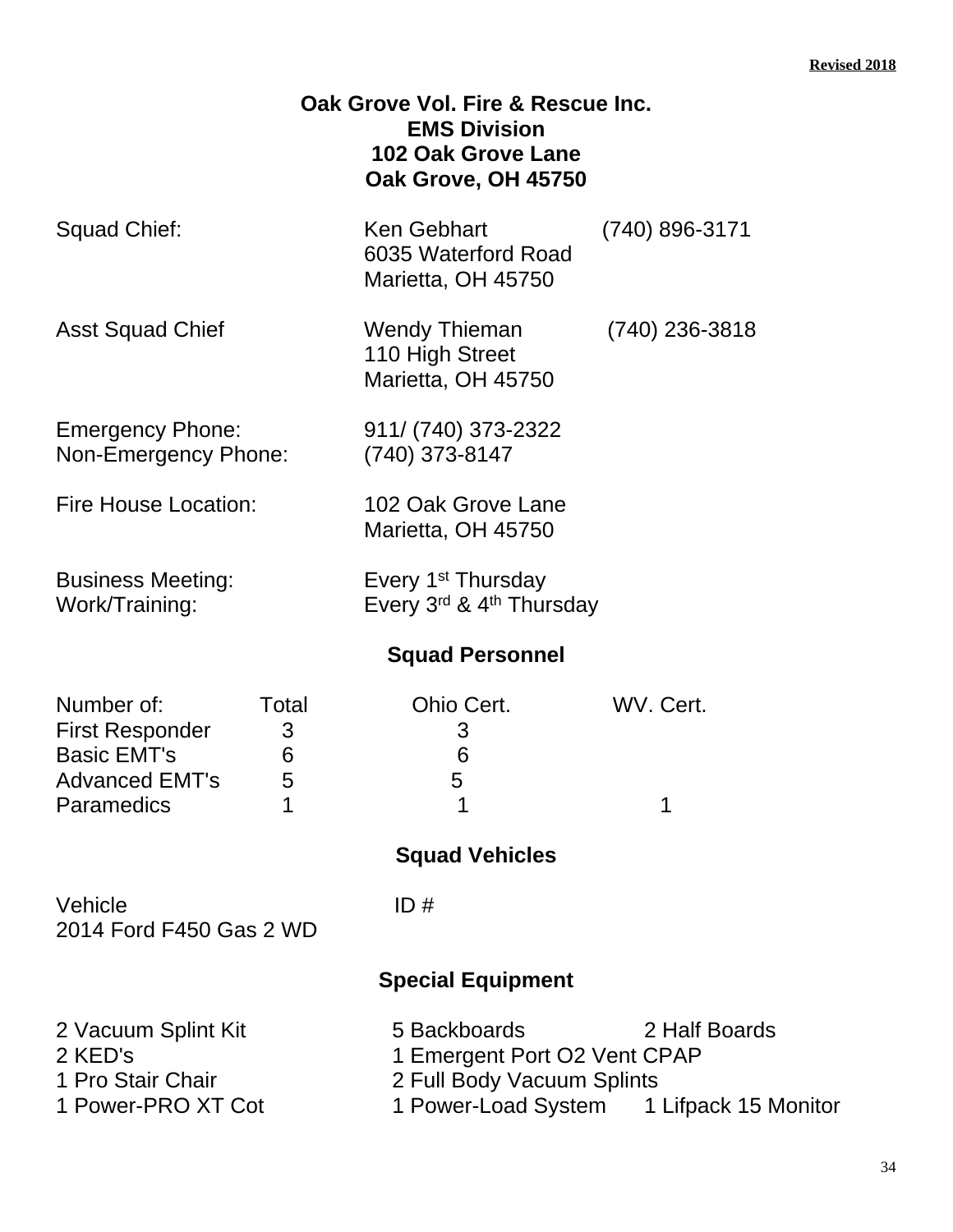### **Reno Volunteer Fire Department P.O. Box 346 Reno, OH 45773**

| Fire Chief:                                                                    |                | Dan Ritchey<br>345 Smith Drive<br>Marietta, Oh 45750                                                                      | Home (740) 374-8335<br>Shop (740) 376-0424<br>Cell (740) 336-8023                      |
|--------------------------------------------------------------------------------|----------------|---------------------------------------------------------------------------------------------------------------------------|----------------------------------------------------------------------------------------|
| Asst. Chief:                                                                   |                | Todd Meeks<br>Johnny Bradford                                                                                             | $(740)$ 525-1330<br>$(740)$ 525-0019                                                   |
| Captain:                                                                       |                | <b>Ted Patterson</b><br><b>Rick Butler</b><br>Mike Hill<br>Jeremy Patterson<br><b>Aaron Meeks</b>                         | (740) 374-8095<br>(740) 374-4012<br>(740) 373-9224<br>(740) 374-9511<br>(740) 525-6067 |
| <b>Emergency Phone:</b><br>Non-Emergency Phone:<br><b>Fire House Location:</b> |                | (740) 373-3511<br>(740) 373-9800<br>Station 1<br>Station 2                                                                | 250 Cornerville Road<br>100 Mount Tom Rd.                                              |
| <b>Business Meetings:</b><br>Work/Training:<br><b>Special Events:</b>          |                | Every 2 <sup>nd</sup> Monday<br>Every 1 <sup>st</sup> & 3 <sup>rd</sup> Monday<br>Social-4 <sup>th</sup> Saturday in July |                                                                                        |
| <b>Number of Fire Personnel:</b>                                               |                | <b>Personnel</b>                                                                                                          | 20<br>Firefighters with Hazardous Materials Training 11 Awareness 1 Technician         |
|                                                                                |                | <b>Fire Vehicles</b>                                                                                                      |                                                                                        |
| Vehicle                                                                        | ID#            | Pump Cap.                                                                                                                 | Water Cap.                                                                             |
| <b>Pumper Engine</b>                                                           | 1              | 1250 GPM                                                                                                                  | 1000 Gals & Foam.                                                                      |
| Pumper                                                                         | 3              | 1250 GPM                                                                                                                  | 1000 Gals.                                                                             |
| <b>Brush Truck</b>                                                             | 6              | 350 GPM                                                                                                                   | 350 Gals. Foam                                                                         |
| Pumper                                                                         | $\overline{2}$ | 1250 GPM                                                                                                                  | 1000 Gals.                                                                             |
| <b>Tanker</b>                                                                  | 4              |                                                                                                                           | 1600 Gals.                                                                             |

**Special Equipment**

On next page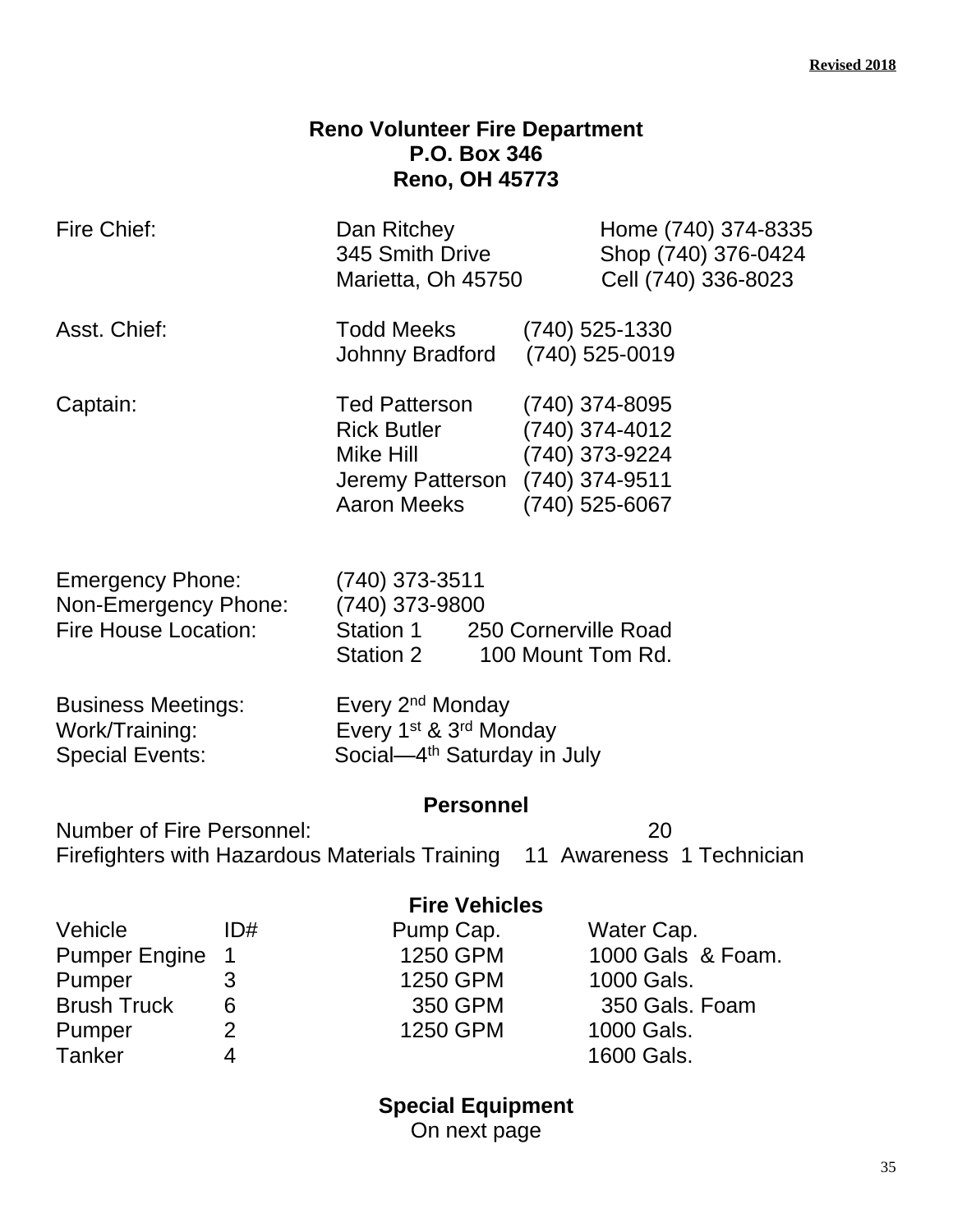### **Reno Volunteer Fire Department Continued**

### **Special Equipment**

3000 Cascade 20 Spare Bottles 2-Thermal Imaging Camera Air Bags Air Tools 4 Chain Saws 2 Sets of Jaws Deck Gun Rotary Saws 2 Carbon Monoxide Tester 2 3000 Generators 1 flotation pump 450gpm 2 1600 gal Fold-a-tank 12 Scott air packs 1 Positive Pressure Fan 2 Smoke Ejectors 1 Deck Gun 2 Stokes Baskets 12 John Boat 20 gals Class Foam 3800' of 2.5" &3" hose 2200' 1.75" hose 1 Reciprocating Saw 2 Come-along 25 Portable Radios Portable Light Plant 21' Rescue Boat 135hp Sonar System with GPS Under Water Camera

Station 1 & Reno Rec Center have stationary Generator & AC 200-300 people capacity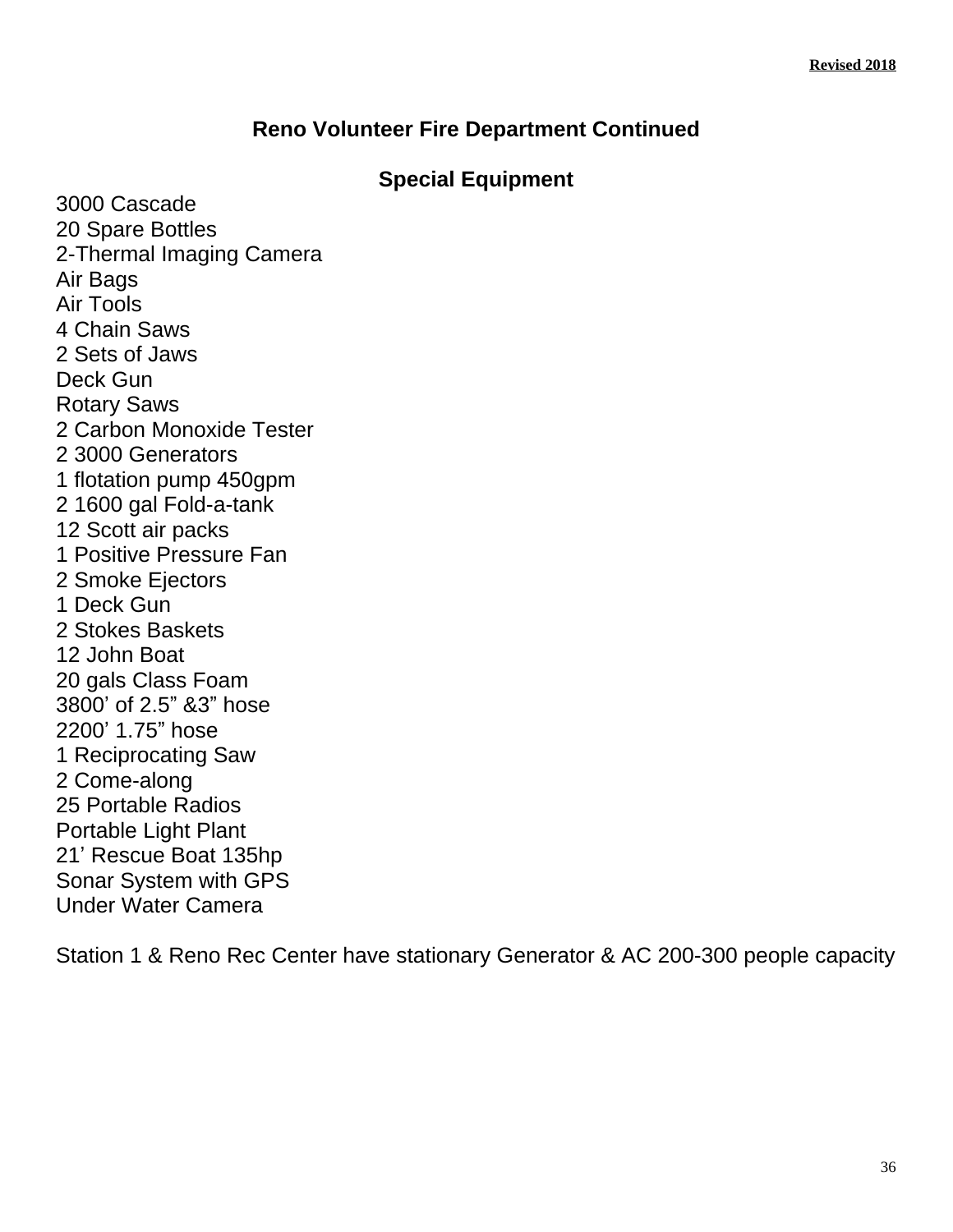### **Reno Volunteer Fire Department EMS Division P.O. Box 346 Reno, Oh 45773**

| Squad Captain:                                                                 |                                   | <b>Marc Fisher</b>                                                                             |                                      |
|--------------------------------------------------------------------------------|-----------------------------------|------------------------------------------------------------------------------------------------|--------------------------------------|
| <b>Radio Call Letters:</b>                                                     |                                   | <b>KTH-459</b>                                                                                 |                                      |
| <b>Emergency Phone:</b>                                                        |                                   | $(740)$ 373-3511                                                                               |                                      |
| Non-Emergency Phone:                                                           |                                   | (740) 373-9800                                                                                 |                                      |
| <b>Fire House Location:</b>                                                    |                                   | 250 Cornerville Road<br>Reno, OH 45773                                                         |                                      |
| <b>Business Meeting:</b>                                                       |                                   | Every 2 <sup>nd</sup> Monday                                                                   |                                      |
| Work/Training:                                                                 |                                   | Every 2 <sup>nd</sup> Wednesday                                                                |                                      |
|                                                                                |                                   | <b>Squad Personnel</b>                                                                         |                                      |
| Number of:<br><b>Basic EMT's</b><br><b>Advanced EMT's</b><br><b>Paramedics</b> | Total<br>9<br>5<br>$\overline{4}$ | Ohio Cert.<br>9<br>5<br>$\overline{4}$                                                         | 9 paid F/T<br>6 paid P/T<br>24/7 365 |
|                                                                                |                                   | <b>Squad Vehicles</b>                                                                          |                                      |
| Vehicle<br><b>1999 Ford</b><br><b>2010 Ford</b>                                |                                   | ID#<br>$\overline{2}$<br>1                                                                     |                                      |
|                                                                                |                                   | <b>Special Equipment</b>                                                                       |                                      |
| Air Bags<br><b>Air Chisels</b><br>CE Training cite 2463                        |                                   | <b>Vacuum Splints</b><br>Disaster Kit<br>Life Pak 12 Monitor / Defib. W/ 12- Lead Capabilities | <b>Mast Trousers</b><br>Jaws         |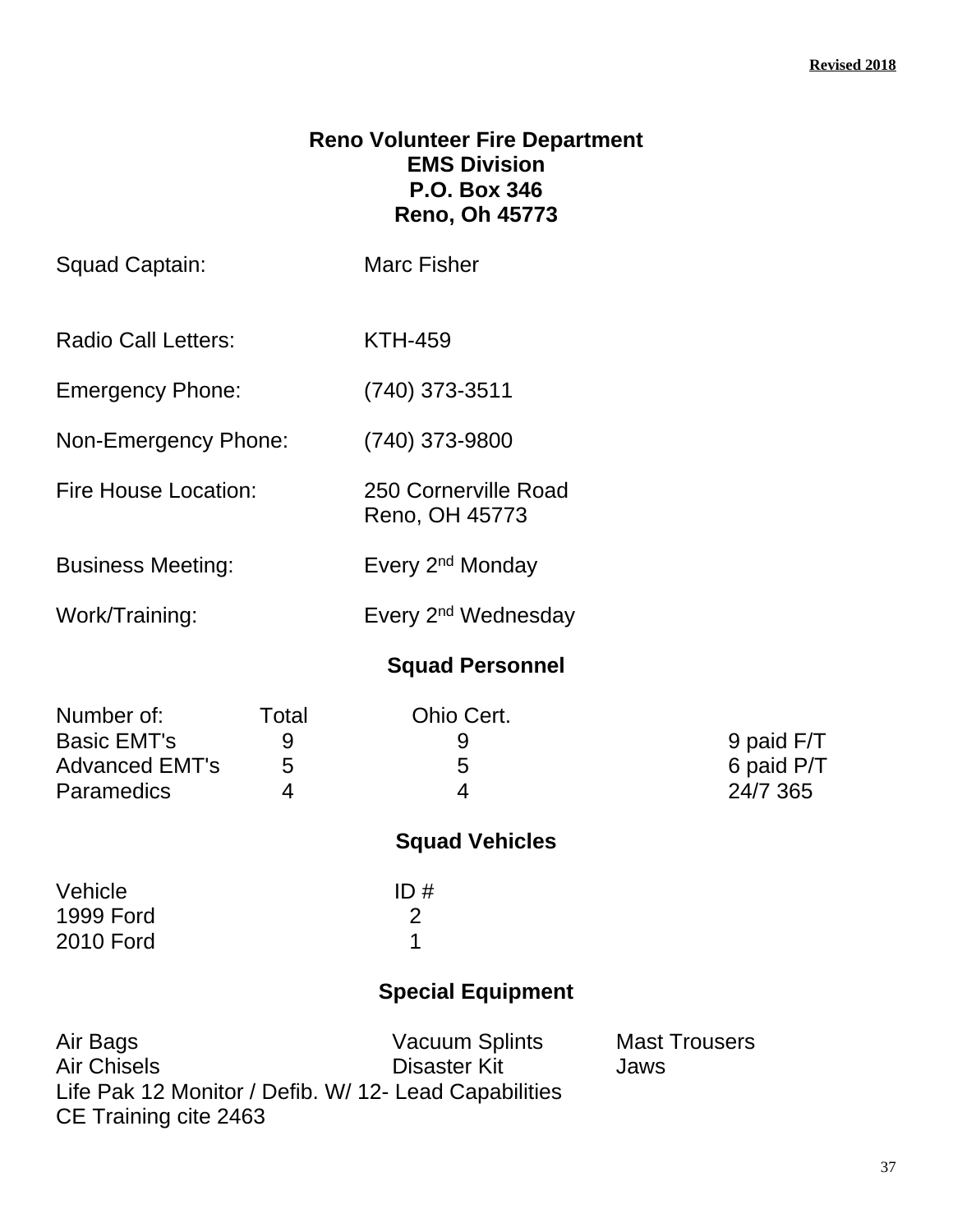|                                                                                                               |     | <b>Salem Twp. Volunteer Fire Dept.</b><br><b>P.O. Box 132</b><br>Lower Salem, OH 45745                                    |                                       |                           |
|---------------------------------------------------------------------------------------------------------------|-----|---------------------------------------------------------------------------------------------------------------------------|---------------------------------------|---------------------------|
| Fire Chief:                                                                                                   |     | Jay Handschumacher                                                                                                        |                                       | (740) 585-2342            |
|                                                                                                               |     | 1110 Dalzell Road<br>Whipple, OH 45788-5264                                                                               |                                       | No email                  |
| Asst. Chief:                                                                                                  |     | <b>Randy Treadway</b>                                                                                                     |                                       | (740) 525-4714            |
|                                                                                                               |     | 6298 Highland Ridge<br>Lowell, OH 45744                                                                                   |                                       | randy.treadway@kraton.com |
| Captains:<br>Lieutenants:<br><b>Safety Officer:</b>                                                           |     | Randy Camp, Allen Fleming, Doug Schott, Curt Schott<br>Jill Treadway, Andrew Gill, Justin Erb, Joe Carpenter<br>Joe Fouss |                                       |                           |
| <b>Emergency Phone:</b><br>Non-Emergency Phone:                                                               |     | 911 / (740) 373-6909<br>(740) 585-2310                                                                                    |                                       |                           |
| Fire House Location:                                                                                          |     | 39 Mills/Firehouse Lane<br>Lower Salem, OH 45745                                                                          |                                       |                           |
| <b>Business Meetings:</b>                                                                                     |     | Every 1 <sup>st</sup> Thursday 7:00p.m.                                                                                   |                                       |                           |
| Work/Training:<br><b>Special Events:</b>                                                                      |     | Every Thursday 7:00 pm<br>Social-1 <sup>st</sup> Saturday in June                                                         |                                       |                           |
|                                                                                                               |     | <b>Personnel</b>                                                                                                          |                                       |                           |
| <b>Number of Fire Personnel:</b><br>Firefighters with Hazardous Materials Training 24 Awareness 24 Technician |     |                                                                                                                           | 24                                    |                           |
|                                                                                                               |     | <b>Fire Vehicles</b>                                                                                                      |                                       |                           |
| Vehicle                                                                                                       | ID# | Pump Cap.                                                                                                                 | Water Cap.                            |                           |
| Pumper                                                                                                        | 161 | 1250 GPM                                                                                                                  | 1000 Gals.                            |                           |
| Mini Pumper / CAFS 169                                                                                        |     |                                                                                                                           | 500 GPM 30 Gal Foam&300 Gals. Class A |                           |
| <b>Tanker</b>                                                                                                 | 162 | <b>750 GPM</b>                                                                                                            | 1500 Gals.                            |                           |
| Brush Unit 4-Wheelerw/Trailer & Skid unit w/ Blade                                                            |     |                                                                                                                           | <b>75 Gals.</b>                       |                           |
| Pumper                                                                                                        | 163 | 1000 GPM                                                                                                                  | 750 Gals.                             |                           |

**Special Equipment** On next page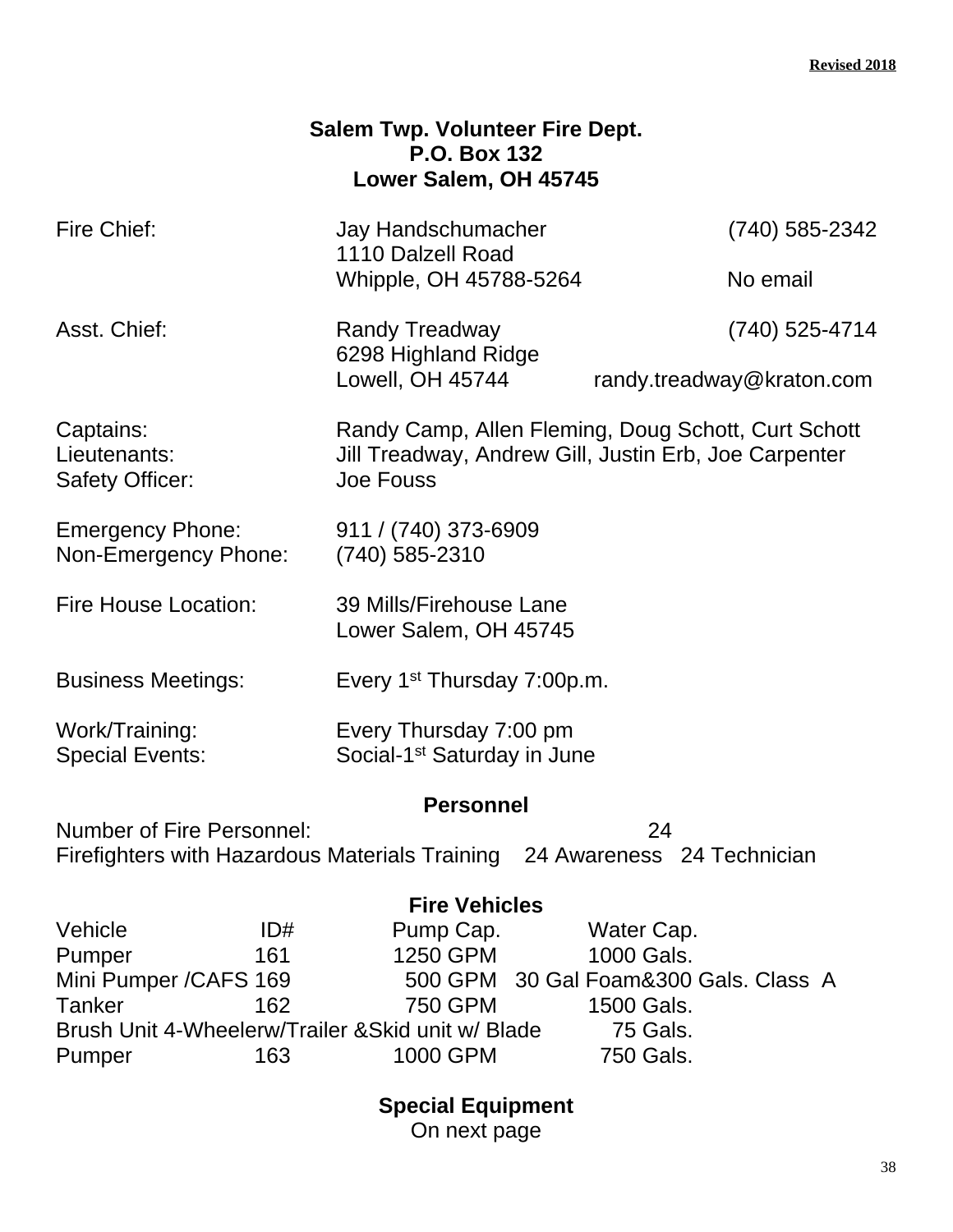### **Salem Twp. Volunteer Fire Dept. Continued**

### **Special Equipment**

2 Portable Generator 1 4 Ton Port-a-Power 2 Chain Saw 2 Portable Pumps 2 Fold-a-Tank Portable Monitors 1 Gasoline Powered Fan 1 Jaws of Life HazMat Absorb. Pads 1 7x14 Enclosed Trailer 6 Collapsible Water Pak 1 portable Foam Pac Class A Foam 16 UHF Fire ground Radio's 900 Ft 4" LDH 4 Haz Mat SCBA 4" 2.5 Manifold 1 Leaf Blower 1 Rescue Saw Thermal Imager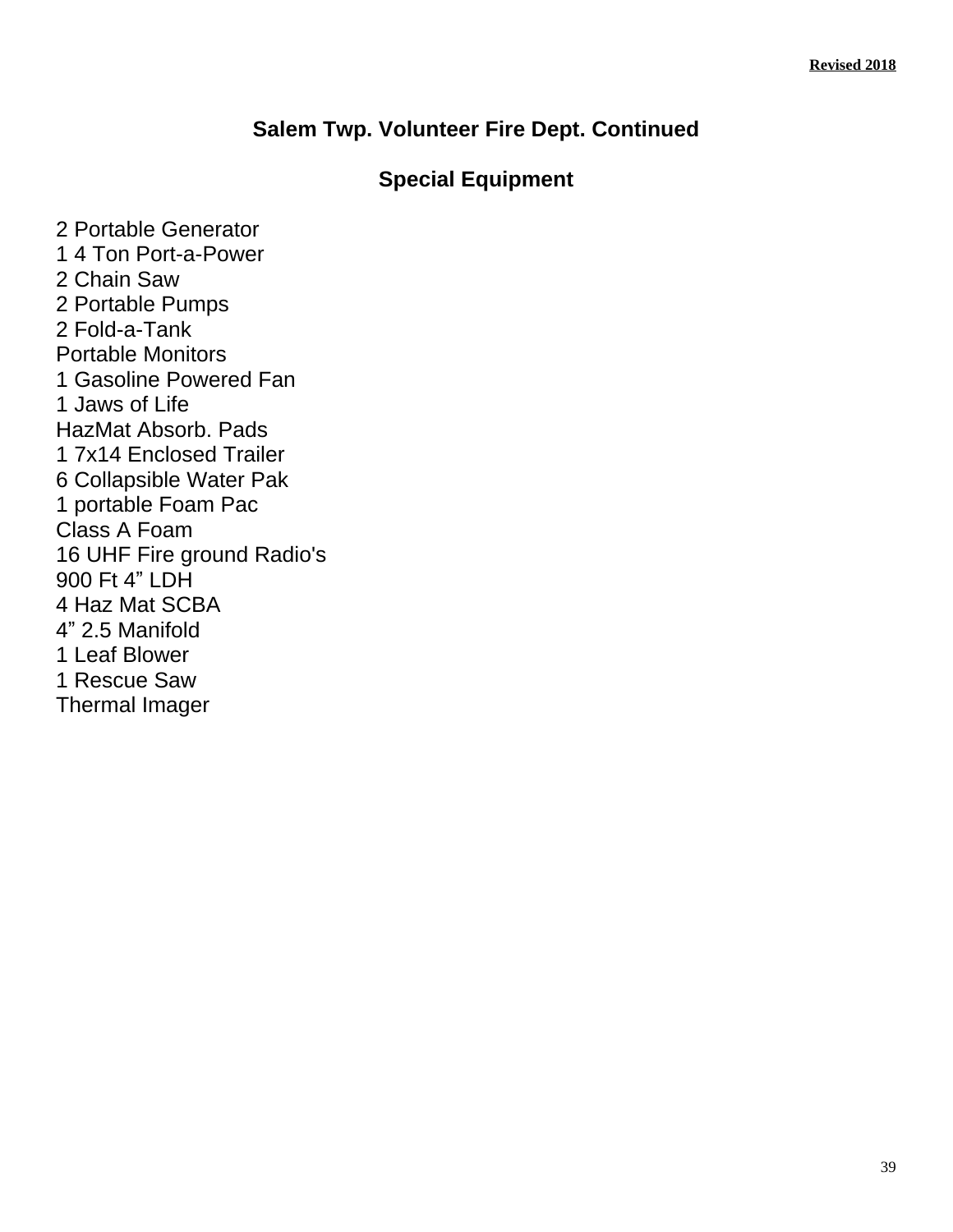|                                                 | <b>Salem Twp. Volunteer Fire Dept.</b><br><b>EMS Division</b><br><b>P.O. Box 132</b><br>Lower Salem, OH 45745 |                                         |
|-------------------------------------------------|---------------------------------------------------------------------------------------------------------------|-----------------------------------------|
| Squad Chief:                                    | Marcella Fleming<br>8735 State Route 821<br>Lower Salem, OH 45745<br>marcella_fleming@yahoo.com               | $(740)$ 585-2546<br>Cell (740) 525-9609 |
| Asst. Squad Chief:                              | Jill Treadway<br>6298 Highland Ridge<br>Lowell, OH 45744<br>Jtreadwayunit28@aol.com                           | (740) 525-4933                          |
| <b>Emergency Phone:</b><br>Non-Emergency Phone: | 911 / (740) 373-6909<br>$(740)$ 585-2310                                                                      |                                         |
| <b>Fire House Location:</b>                     | 39 Mills / Firehouse Lane<br>Lower Salem, OH 45745                                                            |                                         |
| <b>Business Meeting:</b><br>Work/Training:      | 1 <sup>st</sup> Thursday 7:00pm<br>3rd & 4th Thursday 7:00 pm                                                 |                                         |
|                                                 | <b>Squad Personnel</b>                                                                                        |                                         |
| Number of:<br>Total                             | Ohio Cert.                                                                                                    | WV. Cert.                               |
| <b>First Responder</b><br>3                     | 3                                                                                                             | 0                                       |
| <b>Basic EMT's</b><br>6                         | 6                                                                                                             | 0                                       |
| <b>Advanced EMT's</b><br>3                      | 3                                                                                                             | 0                                       |
| 1<br>Paramedics                                 | 1                                                                                                             | 1                                       |
|                                                 | <b>Squad Vehicles</b>                                                                                         |                                         |
| Vehicle<br>1998 Ford F350 4x4 Box Squad         | ID#<br>166                                                                                                    |                                         |
|                                                 | <b>Special Equipment</b>                                                                                      |                                         |
| 1 Jaws of Life                                  | 1 Pedi-Board                                                                                                  | 1 Thermoscan Pro-Lt                     |
| 1 Laryngoscope                                  | 1 Accu-check Kit 1 Pulse Oximeter                                                                             |                                         |
| 1 Vacu-Mattress                                 |                                                                                                               | 1 Glucometer 1 Heart Mon. Defib Unit    |
| <b>ACLS Equipment</b>                           | <b>IV Warmer</b>                                                                                              | <b>Pt. Slide/Mover Board</b>            |
| State Regulated and Mandated Protective Gear    |                                                                                                               |                                         |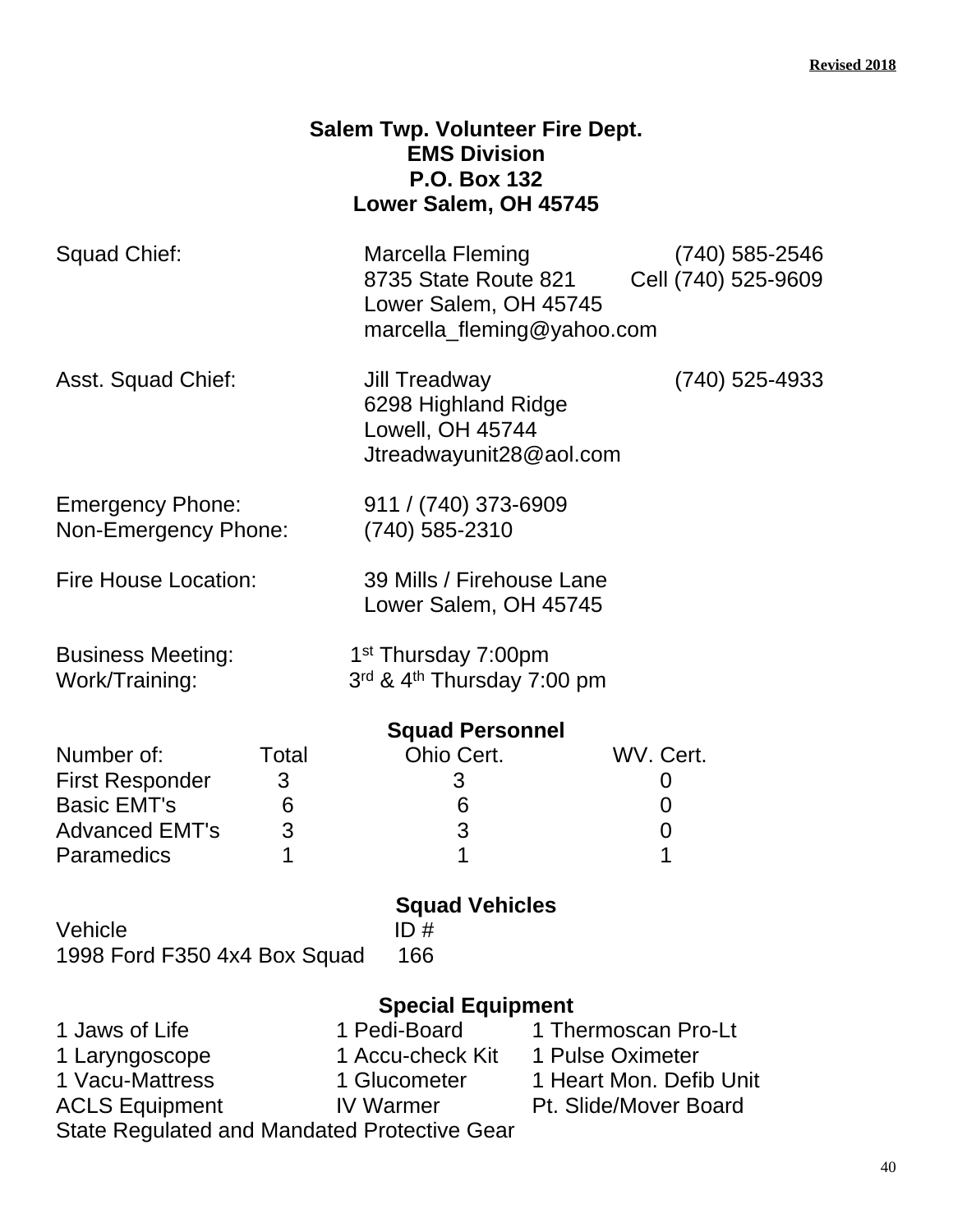### **Warren Twp. Volunteer Fire Dept. 17305 State Route 550 Marietta, OH 45750**

| Fire Chief:                                                                    |                           | Mark Wile<br>87 Callihan Rd.<br>Marietta, OH 45750                                                                                  | (740) 376-9454<br>Cell (740) 516-3713                                                                                                                                   |              |  |
|--------------------------------------------------------------------------------|---------------------------|-------------------------------------------------------------------------------------------------------------------------------------|-------------------------------------------------------------------------------------------------------------------------------------------------------------------------|--------------|--|
| Asst. Chiefs:                                                                  |                           | Dan Foy<br><b>Raymond Bailey</b>                                                                                                    | (740) 350-1786<br>(740) 374-4221                                                                                                                                        |              |  |
| Captains:                                                                      |                           | Mike Holland<br>Adam Mckenzie                                                                                                       | $(740)$ 374-3307<br>$(740)$ 373-0913                                                                                                                                    |              |  |
| Lieutenants:                                                                   |                           | <b>Bob Henthorne</b><br><b>Troy Morris</b>                                                                                          | (740) 373-8358<br>$(740)$ 896-2813                                                                                                                                      |              |  |
| <b>Safety Officer:</b>                                                         |                           | Paul Stacy                                                                                                                          | (740) 373-8190                                                                                                                                                          |              |  |
| <b>Emergency Phone:</b><br>Non-Emergency Phone:<br><b>Fire House Location:</b> |                           | 911 / (740) 373-0832<br>Station #1 17305 State Route 550<br>(740) 373-2424   Fax (740) 374-7404<br>Station #2 19987 State Route 676 |                                                                                                                                                                         |              |  |
| Work/Training:<br><b>Special Events:</b>                                       | <b>Business Meetings:</b> |                                                                                                                                     | Every 2 <sup>nd</sup> Thursday at 7:00 pm<br>Every 1 <sup>st</sup> , 3 <sup>rd</sup> , 4 <sup>th</sup> , Thursday at 7:00 pm<br>Social-4 <sup>th</sup> Saturday in June |              |  |
|                                                                                |                           | <b>Personnel</b>                                                                                                                    |                                                                                                                                                                         |              |  |
| <b>Number of Fire Personnel:</b>                                               |                           | Firefighters with Hazardous Materials Training                                                                                      | 32<br>15 Awareness                                                                                                                                                      | 1 Technician |  |
|                                                                                |                           | <b>Fire Vehicles</b>                                                                                                                |                                                                                                                                                                         |              |  |
| Vehicle                                                                        | ID#                       | Pump Cap.                                                                                                                           | Water Cap.                                                                                                                                                              |              |  |
| Engine                                                                         | $\mathbf 1$               | 1500 GPM                                                                                                                            | 1000 Gals.                                                                                                                                                              |              |  |
| Engine                                                                         | 2                         | 1500 GPM                                                                                                                            | 1000 Gals. w/CAFS                                                                                                                                                       |              |  |
| Engine/Tanker                                                                  | 3                         | 1250 GPM                                                                                                                            | 1500 Gals.                                                                                                                                                              |              |  |
| <b>Brush Truck</b>                                                             | 4                         | 400 GPM                                                                                                                             | 200 Gals.                                                                                                                                                               |              |  |
| <b>Rescue Truck</b>                                                            | 7                         | 350 GPM                                                                                                                             | 300 Gals.                                                                                                                                                               |              |  |
| Command                                                                        |                           | <b>Command Vehicle</b>                                                                                                              |                                                                                                                                                                         |              |  |
| <b>Truck</b><br>5<br>Pick Up utility vehicle                                   |                           |                                                                                                                                     |                                                                                                                                                                         |              |  |
|                                                                                |                           | <b>Special Equipment</b>                                                                                                            |                                                                                                                                                                         |              |  |
|                                                                                |                           | On next page                                                                                                                        |                                                                                                                                                                         |              |  |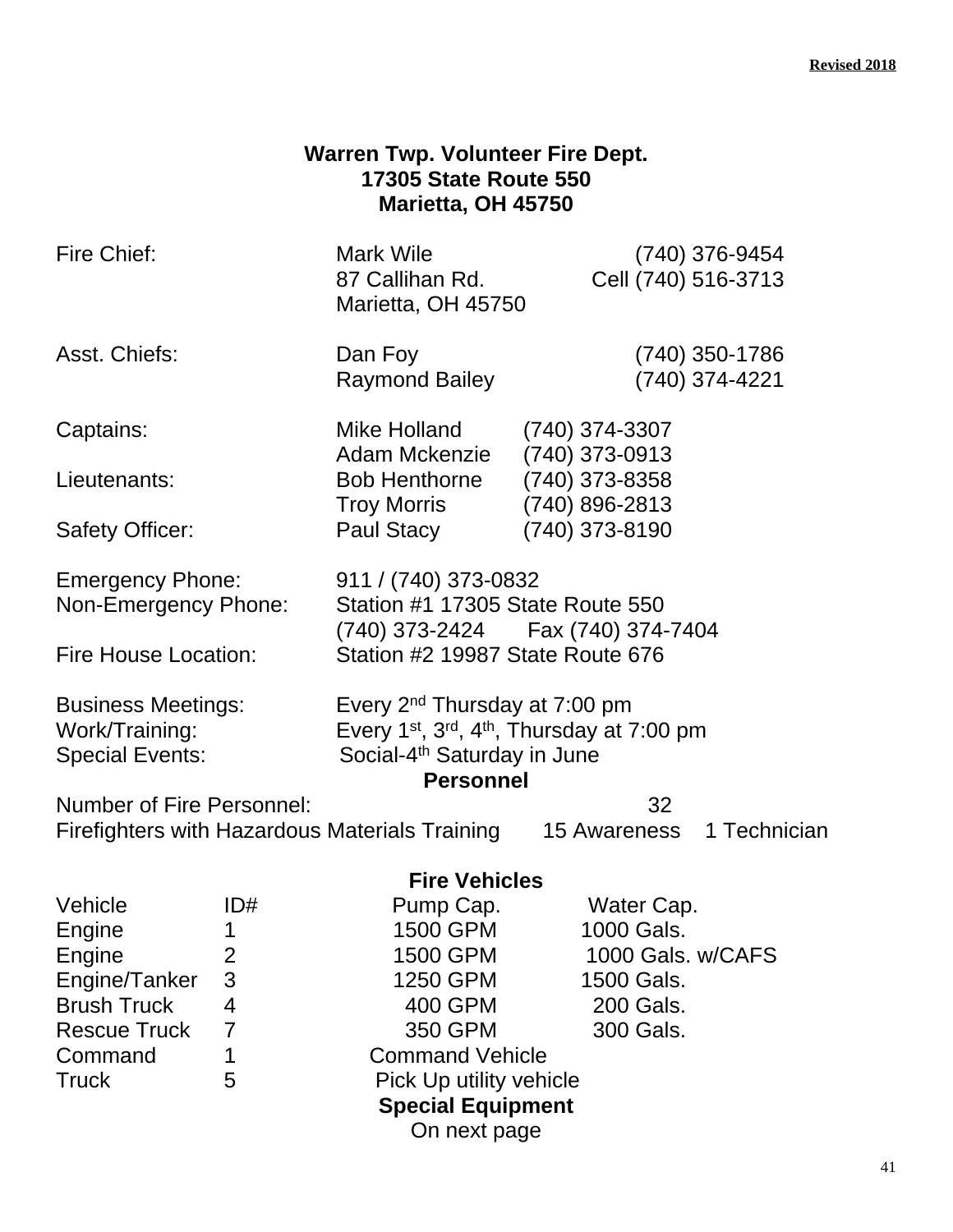### **Warren Twp. Vol. Fire Dept. Continued**

### **Special Equipment**

1 Rescue Saw 1 Positive Pressure Fan 1 Turbo Draft 2 Chainsaws 2 Thermal Cameras 40 gals Class A Foam 2 Portable Monitor Nozzles 16 Scott Air Packs 2 Come-alongs High Pressure Air Bags 2 Fold-a-tanks 2 Jaws of Life 2 Portable Generators w/Lights 2 Stabilizer Kits Cooling Water Mister Rope Rescue Equipment 1 Portable canopy Rescue Boat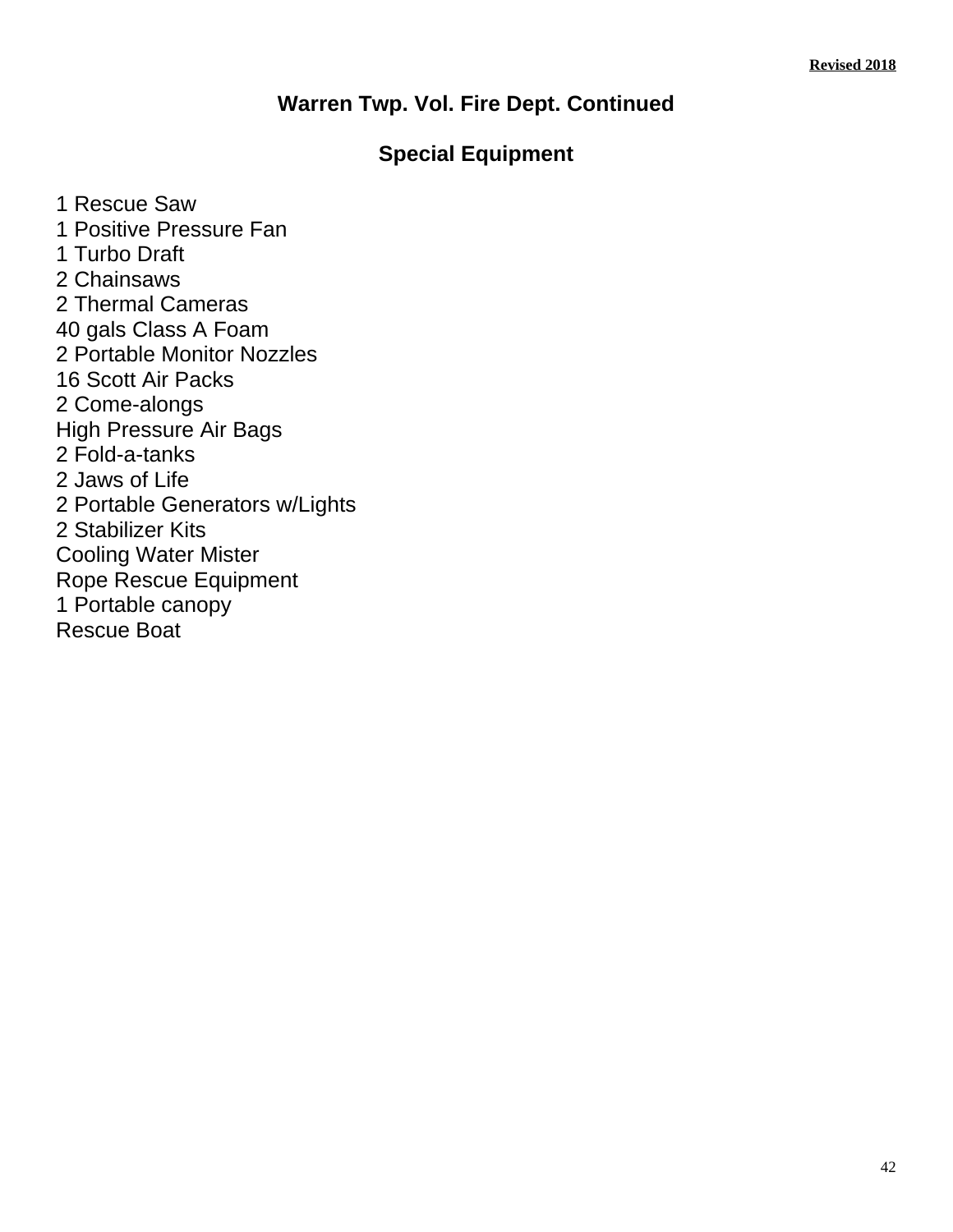### **Warren Twp. Volunteer Fire Department EMS Division 17305 State Route 550 Marietta, OH 45750**

| Squad Chief:             | <b>Mark Wile</b><br>87 Callihan Road<br>Marietta, OH 45750                    | $(740)$ 516-3713                     |
|--------------------------|-------------------------------------------------------------------------------|--------------------------------------|
| Asst. Squad Chief:       | <b>Kelly Holland</b>                                                          | (740) 374-3307                       |
| <b>Emergency Phone:</b>  | 911 / (740) 373-0832                                                          |                                      |
| Non-Emergency Phone:     | Station #1 17305 State Route 550                                              | (740) 373-2424<br>Fax (740) 374-7404 |
| Fire House Location:     | Station #2 19987 State Route 676                                              | (740) 896-2278                       |
| <b>Business Meeting:</b> | Every 2 <sup>nd</sup> Thursday at 7:00 pm                                     |                                      |
| Work/Training:           | Every 1 <sup>st</sup> , 3 <sup>rd</sup> , 4 <sup>th</sup> Thursday at 7:00 pm |                                      |

### **Squad Personnel**

| Number of:              | Total | Ohio Cert. |
|-------------------------|-------|------------|
| <b>First Responders</b> | x     |            |
| <b>Basic EMT's</b>      | 11    | 11         |
| <b>Advanced EMT's</b>   | 2     |            |
| <b>Paramedics</b>       |       |            |

### **Squad Vehicles**

| Vehicle       | ID#      |
|---------------|----------|
| 2010 Type III | Squad #1 |
| 2012 Type III | Squad #2 |

| 1 Triage Set-up Kit with Helicopter Landing Site | 2 Disaster Kits |
|--------------------------------------------------|-----------------|
| 2 Zoll Defibrillators                            | 8 Backboards    |
| 5 Portable Oxygen with Regulators                | Ped. Trauma Kit |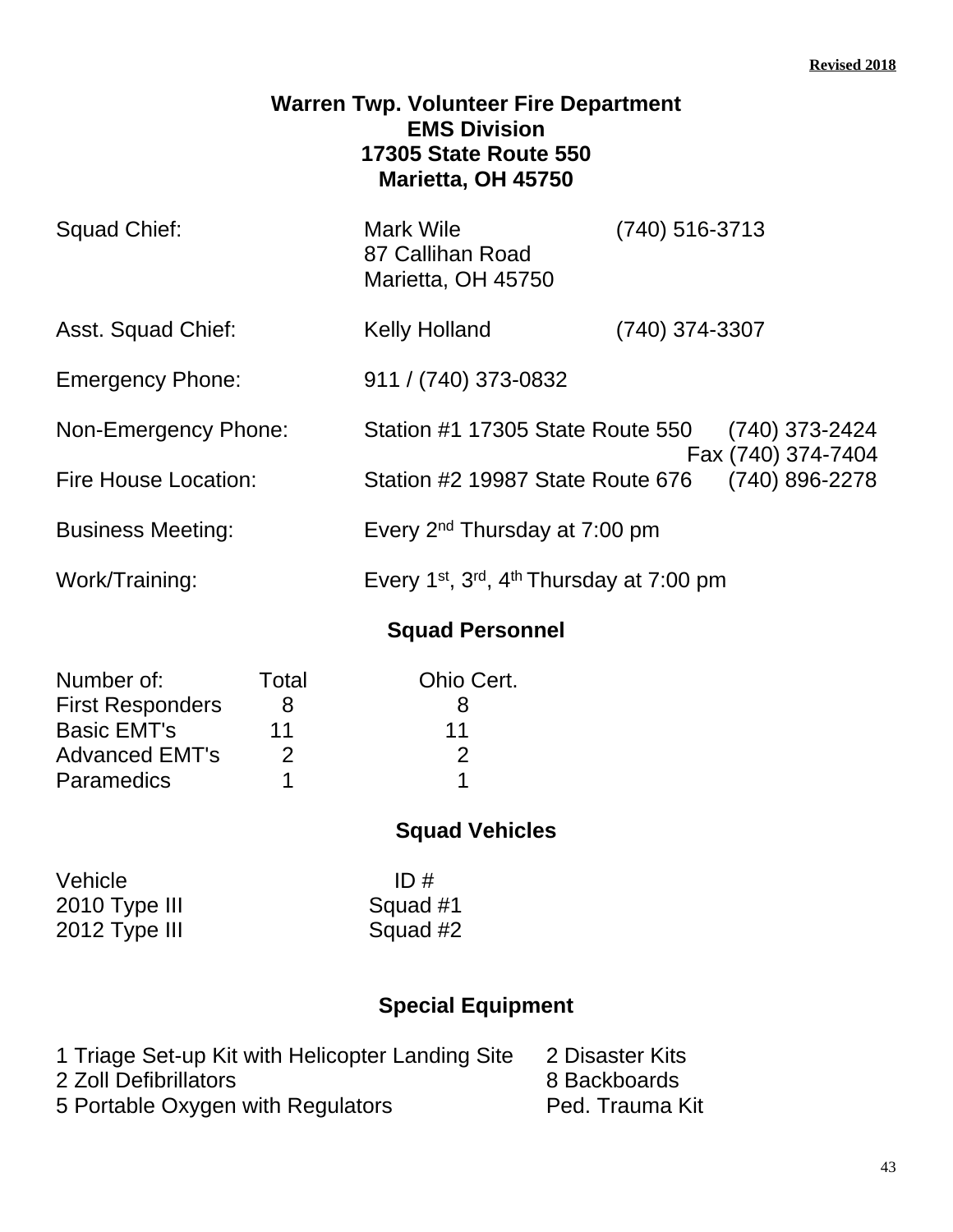#### **Watertown Volunteer Fire Department P.O. Box 69 Watertown, OH 45787**

| Fire Chief:                                   | Donald Forshey<br>5371 Anderson Road<br>Fleming, OH 45729 | (740) 749-3046<br>Cell (740) 350-4494 |
|-----------------------------------------------|-----------------------------------------------------------|---------------------------------------|
| Asst. Fire Chief:                             | <b>Tony Kearns</b>                                        | $(740)$ 984-1609                      |
| <b>Emergency Phone:</b>                       | 911                                                       | Cell (740) 525-4770                   |
| Non-Emergency Phone:                          | (740) 749-0082                                            |                                       |
| Fire House Location:                          | 12725 State Route 676<br>Watertown, OH 45787              |                                       |
| <b>Business Meetings:</b>                     | Every 1 <sup>st</sup> & 3 <sup>rd</sup> Tuesday           |                                       |
| Work/Training:                                | Every 1 <sup>st</sup> & 3 <sup>rd</sup> Tuesday           |                                       |
| Number of Fire Personnel:<br>Firet Poenondore | <b>Personnel</b>                                          | 26<br>1                               |

First Responders 1<br>Basic EMT's: 1 Basic EMT's: Advanced EMT's: 1 Firefighters with Hazardous Materials Training 24 Awareness 1 Technician

|                    |     | <b>Fire Vehicles</b> |                  |
|--------------------|-----|----------------------|------------------|
| Vehicle            | ID# | Pump Cap.            | Water Cap.       |
| Pumper             |     | 1250 GPM             | 1000 Gals.W/foam |
| Tanker             |     | 450 GPM              | 1500 Gals.       |
| <b>Brush Truck</b> | 3   | <b>100 GPM</b>       | 250 Gals. W/foam |

| 2 Smoke Ejectors   | 1 Generator      | 1 Foam Nozzle       |
|--------------------|------------------|---------------------|
| 3 Collapsible Tank | 11 Air Packs     | 7 Spare Air Bottles |
| 1 Johnboat         | 1 2000 Generator |                     |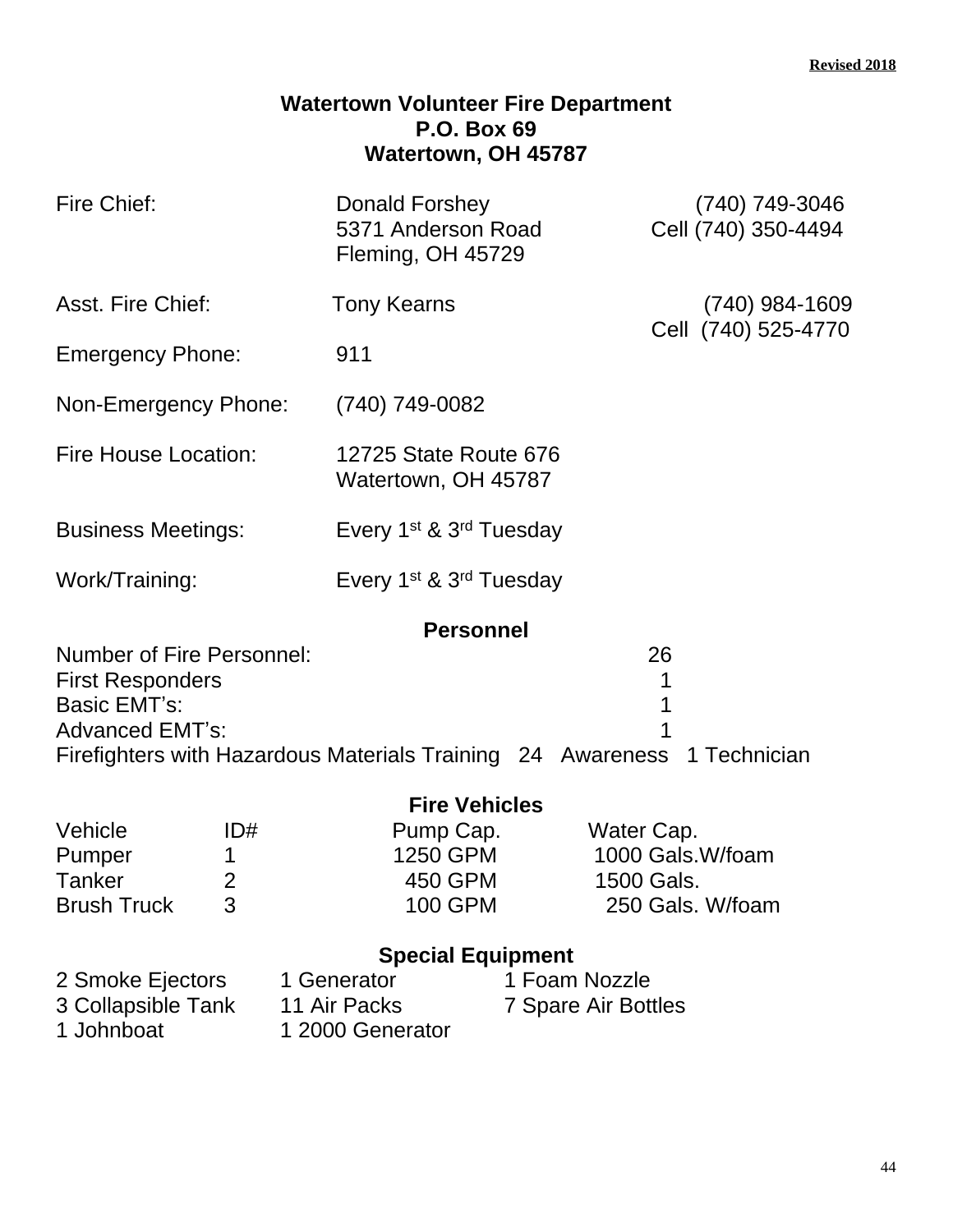### **Wesley Twp. Volunteer Fire Department P.O. Box 92 2060 State Route 550 Bartlett, OH 45713**

| Fire Chief:                                                                                                                                                                                                                        | Clyde J. King<br>15943 St. Rt. 555<br><b>Cutler, OH 45724</b>                                                             | $(740)$ 551-2240                                                                                                                                                                      |
|------------------------------------------------------------------------------------------------------------------------------------------------------------------------------------------------------------------------------------|---------------------------------------------------------------------------------------------------------------------------|---------------------------------------------------------------------------------------------------------------------------------------------------------------------------------------|
| Asst. Chief:                                                                                                                                                                                                                       | Jason Chesser                                                                                                             | $(740)$ 551-3087                                                                                                                                                                      |
| <b>Emergency Phone:</b><br>Non-Emergency Phone:                                                                                                                                                                                    | 911<br>$(740)$ 551-2028                                                                                                   |                                                                                                                                                                                       |
| <b>Fire House Location:</b>                                                                                                                                                                                                        | 2060 St. Rt. 550<br>Bartlett, OH 45713                                                                                    |                                                                                                                                                                                       |
| <b>Business Meetings:</b><br>Work/Training:<br><b>Special Events:</b>                                                                                                                                                              | Every 1 <sup>st</sup> Monday<br>Every 2 <sup>nd</sup> & 3 <sup>rd</sup> Monday<br>Social-3 <sup>rd</sup> Saturday of June |                                                                                                                                                                                       |
| <b>Number of Fire Personnel:</b>                                                                                                                                                                                                   | <b>Personnel</b>                                                                                                          | 13<br>Firefighters with Hazardous Materials Training 4 Awareness 7 Operations                                                                                                         |
| Vehicle<br>ID#<br>Pumper<br>4<br>3<br>Pumper/Tanker<br><b>Brush Truck</b><br>1                                                                                                                                                     | <b>Fire Vehicles</b><br>Pump Cap.<br>1000 GPM<br>1250 GPM<br><b>250 GPM</b>                                               | Water Cap.<br>1000 Gals.W/Foam<br>2000 Gals.W/ Foam<br>250 Gals.                                                                                                                      |
| 1 2100 Gals. Portable Tank<br>1 Exhaust Fan-Electric<br>1 5000 Watt Generator-Portable<br>1 250 GPM Portable Pump<br>2 Stokes Baskets<br>Class A-Foam system on Pumper #4 and Tanker #3<br>2 1000 watt generators with light heads | <b>Special Equipment</b>                                                                                                  | 1 On-board Generator w/light plant<br>1 Positive Pressure Fan-Gasoline Motor<br>4 Halogen Lights (500 Watt)<br>4 Class B Haz-Mat suits for Decon<br>Gear & Rope for high angle rescue |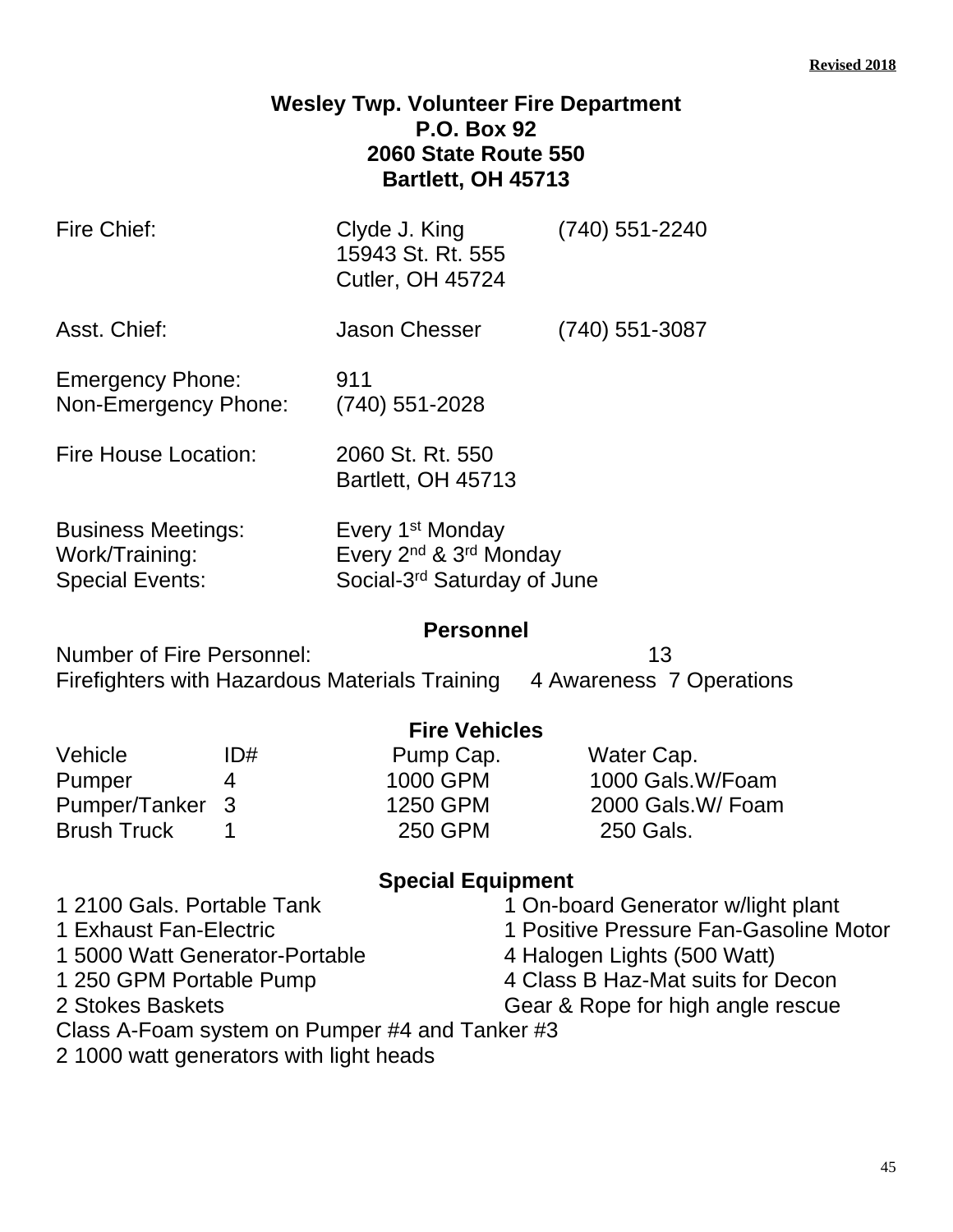| <b>Wesley Twp. Vol. Fire Dept. Inc.</b> |
|-----------------------------------------|
| <b>EMS Division</b>                     |
| <b>P.O. Box 92</b>                      |
| <b>2060 State Route 550</b>             |
| Bartlett, Ohio 45713                    |
|                                         |

|                 | Clyde J. King<br>15943 St. Rt. 555<br>Cutler, Ohio 45724       | (740) 551-2240 |
|-----------------|----------------------------------------------------------------|----------------|
|                 | 911                                                            |                |
|                 | $(740)$ 551-2028                                               |                |
|                 | 2060 State Route 550                                           |                |
|                 | Every 2 <sup>nd</sup> Tuesday                                  |                |
|                 | Every 3 <sup>rd</sup> Tuesday                                  |                |
|                 | <b>Squad Personnel</b>                                         |                |
| Total<br>5<br>3 | Ohio Cert.<br>5<br>3                                           |                |
|                 | Non-Emergency Phone:<br>Fire House Location:<br>$\overline{2}$ | $\overline{2}$ |

### **Squad Vehicles**

| Vehicle  | ID#   |
|----------|-------|
| Type III | 196-1 |
| Type III | 196-2 |

| 9 Backboards                           | 1 Zoll Heart Monitor 4 Mass Trousers |
|----------------------------------------|--------------------------------------|
| 1 Vacuum Mattress (adult & child)      | 3 KED 2 Stokes Baskets               |
| 2 Complete Vacuum Splint Sets          | 2 Portable Suction Units             |
| 4 Portable 02                          | 2 ALS equipped squads                |
| 1 Physio/Control Life Pack 300 Monitor |                                      |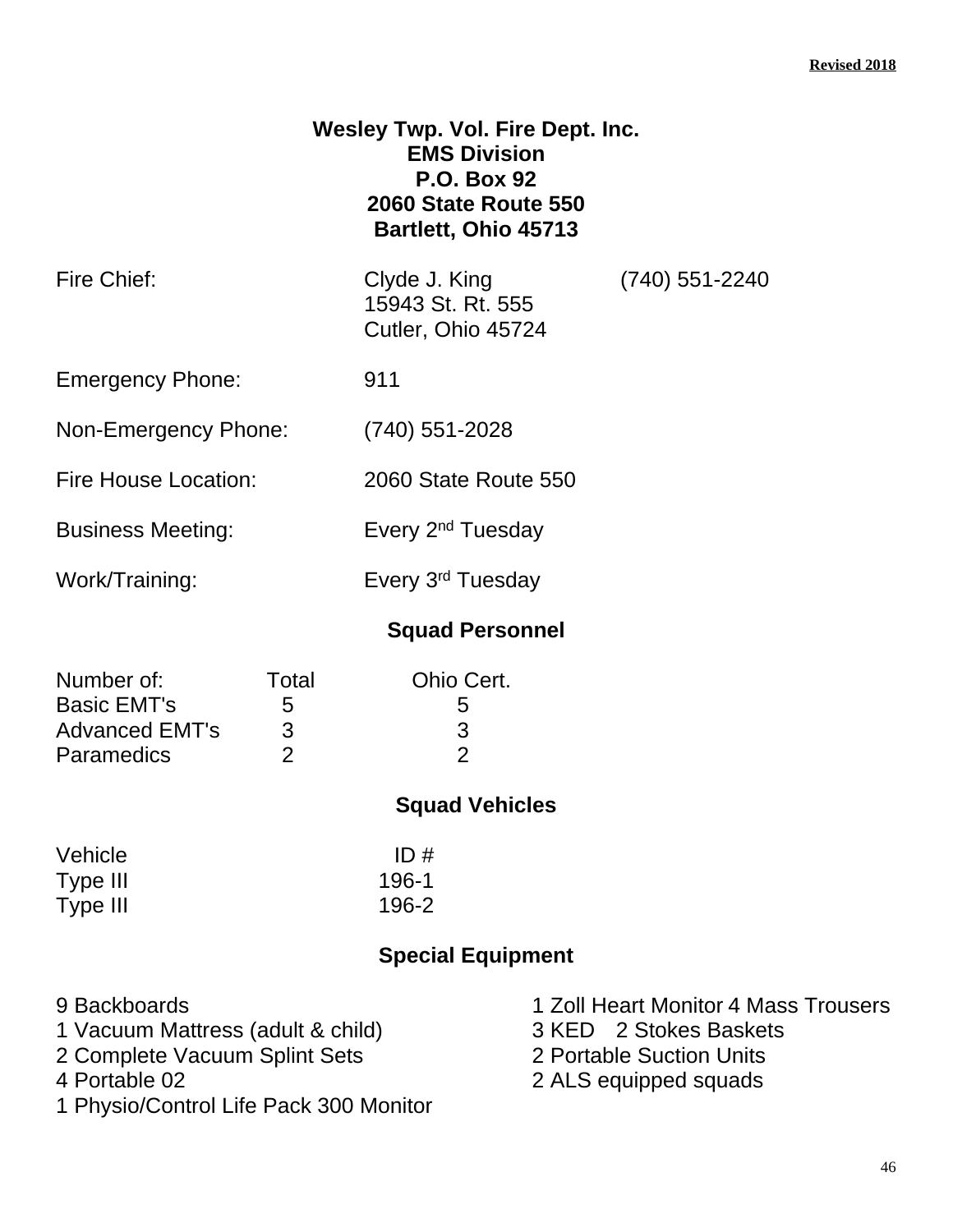### **St. Marys Volunteer Fire Dept. Inc. P.O. Box 215 209 Clay Street St. Marys, WV 26170**

| Fire Chief:                                                                                                                                                                                                                                                                     | Danny DeMoss<br>1891 N. Pleasants Hwy<br>St. Marys, WV 26170                                                                                      |                                                          | (304) 684-1028<br>(304) 299-1986                                                                                                      |
|---------------------------------------------------------------------------------------------------------------------------------------------------------------------------------------------------------------------------------------------------------------------------------|---------------------------------------------------------------------------------------------------------------------------------------------------|----------------------------------------------------------|---------------------------------------------------------------------------------------------------------------------------------------|
| Asst. Chiefs:                                                                                                                                                                                                                                                                   | Mark Hadley<br><b>Bob Maston</b><br>John Bradfield                                                                                                | $(304)$ 299-0084<br>(304) 684-3170<br>$(304) 684 - 1300$ |                                                                                                                                       |
| <b>Additional Officers:</b>                                                                                                                                                                                                                                                     | Lieut.: Tony Knight<br>Lieut.: Seth Worstell<br>Safety: Steve Knight<br>Safety: Terry Knight<br>Safety: Terry Hadley                              |                                                          | $(304)$ 684-3655<br>$(304) 684 - 1260$<br>$(304) 684 - 3957$<br>(304) 991-4970<br>(304) 481-9574                                      |
| <b>Emergency Phone:</b><br>Non-Emergency Phone:<br>Email                                                                                                                                                                                                                        | (304) 684-0911 or 911 in Pleasants County<br>(304) 684-7122 Fax # (304) 684-1005<br>smvfd@citlink.net                                             |                                                          |                                                                                                                                       |
| <b>Fire House Location:</b>                                                                                                                                                                                                                                                     | 208 & 209 Clay Street                                                                                                                             |                                                          |                                                                                                                                       |
| <b>Business Meetings:</b><br>Work/Training:<br><b>Special Events:</b>                                                                                                                                                                                                           | Every 1 <sup>st</sup> Monday<br>Every 2 <sup>nd</sup> , 3 <sup>rd</sup> , & 4 <sup>th</sup> Monday<br>Social - 2 <sup>nd</sup> Saturday of August |                                                          |                                                                                                                                       |
|                                                                                                                                                                                                                                                                                 | <b>Personnel</b>                                                                                                                                  |                                                          |                                                                                                                                       |
| <b>Number of Fire Personnel:</b><br>Vehicle<br>ID#<br>Pumper 2003 Freightliner/Pierce<br>Pumper 1993 International/ 4Guys<br>Tanker 2012 International 4Guys<br>Mini Pumper 2014 F-550 4X4 4Guys 750 GPM<br>Brush Truck 1996 Dodge 4X4<br>Rescue Truck 2009 GMC 5500 4X4 Pierce | <b>Fire Vehicles</b><br>Pump Cap.<br>1500 GPM<br>1250 GPM<br>500 GPM<br>150 GPM<br><b>Special Equipment</b><br>On next page                       | 2000 Gals.                                               | 28<br>Water Cap.<br>750 Gals./CAFS/A<br>750 Gals.<br>260 Gals./20 Gal./A<br>250 Gals./10 Gal/A<br>1st Response 2003 Dodge Durango 4X4 |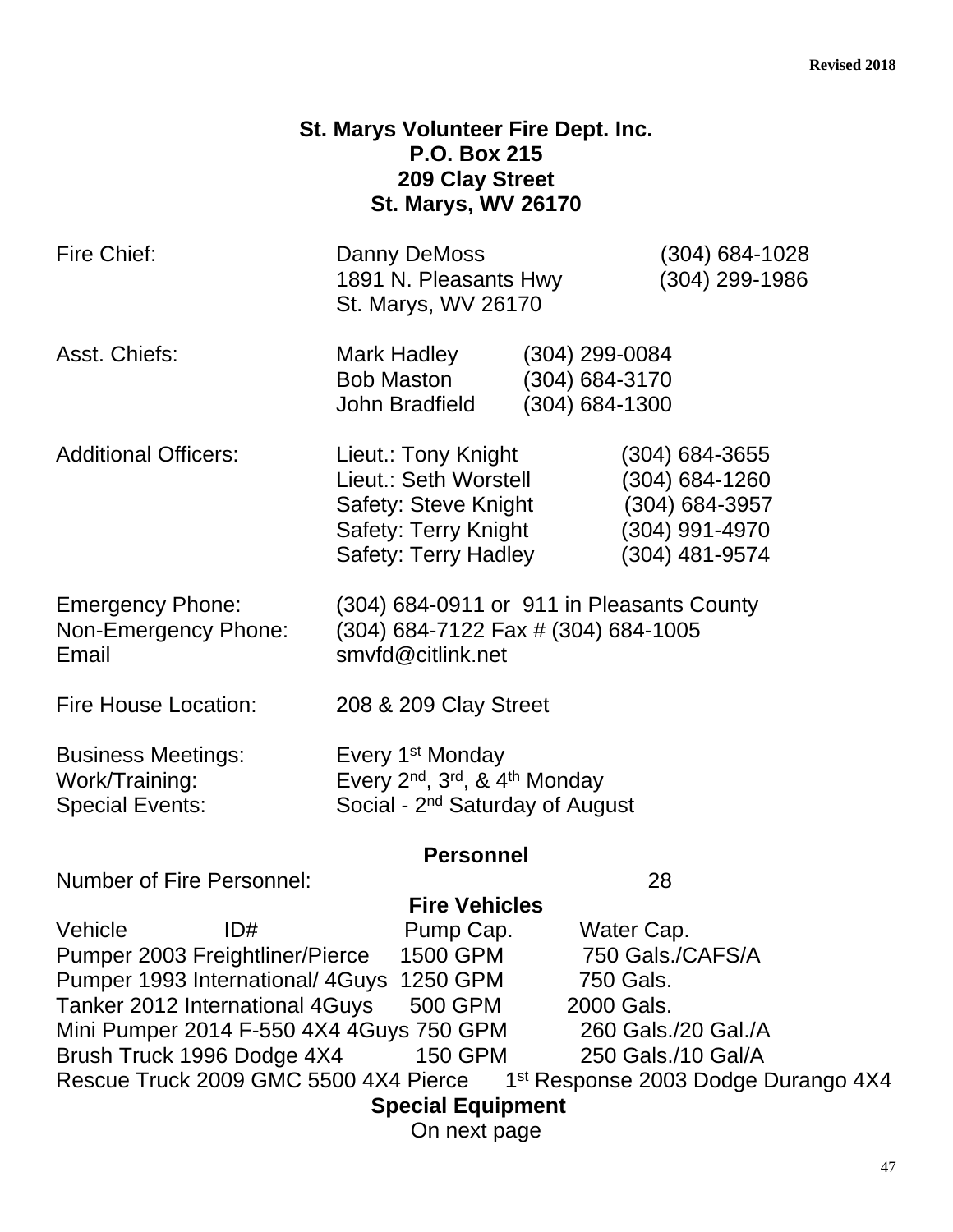### **St. Marys Volunteer Fire Dept. Inc. Continued**

### **Special Equipment**

8 Sets of Drag Hooks 4-1.5" Foam Eductors 600 Gals. AFFF Foam 1 45' Ladder 2 Portable Pump 3 Pos. Pressure Fans 3 Smoke Ejectors 20 Air Packs 30 Portable Radios 25 Spare Air Bottles 3 Chainsaws 3000' of 5" Hose 4 Resuscitators 1 2100 Gal. Fold-a-Tank 3 Deluge Guns K-12 Saw 1 95 GPM Foam Nozzle 3 Turbo Nozzle Foam Tubes 12ft. Boat with 9.9 Motor 1 Thermal Imaging Camera 19ft. Boat with 50HP Motor 60 Gallons Class A Foam 1 500 GPM Foam Nozzle 1 1000 GPM Foam Nozzle 1 SCBA Compressor 2 RIT Packs 4 AED

1 Med. Exp. Foam Nozzle 1 350 GPM 3%, 6% Foam Nozzle

#### **Rescue Truck Equipment**

Jaws of Life **Air Bags Sets** Rope Rescue Equipment **Cutter Cutter Porta Power Basket Stretcher** Haz. Mat. Equip. Generator w/Lights 3 Backboards Chainsaw 2-Rams Vehicle Stabilization Kit 1-AED 3 Backboards 1-Scoop Stretchers 1-Spec Pak 1-SKED 1-Tripod 1-4 Gas Meter 1-CO Meter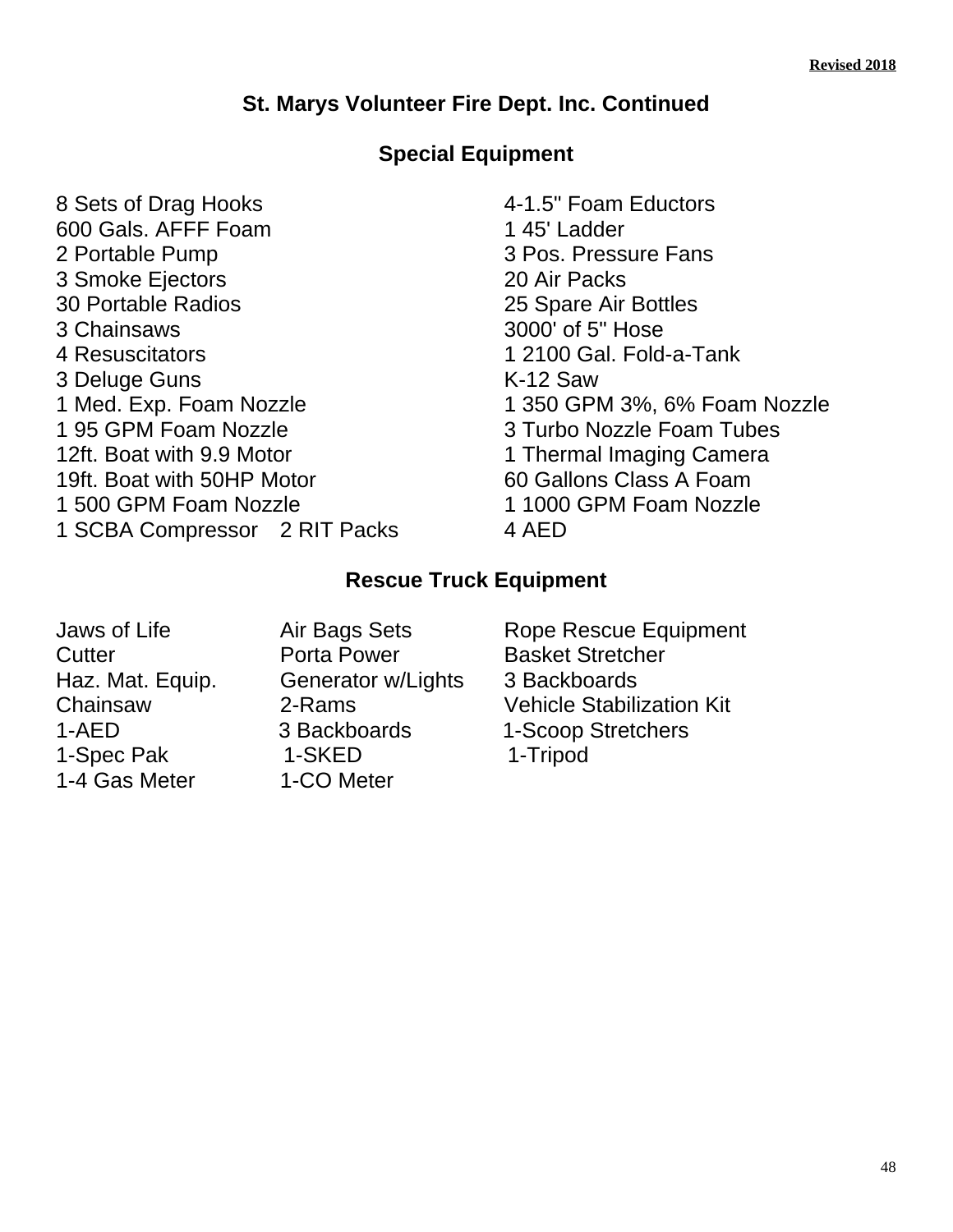### **Williamstown Volunteer Fire Company, Inc. 411 West Fifth Street Williamstown, WV. 26187**

| Fire Chief:                                     | J. L Dean                                                                   | $(740)$ 516-3701                                                           |                          |  |
|-------------------------------------------------|-----------------------------------------------------------------------------|----------------------------------------------------------------------------|--------------------------|--|
| Asst. Chief:                                    | Gerald Townsend (304) 422-5528                                              |                                                                            |                          |  |
| Deputy Chief:                                   | Paul Jordan                                                                 | $(304)$ 481-9989                                                           |                          |  |
| Captains:                                       | Mike Voshel                                                                 | (740) 525-3574                                                             |                          |  |
| Lieutenants:                                    | Randy Delancy<br><b>Troy Phillips</b><br>Doug Miracle<br>Dave Welsh         | $(304)$ 375-3665<br>$(304)$ 481-4000<br>(304) 481-5786<br>$(304)$ 699-7853 |                          |  |
| <b>Emergency Phone:</b><br>Non-Emergency Phone: | #911 (Wood Cty.) (304) 485-8501 (Wash Cty.)<br>$(304)$ 375-3960             |                                                                            |                          |  |
| <b>Fire House Location:</b>                     | 411 West Fifth Street<br>Williamstown, WV. 26187                            |                                                                            |                          |  |
| <b>Business Meetings:</b><br>Work/Training:     | Last Thursday of the Month<br><b>Every Thursday</b>                         |                                                                            |                          |  |
| <b>Special Events:</b>                          | Social - 3 <sup>rd</sup> Friday of July<br>Annual 250 Club Drawing-Late May |                                                                            |                          |  |
|                                                 | <b>Personnel</b>                                                            |                                                                            |                          |  |
| <b>Number of Fire Personnel:</b>                |                                                                             | 34                                                                         |                          |  |
|                                                 | <b>Fire Vehicles</b>                                                        |                                                                            |                          |  |
| Vehicle<br>2004 Pierce Pumper                   | ID#<br>11                                                                   | Pump Cap.<br>1250 GPM                                                      | Water Cap.<br>1000 Gals. |  |
| 1999 Custom Pumper                              | 10                                                                          | 1250 GPM                                                                   | 1000 Gals.               |  |
| 2015 Pumper/Tanker                              | 8                                                                           | 1250 GPM                                                                   | 1250 Gals.               |  |
| 2006 Heavy Rescue                               | 12                                                                          |                                                                            | -----------              |  |
| 2008 Ford 4X4 Pickup                            |                                                                             |                                                                            |                          |  |
| <b>Boston Whaler Boat 75 Horse</b>              |                                                                             |                                                                            |                          |  |
|                                                 | <b>Special Equipment</b>                                                    |                                                                            |                          |  |

On Next Page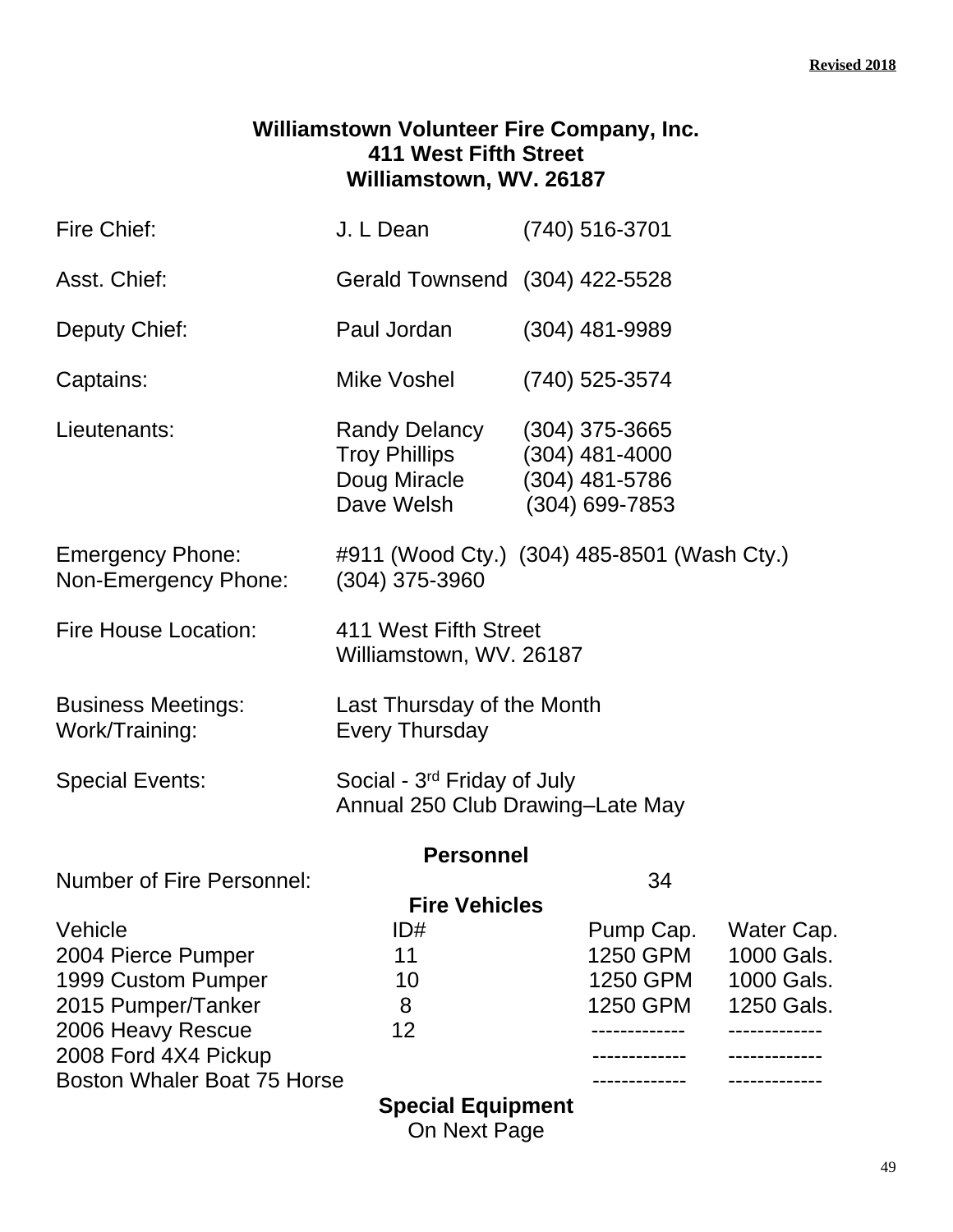### **Williamstown Volunteer Fire Company, Inc Continued**

### **Special Equipment**

4 Deck Guns (#8, #10, &#11) 3 Thermal Imaging Cameras 2 Portable pumps (#8&#10) 1 Compressor and Cascade 2 Positive Pressure Fan **Extra Lighting** Under Water Camera

30 Portable Radios 3 Generators (one on each truck)

Truck #12 - equipped with Hurst Rescue Tools, Ram, Air Bags, Hand Tools, Chain Saws, K 12 Saw, Vertical Rescue Equipment, Cribbing, Extra Lighting, Most other rescue equipment, and Winch.

Engine #8, Engine #10, and Engine #11 equipped with foam and extra lighting

All trucks equipped with radios 154.220/Dual Band for Washington County frequency

All trucks equipped with S.C.B.A.

Engine 8 equipped with Port-A-Tank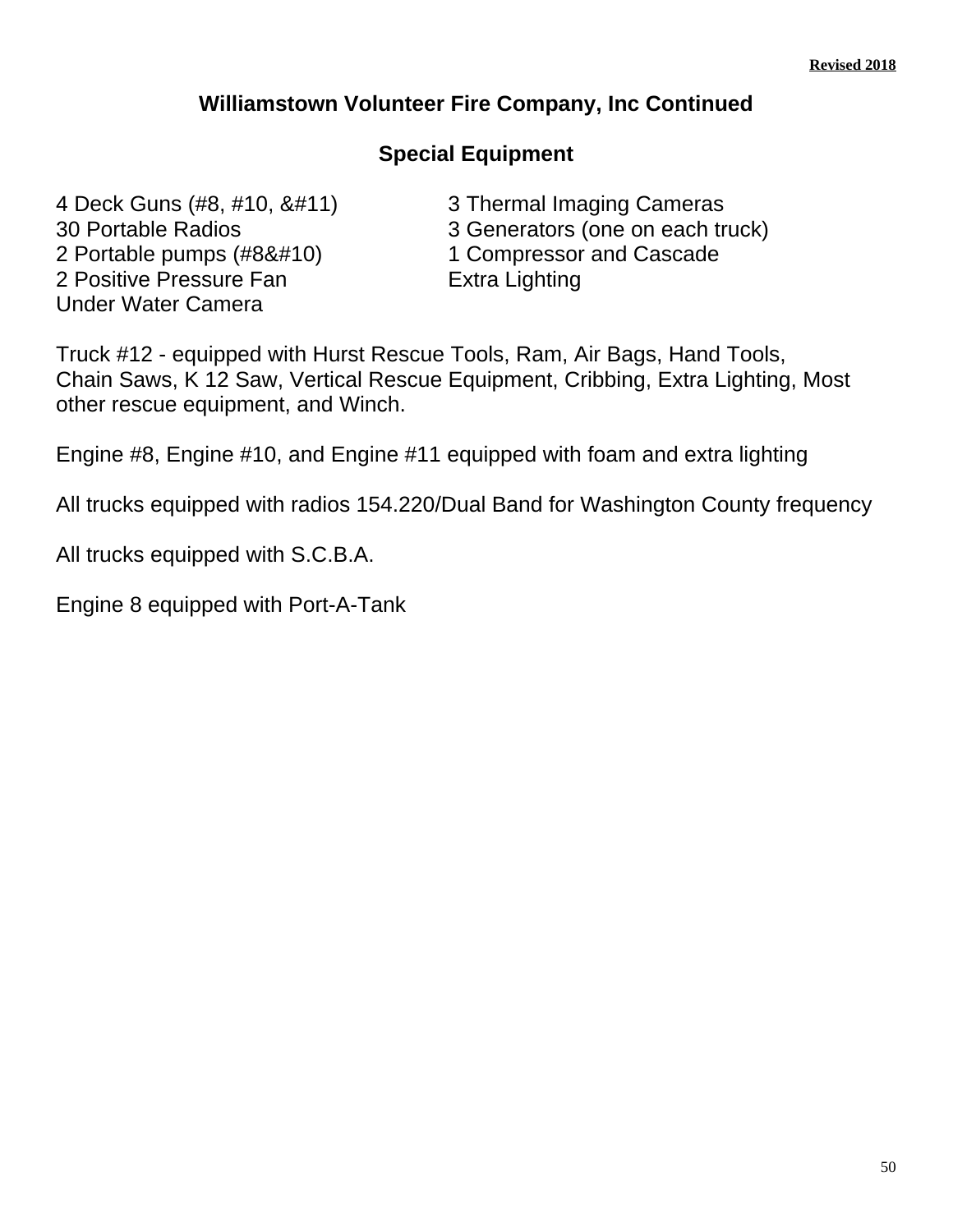### **Chief's Quick Reference**

### **Fire Department Fire Chief**

Barlow Volunteer Fire Department Inc. Troy Eddleblute, Chief P.O. Box 121 6217 St. Rt. 339 Barlow, Ohio 45712 Vincent, Ohio 45784 (740) 678-2726 E (740) 678-2413 (740) 525-7078

Belpre Volunteer Fire Department Tony Cronin, Chief 704 Washington Blvd. 704 Washington Blvd Belpre, Ohio 45714 Belpre, Ohio 45714 (740) 423-9681 E (740) 423-7631 (304) 481-0290

Beverly Volunteer Fire Department From Phil Lowe, Chief P.O. Box 70 602 Applegate Drive Beverly, Ohio 45715 Beverly, Ohio 45715 (740) 984-2252 E (740) 984-2525 (740) 525-3137

Devola Volunteer Fire Company, Inc. **Harold Newlen, Chief** 1286 Masonic Park Road 1286 Masonic Park Road Marietta, Ohio 45750 Marietta, Ohio 45750 (740) 374-7369 E (740) 373-1211 (740) 516-9626

Dunham Township Volunteer Fire Department Ernie Hoschar, Chief 5770 Veto Road 6794 Veto Road Belpre, Ohio 45714 Belpre, Ohio 45714 (740) 678-2985 E (740) 678-2555 (740) 423-4220 (740) 350-3270

Fearing Township Volunteer Fire Department Jeff Lauer, Chief 1975 Stanleyville Road 5283 Caywood Rd. Whipple, Ohio 45788 Whipple, Ohio 45788 (740) 373-0742 E (740) 373-8600 (740) 376-0394

Grandview Volunteer Fire Department Roger Weddle, Chief P.O. Box 488 719 Main Street New Matamoras, Ohio 45767 New Matamoras, Ohio 45767 (740) 865-3870 E (740) 865-2222 (740) 865-2107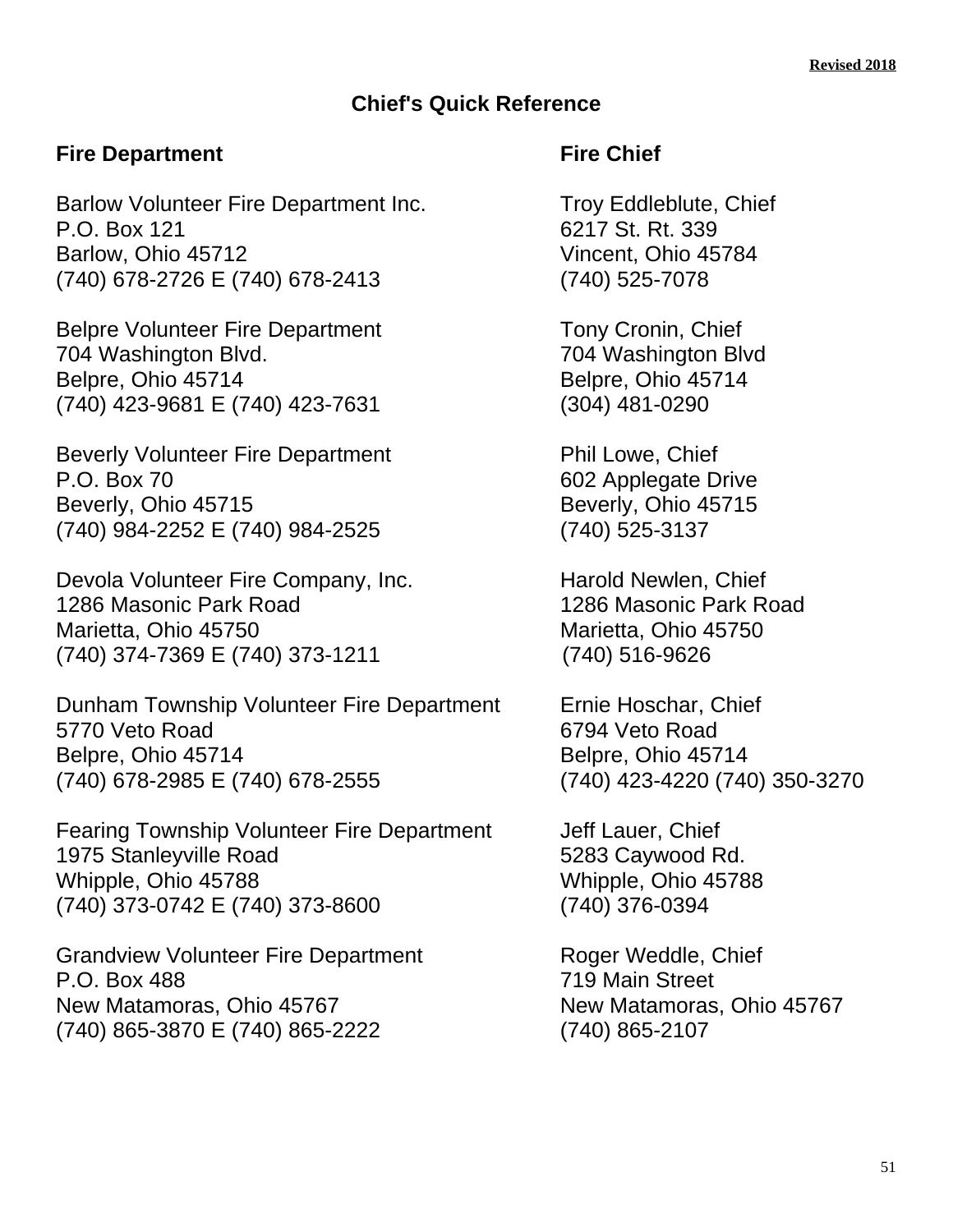### **Chief's Quick Reference Continued**

L-A Fire and Rescue Internal Controllery and Dosh Harris, Chief 223 Lock Street 1351 Cedar Ridge Rd. Lowell, Ohio 45744 Lowell, Ohio 45744 (740) 896-3110 E (740) 374-6060 (740) 350-3302

Little Hocking Volunteer Fire Department Mike Chevalier, Chief P.O. Box 213 87 Cornes Road Little Hocking, Ohio 45742 Little Hocking, Ohio 45742 (740) 989-2191 E (740) 989-2192 (740) 667-3592

Little Muskingum Volunteer Fire Department Ronald Warren, Chief 15015 State Route 26 15113 State Route 26 Marietta, Ohio 45750 Reno, Ohio 45773 (740) 473-1303 E (740) 473-2929 (740) 473-9739

Marietta City Fire Department C.W. Durham, Chief 301 Putnam Street 301 Putnam Street Marietta, Ohio 45750 Marietta, Ohio 45750 (740) 373-4631 E (740) 373-3131 (740) 373-4631 (740)525-9520

Newport Volunteer Fire Department William Cochran, Chief P.O. Box 188 304 Mitchell Drive Newport, Ohio 45768 Newport, Ohio 45768 (740) 473-1506 E (740) 473-2621 (740) 629-7341

Oak Grove Volunteer Fire Department James Mason, Chief 102 Oak Grove Lane 102 Oak Grove Lane Marietta, Ohio 45750 Marietta, Ohio 45750 (740) 373-8147 E (740) 373-2322 (740) 516-2185

Reno Volunteer Fire Department Dan Ritchey, Chief P.O. Box 346 345 Smith Drive Reno, Ohio 45773 Marietta, Ohio 45750 (740) 373-9800 E (740) 373-3511 (740) 374-8335

Salem Township Volunteer Fire Department Jay Handschumaker, Chief<br>P.O. Box 132 [110 Dalzell Road] Lower Salem, Ohio 45745 Whipple, Ohio 45788-5264 (740) 585-2310 E (740) 373-6909 (740) 585-2342

1110 Dalzell Road